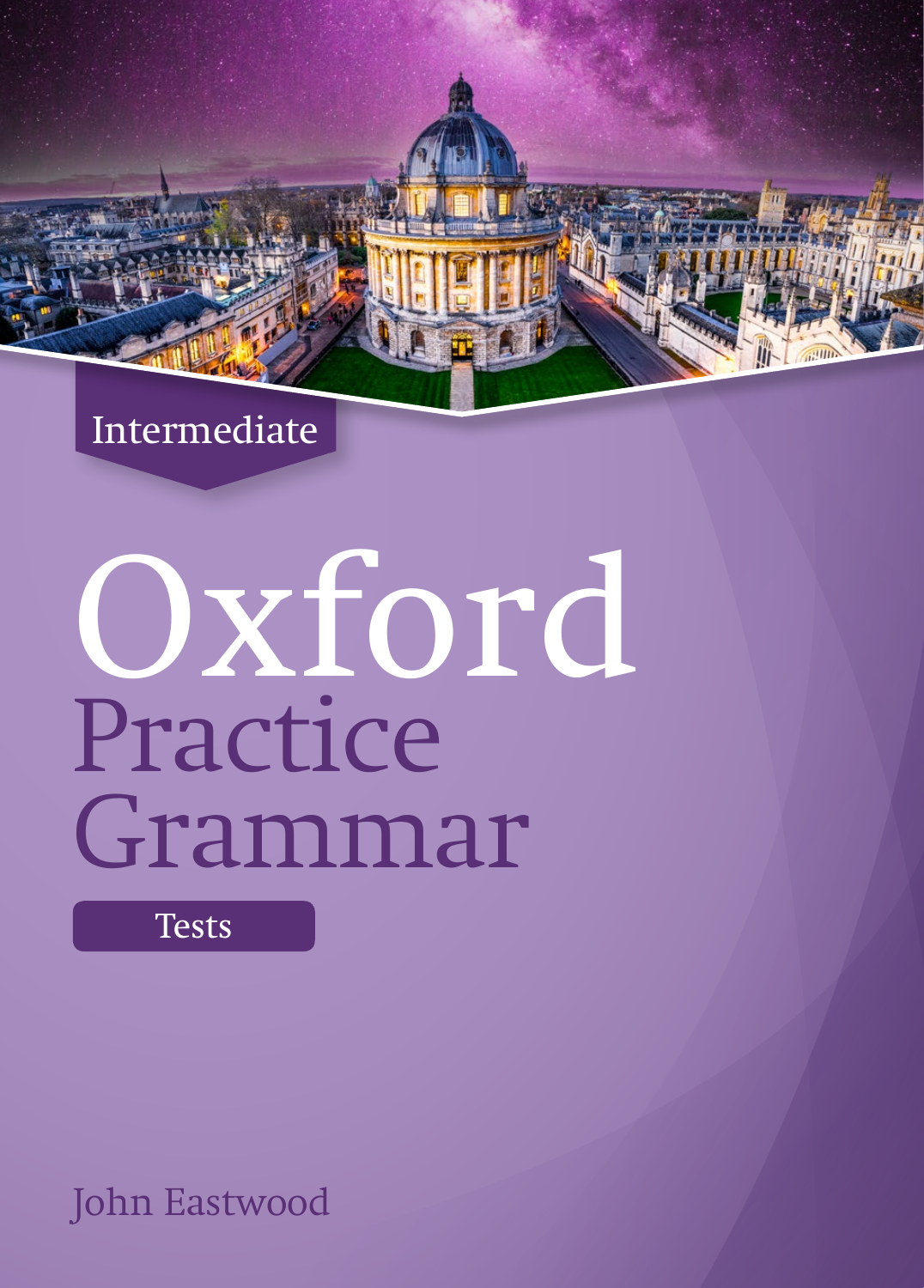# Oxford Practice Grammar

# Intermediate Tests

# **Contents**

| Test F: The future with will, be going to and present tenses11 |     |
|----------------------------------------------------------------|-----|
|                                                                |     |
| Test H: Questions 15                                           |     |
|                                                                |     |
|                                                                |     |
|                                                                |     |
|                                                                |     |
|                                                                |     |
|                                                                |     |
| Test O: A/an and the 29                                        |     |
|                                                                |     |
|                                                                |     |
|                                                                |     |
|                                                                |     |
|                                                                |     |
|                                                                |     |
|                                                                |     |
|                                                                |     |
|                                                                |     |
|                                                                | .49 |
|                                                                | .51 |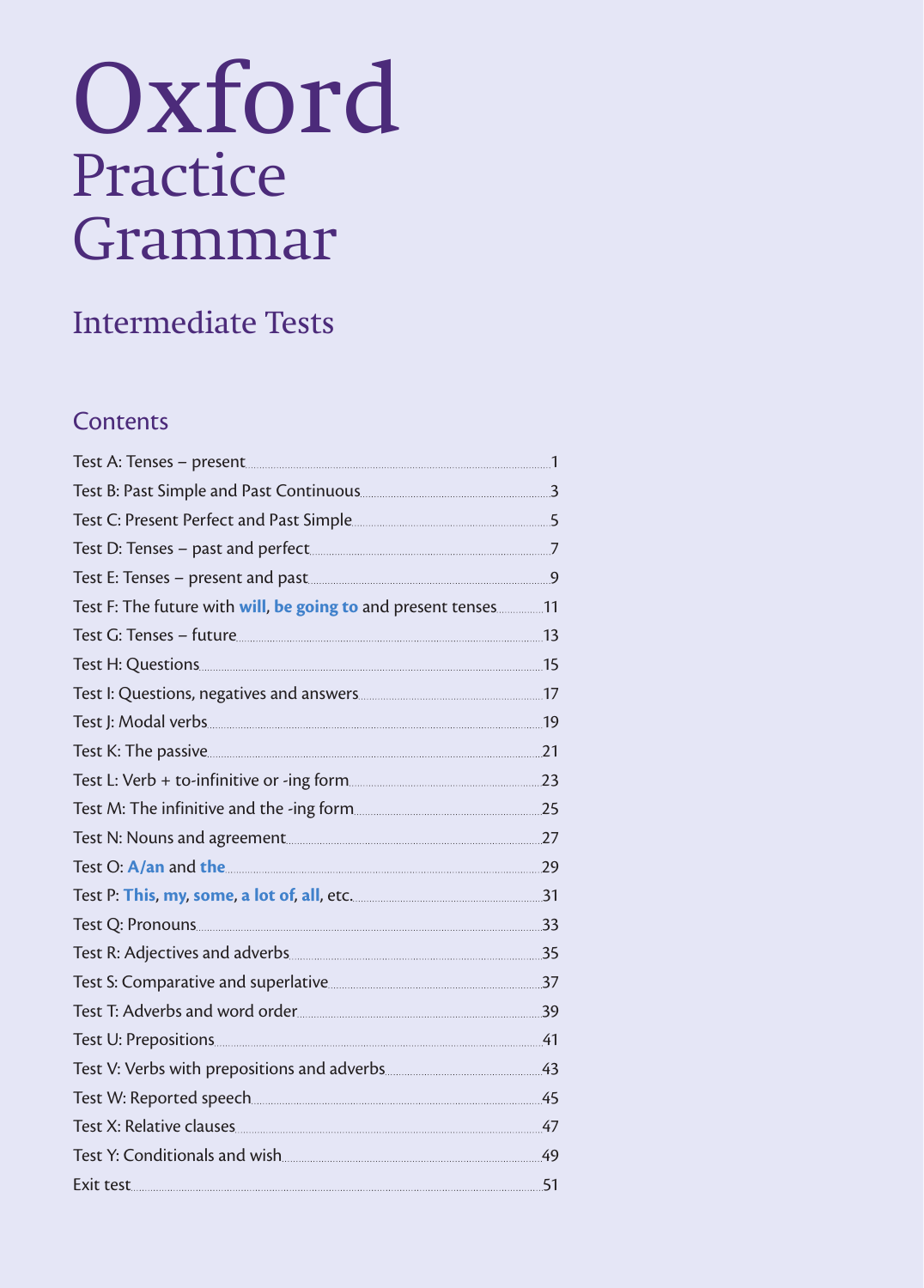# **Test A Tenses – present**

#### A Read the conversation between two students. Then look at the answers below and write the correct answer in each space.

| Lisa: |                  |               |                                   | Who *is ______________________ Michelle talking to?     |          |  |
|-------|------------------|---------------|-----------------------------------|---------------------------------------------------------|----------|--|
|       | Amy:             |               | I can't see Michelle.             |                                                         |          |  |
| Lisa: |                  |               |                                   |                                                         |          |  |
|       | Amy:             |               | Oh, that's Adrian. He's new here. |                                                         |          |  |
| Lisa: |                  |               |                                   |                                                         |          |  |
|       | Amy:             |               |                                   |                                                         |          |  |
|       | Lisa:            |               |                                   |                                                         |          |  |
|       | Amy:             |               |                                   |                                                         |          |  |
|       |                  |               |                                   |                                                         |          |  |
|       | $\bullet$ a) are |               |                                   | $\mathsf{b}$ ) do $\mathsf{c}$ ) does $\mathsf{d}$ ) is |          |  |
|       |                  | $1$ a) aren't |                                   | <b>b</b> ) doesn't <b>c</b> ) don't <b>d</b> ) isn't    |          |  |
|       | 2 a) are         |               |                                   | <b>b</b> ) do <b>c</b> ) does                           | d) is    |  |
|       | 3 a) Are         |               |                                   | <b>b</b> ) Do <b>c</b> ) Does <b>d</b> ) Is             |          |  |
|       |                  |               |                                   | 4 a) aren't b) doesn't c) don't d) 'm not               |          |  |
|       | 5 a) are         |               |                                   | <b>b</b> ) do <b>c</b> ) does                           | d) is    |  |
|       |                  |               |                                   | 6 a) aren't b) doesn't c) don't d) isn't                |          |  |
|       | $7$ a) aren't    |               | b) doesn't                        | $c)$ don't                                              | d) isn't |  |

### **B** Read Tessa's postcard to Angela and write the missing words. Use one word only in each space.

|          | We're $*$ having $\Box$ a great time here. It's beautiful, and the sun $\Box$                                             |  |
|----------|---------------------------------------------------------------------------------------------------------------------------|--|
|          |                                                                                                                           |  |
|          |                                                                                                                           |  |
|          | room and writing a few. The room is fine, but we $4$ [2000] like the food very much.                                      |  |
|          |                                                                                                                           |  |
| evening. |                                                                                                                           |  |
|          |                                                                                                                           |  |
|          | in the morning, and Dan <sup>9</sup> <u>Common Supering up</u> even later. You know of course how much                    |  |
|          | Dan's work <sup>10</sup> <u>Common Common and how he's</u> <sup>11</sup> [1] and how he's <sup>11</sup> [2] and solut it. |  |
|          | Well, the holiday is so good that he's forgotten all about work. So it's the perfect holiday. The                         |  |
|          |                                                                                                                           |  |

# Each of these sentences has a mistake in it. Write the correct sentence. **C**

- ♦ The children is doing their homework now. The children are doing their homework now.
- 1 The girls are play tennis at the moment.
- 2 Both my brothers likes sport.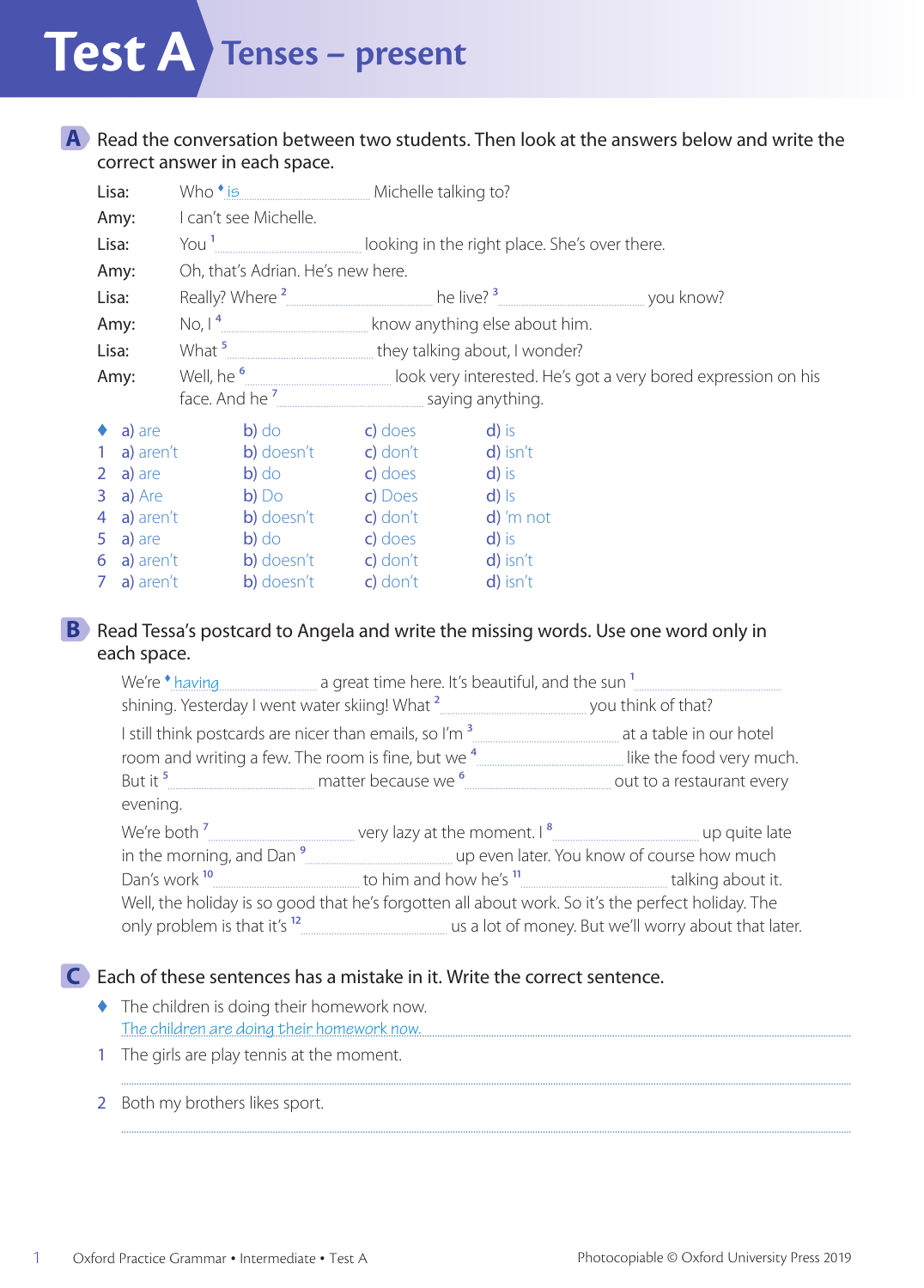3 Anna wearing her new coat today.

- 4 What colour you like best?
- 5 My suitcase is weighing ten kilos.
- 6 At the moment I stay at a hotel.
- 7 Robert catch the same bus every morning.

8 What is this word here mean?

# **D** Complete the conversations. Put in the correct form of each verb.

#### Use the Present Continuous or the Present Simple.

- ◆ A: Is Jessica in, please? **B:** Yes, but *I think* ( $I / t$  / think) she's busy at the moment. She's washing (she / wash) her hair.
- 1 A:  $\frac{1}{1}$  A:
	- B: But cars (cost) so much money. What's wrong with the one we've got?

- A: (it / get) old and unreliable now.
- 2 A: Your new trousers **manually and the manual manual** (look) nice. B: Thank you. The trouble is (they / not / fit) properly.
	- (I / not / know) why I bought them, really.
- 3 A: What (you / do)? B: 2009 COVERT 2009 COVERT 2009 COVERT 2009 COVERT 2009 COVERT 2009 COVERT 2009 COVERT 2009 COVERT 2009 COVERT 2009 COVERT 2009 COVERT 2009 COVERT 2009 COVERT 2009 COVERT 2009 COVERT 2009 COVERT 2009 COVERT 2009 COVERT 200 how many stamps to put on it.
- 4 A:  $\Box$ (go).
- B: (I / agree). People shouldn't go so fast.
- 5 A:  $\frac{1}{2}$  A:  $\frac{1}{2}$  and this is a great show, isn't it?
	- (you / enjoy) it?
- B: Yes, I am. (I / love) every minute of it.
- 6 A: (I / always / fall) asleep. I just can't keep awake.
- B: What time (you / go) to bed?
- A: About ten o'clock usually. But **[10]** Maximilary enterprise (it / not / make) any difference.
- 7 A: Could you post the goods to me, please?
	- B: Yes, certainly.
	- A: (I / live) at a guest house at the moment as
	- (I / look) for a flat. So could you send them to my work address?
	- B: Yes, of course. And you'll have the goods by the end of the week,
		- (I / promise).
- 8 A: Why (you / want) to change the whole plan?
	- B: I'm just not happy with it.
	- A: And (VOU / be) (I / not / understand) why (VOU / be) so difficult about it.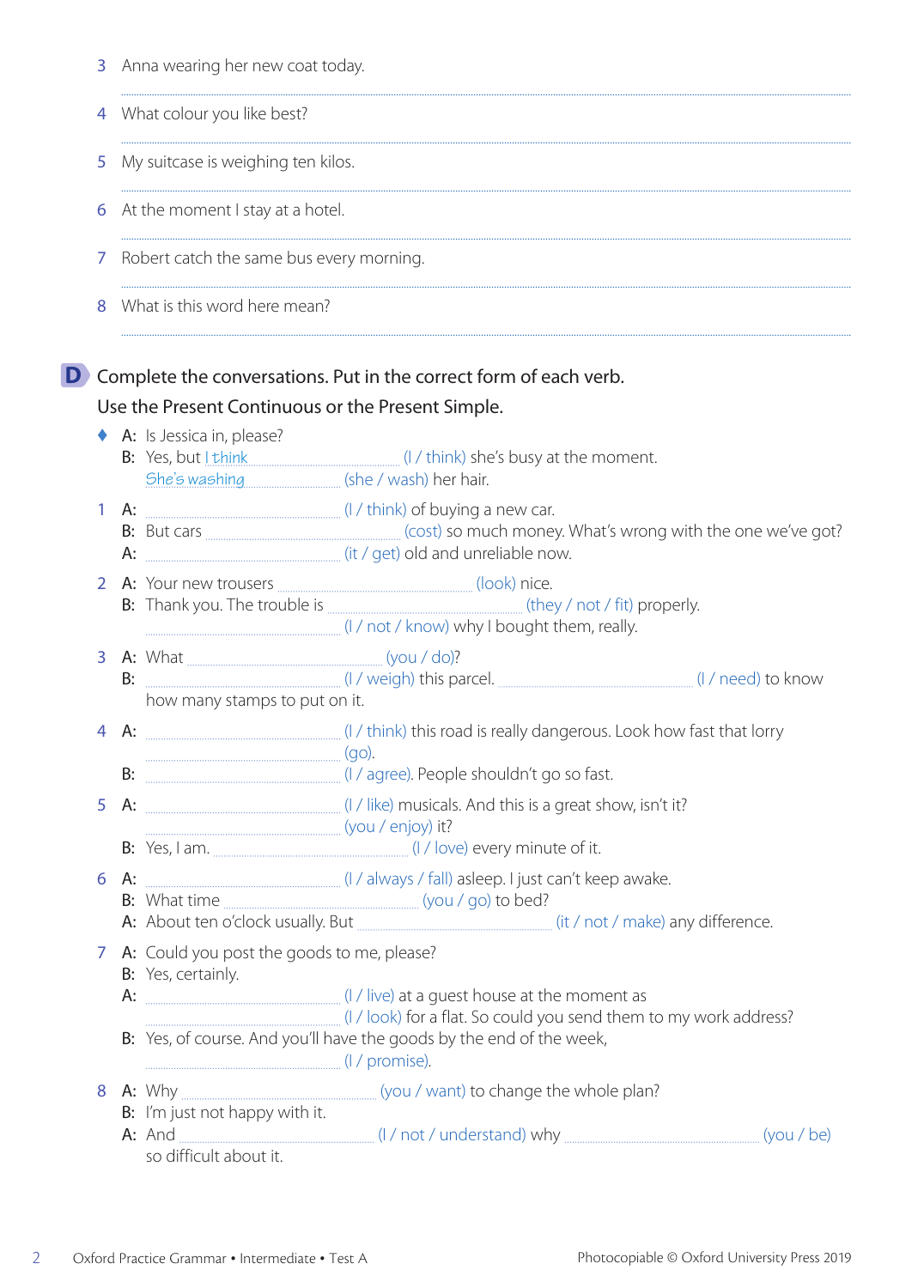# **Test B Past Simple and Past Continuous**

# A Put in the Past Simple of the verbs in brackets.

- ◆ The car stopped (stop) at the lights.
- 1 We  $\frac{1}{\frac{1}{\frac{1}{\sqrt{1-\frac{1}{\sqrt{1-\frac{1}{\sqrt{1-\frac{1}{\sqrt{1-\frac{1}{\sqrt{1-\frac{1}{\sqrt{1-\frac{1}{\sqrt{1-\frac{1}{\sqrt{1-\frac{1}{\sqrt{1-\frac{1}{\sqrt{1-\frac{1}{\sqrt{1-\frac{1}{\sqrt{1-\frac{1}{\sqrt{1-\frac{1}{\sqrt{1-\frac{1}{\sqrt{1+\frac{1}{\sqrt{1-\frac{1}{\sqrt{1-\frac{1}{\sqrt{1+\frac{1}{\sqrt{1+\frac{1}{\sqrt{1+\frac{1}{\sqrt{1+\frac{1}{\sqrt{1+\frac{1}{\sqrt{$
- 2 The streets *manually crowded* with people.
- 3 My grandmother **manual manual manual manual manual manual** (die) last year.
- 4 Everyone (have) a marvellous time.
- 5 We (not / like) the food they gave us.
- 6 Claire **CLAITE** (go) to Egypt last month.
- 7 The accident [10001] The accident (happen) last weekend.
- 8 It (not / be) a very comfortable journey.
- 9 I (know) that ages ago.

**B** Write a second sentence that has a similar meaning to the first. Use the word in brackets.

- ♦ There were lights on the spacecraft. (had) The spacecraft had lights on it.
- 1 I had my old coat on. (wearing)
- 2 I was on holiday, and you were on holiday, too. (we)
- 3 It isn't true that I made a mistake. (didn't)
- 4 The boys were in the middle of a game of cards. (playing)
- 5 No one told me about the change of plan. (know)
- 6 My friend was the winner of the competition. (won)
- 7 Is it a fact that the Romans built this wall? (did)

### Lorna Bright is a long-distance walker. Look at this part of her diary describing a morning's **C** walk along the coast. Write the missing words. Use one word only in each space.

It was a fine day  $*$  when I started out on the last part of my walk around the coast of Britain. The sun was  $1$   $\ldots$   $\ldots$  and a light wind  $2$   $\ldots$  blowing from the southwest. I was pleased that it  $\frac{3}{1}$  m raining. I knew by now that  $1\frac{4}{1}$  like rain.  $\ln$  fact  $1^5$  it.

I<sup>6</sup> **16** along the cliff top and then down into the lovely little fishing village of Wellburn, past a café where people  $7$  having morning coffee. Three miles past Wellburn I<sup>8</sup> <u>down</u> down for five minutes and <sup>9</sup> downs and a drink. Now it 10 **getting warmer, so I<sup>11</sup>** different of my jumpers. I<sup>12</sup> different of mass of  $\frac{1}{2}$  and  $\frac{1}{2}$  and  $\frac{1}{2}$  and  $\frac{1}{2}$  and  $\frac{1}{2}$  and  $\frac{1}{2}$  and  $\frac{1}{2}$  and  $\frac{1}{2}$  and  $\frac{1}{2}$  and  $\frac{1}{2}$  and stop for long because I<sup>13</sup> Intermal to reach Seabury by lunch time.<sup>14</sup> Ifinally got there, it 15 just after half past twelve.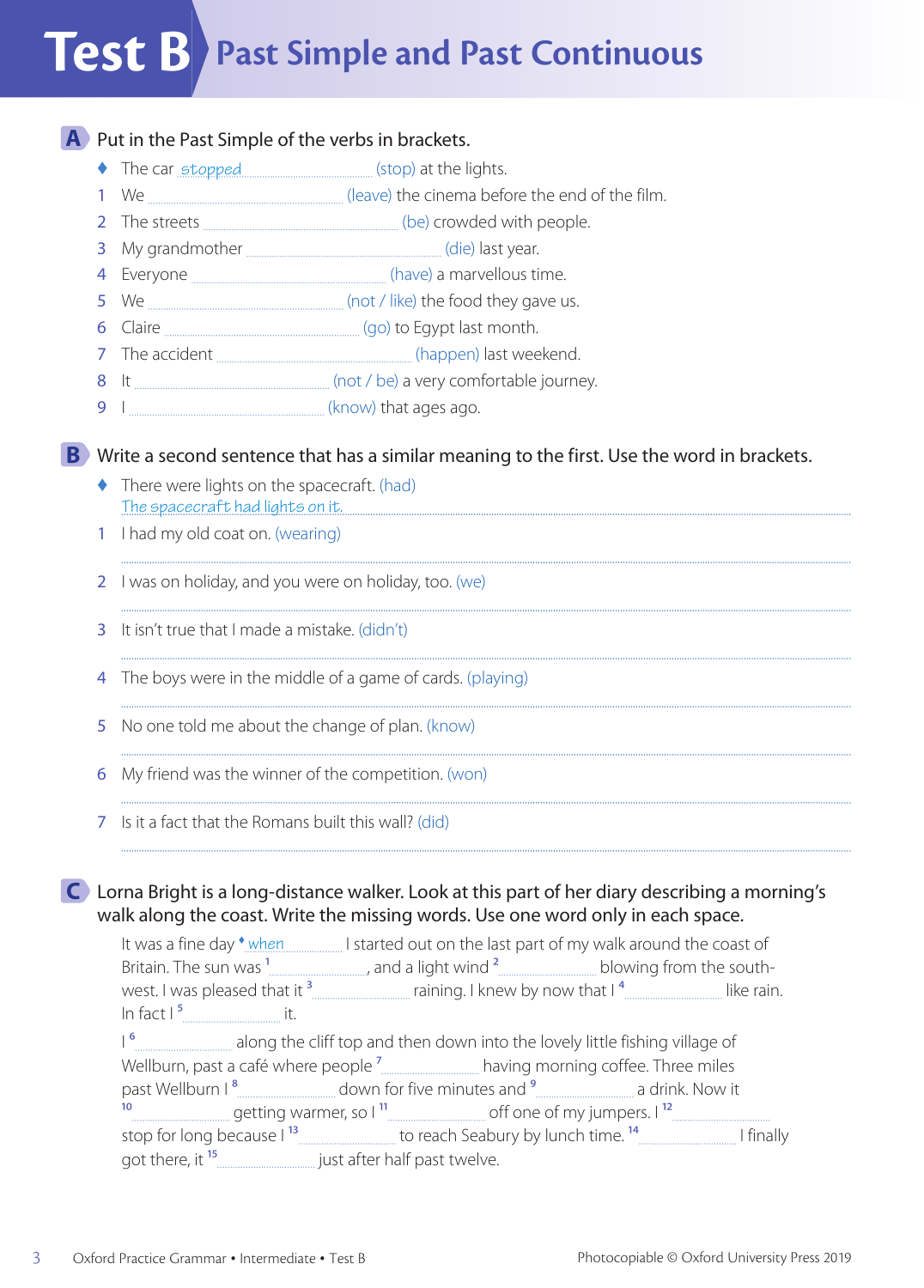# **D** Each of these sentences has a mistake in it. Write the correct sentence.

- ◆ The hotel were very quiet. The hotel was very quiet.
- 1 It was peaceful, and the birds were sing.
- 2 I washed my hair when my phone rang.
- 3 You came not to the club last night.
- 4 It taked ages to get home.
- 5 We tried to keep quiet because the baby sleeping.
- 6 As I was watching him, the man was suddenly running away.
- 7 We pass a petrol station two minutes ago.
- 8 Everything was seeming OK.
- 9 Where bought you that bag?
- 10 When I heard the alarm, I was leaving the room immediately.

#### **E** Complete the sentences. Put in the correct form of each verb. Use the Past Continuous or Past Simple.

◆ When Martin *arrived* <u>[arrived can alternal</u> (arrive) home, Anna was talking [talk] to someone on the phone. Martin started (start) to get the tea.

- 1 I Manuel (Iie) in the bath when the alarm (11) (ring). It (stop) after a few seconds.
- 2 It (be) cold when we (leave) the house that day, and a light snow (fall).
- 3 Your friend who (come) here the other day (seem) very nice. I manual meeting her.
- 4 When I (see) the man, he (stand) outside the bank. He (have) a black baseball cap on.
- 5 When I [1] [61] (open) the cupboard door, a pile of books [161] [62] [62] [62] out.
- 6 I Manual Extract When I suddenly Manual (feel) something hit me in the back. I (not / know) what it was.
- 7 We <u>Cambridge Cole</u> (go) to London yesterday, but on the way we Cole (hear) (hear) about a bomb scare in Oxford Street. So we (drive) back home straightaway.
- 8 Something very strange (happen) to me on my way home from work yesterday afternoon. I manufacture (drive) along the bypass at the time. Suddenly I (see) my mother in the seat beside me. But she died three years ago.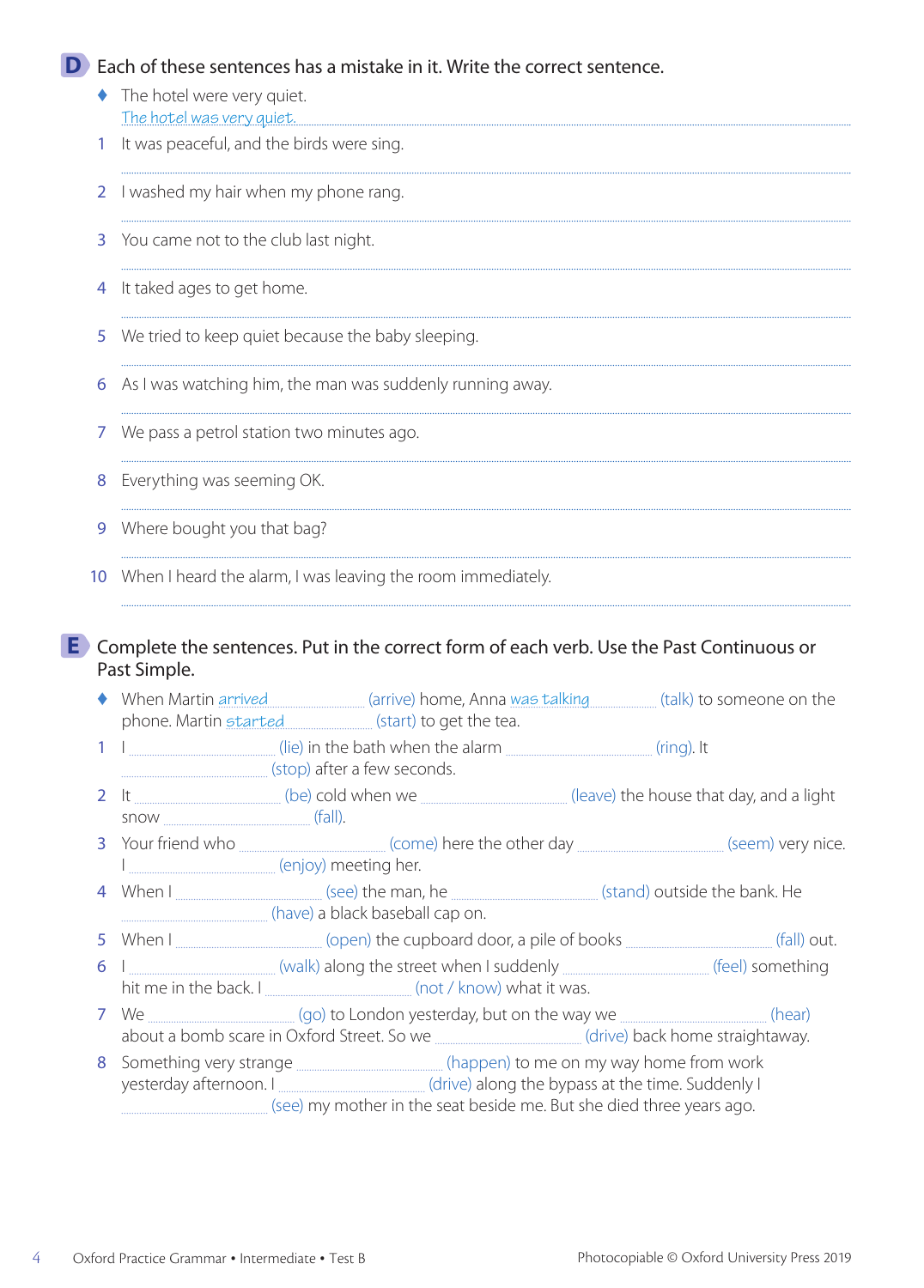# **Test C Present Perfect and Past Simple**

# A Put in the past participles of the verbs in brackets.

- ◆ We've found (find) all the answers.
- 1 Have you **[2016]** Have you **[2016]** Have you **[2016]** Have we know the car?
- 2 You haven't <u>www.www.www.www.www.www.cat</u>) very much.
- 3 They've (open) a new supermarket.
- 4 You've **[100]** You've **The Contract Automaker Contract Automaker Contract View Automaker View Automaker Contract Automaker Contract Automaker View Automaker Contract Automaker Contract Automaker View Automaker View Autom**
- 5 I've <u>Election Communications</u> (make) the sandwiches.
- 6 We've **[200]** We've **EXECUTE:** (have) our lunch.
- 7 United have (score) a goal.
- 8 The balloon has (land) in a field.
- 9 Who's <u>[</u>[41] Who's [169] Who's [169] Who's [169] Who's [169] Who's [169] Who's [169] Who [269] Who [269] Who [269] Who [269] Who [269] Who [269] Who [269] Who [269] Who [269] Who [269] Who [269] Who [269] Who [269] Who
- 10 It's warm because the heating has (be) on.
- 11 Have you **manual manual manual manual manual manual manual manual manual manual manual manual manual manual**
- 12 I've (finish) that job at last.

# **B** Complete the second sentence so that it follows on from the first. Use the Present Perfect.

- ◆ My hair is tidy now. I've brushed my my hair.
- 1 The door is open. Someone **manual community** the door.
- 2 This is Oliver's drawing. Look, Oliver **manual container a picture**.
- 3 The dish is broken. Someone the dish.
- 4 United are the winners. United **winter and the game.** the game.
- 5 There's no more wine in the bottle. We **manually construct the wine.**
- 6 The floor is clean now. I the floor.
- 7 I know my number now. I manual manual means my number by heart.
- 8 The guests are here now. The guests .
- 9 I'm still working on my project. I with my project yet.

# Decide which word is correct. **C**

- ♦ I'd like to borrow this book. Has Anna read it yet a) done **b**) for **c**) just  $\frac{d}{dx}$
- 1 Ben writes very quickly. He's **heroefficially** surrows finished his essay. a) already **b**) been **c**) for **d**) yet
- 2 What are you going to do? ~ I don't know. I haven't decided . a) just **b**) long **c**) since **d**) yet
- 3 I've to London. I went there in June.
- a) been **b**) gone **c**) just **d**) yet
- 4 Have you done any skiing?
- a) ever **b**) for **c**) just **d**) long 5 My boyfriend hasn't visited me week.
- a) for **b**) last **c**) since **d**) this
- 6 I haven't seen that coat before. How **have you have you had it?** a) already **b**) for **c**) long **d**) since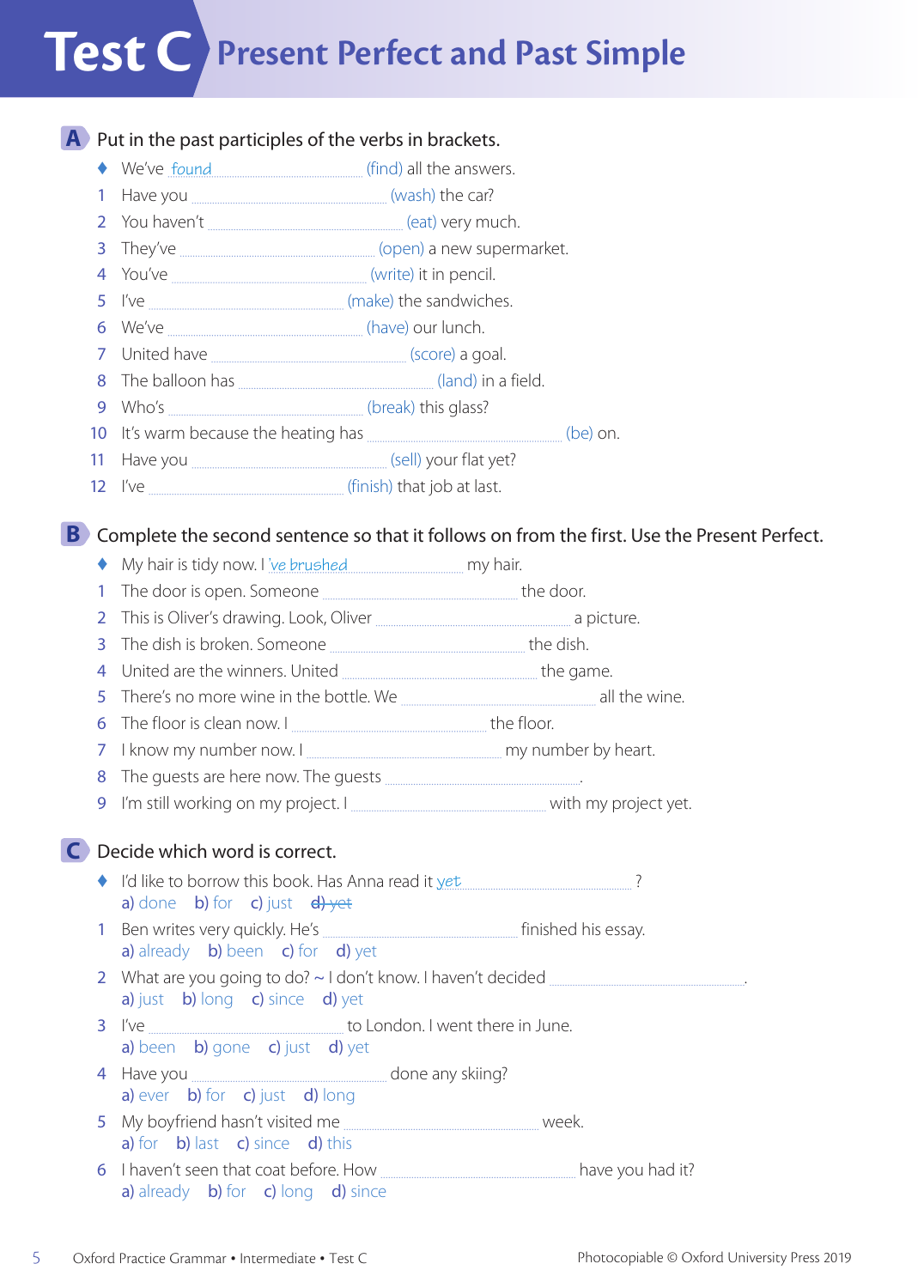|                   | a) already b) been c) gone d) just                          |                                                                                                                                                                                               |
|-------------------|-------------------------------------------------------------|-----------------------------------------------------------------------------------------------------------------------------------------------------------------------------------------------|
| 8                 |                                                             |                                                                                                                                                                                               |
|                   | a) already b) before c) for d) since                        |                                                                                                                                                                                               |
| 9.                |                                                             |                                                                                                                                                                                               |
|                   | a) already b) since c) that d) time                         |                                                                                                                                                                                               |
|                   |                                                             |                                                                                                                                                                                               |
|                   | a) ever b) never c) since d) yet                            |                                                                                                                                                                                               |
| D.                |                                                             | Some of these sentences are correct, and some have a word which should not be there. If the                                                                                                   |
|                   |                                                             | sentence is correct, put a tick (√). If it is incorrect, cross the unnecessary have or has out of                                                                                             |
|                   | the sentence and write it in the space.                     |                                                                                                                                                                                               |
|                   | Susan has lost her keys. She can't find them anywhere.      | $\sqrt{ }$                                                                                                                                                                                    |
| ٠                 | Christopher has hurt his hand, but it's OK now.             | <u>has</u>                                                                                                                                                                                    |
| 1                 |                                                             | The directors have arrived half an hour ago, but they didn't stay long.                                                                                                                       |
| 2                 | It's raining, and Peter has left his umbrella behind, look. |                                                                                                                                                                                               |
| 3                 | It's a long time since your friends have last visited us.   |                                                                                                                                                                                               |
| 4                 |                                                             | None of you have called me for weeks. Aren't we friends any more?                                                                                                                             |
| 5                 | We can play tennis now. The others have finished.           |                                                                                                                                                                                               |
| 6                 |                                                             | The company has bought some land, but then it sold it.                                                                                                                                        |
| 7                 | The TV isn't on now. Someone has turned it off.             |                                                                                                                                                                                               |
| 8                 | Tessa has posted the parcel. It's on its way to you.        |                                                                                                                                                                                               |
| 9                 |                                                             |                                                                                                                                                                                               |
|                   | Simon has left. He and Oliver have left after lunch.        |                                                                                                                                                                                               |
|                   |                                                             |                                                                                                                                                                                               |
| 10                |                                                             |                                                                                                                                                                                               |
| E)                |                                                             | Put in the Present Perfect or Past Simple of the verbs in brackets.                                                                                                                           |
|                   |                                                             | ◆ I've had (have) these shoes since my 18 <sup>th</sup> birthday.                                                                                                                             |
|                   |                                                             |                                                                                                                                                                                               |
| 1                 |                                                             | I tidied [10] tidied [10] (tidy) my desk, but now it's in a mess again.                                                                                                                       |
| $\overline{2}$    |                                                             |                                                                                                                                                                                               |
| 3.                |                                                             |                                                                                                                                                                                               |
| 4                 |                                                             |                                                                                                                                                                                               |
| 5                 |                                                             |                                                                                                                                                                                               |
| 6                 |                                                             |                                                                                                                                                                                               |
| 7                 |                                                             |                                                                                                                                                                                               |
| 8                 |                                                             |                                                                                                                                                                                               |
| 9                 |                                                             | The President <b>Markthaw Markt 2016</b> (Come) out of the building and is going to make a speech.<br>You won't believe this, but I've got some tickets for the concert. ~ Oh, well done. How |
| 10                |                                                             |                                                                                                                                                                                               |
| 11                |                                                             |                                                                                                                                                                                               |
| $12 \overline{ }$ |                                                             |                                                                                                                                                                                               |
| 13                |                                                             |                                                                                                                                                                                               |
| 14                |                                                             |                                                                                                                                                                                               |
| 15                |                                                             | (you / see) the news today? ~ No, not yet. I'll watch it at ten o'clock.                                                                                                                      |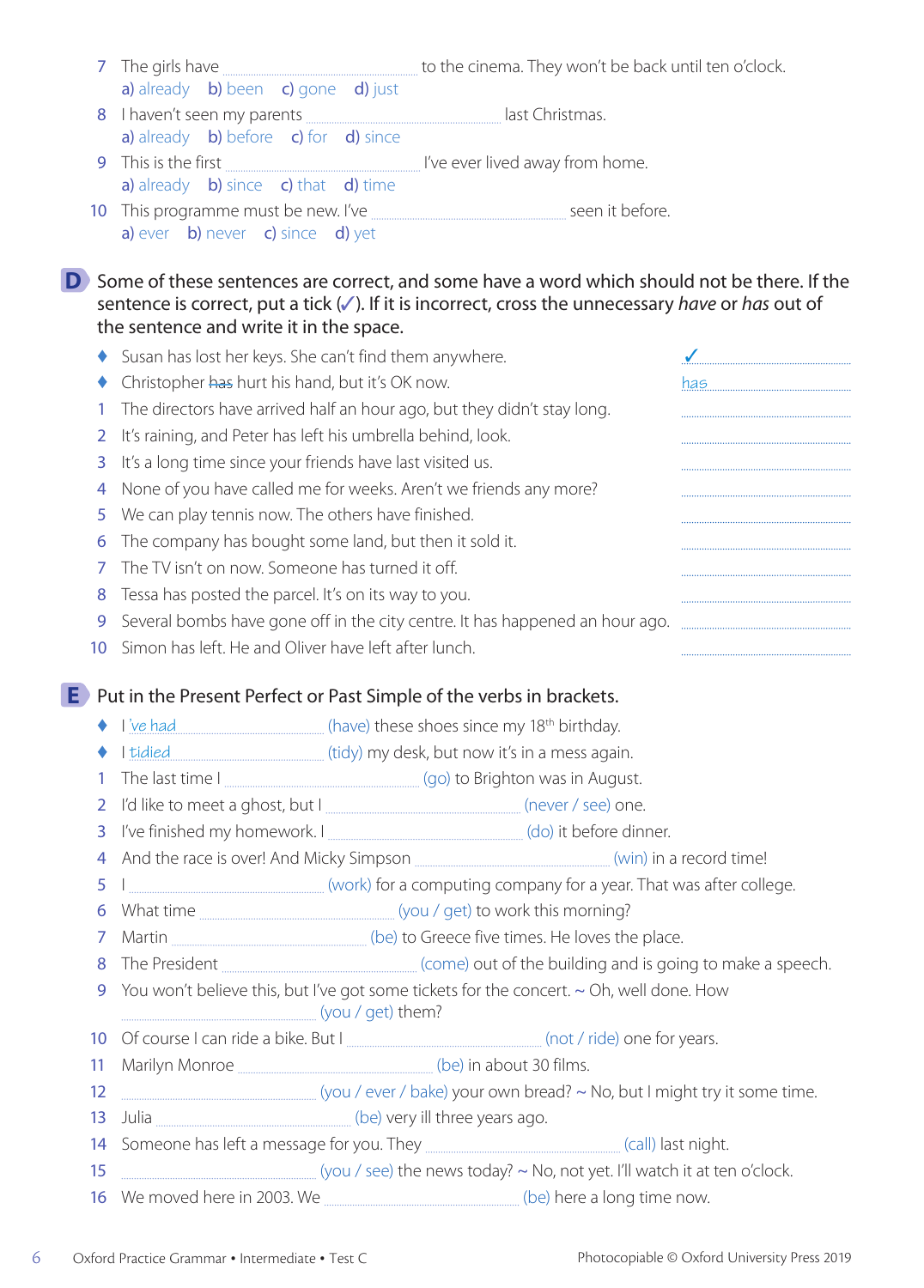# **Test D Tenses – past and perfect**

#### A Read the conversation. Then look at the answers below and write the correct answer in each space.

|   | Tessa:<br>Robert: | Hello, Robert. I <i>haven't</i> seen you for ages.             |          |                                                                                                                                                                                                                                               |  |
|---|-------------------|----------------------------------------------------------------|----------|-----------------------------------------------------------------------------------------------------------------------------------------------------------------------------------------------------------------------------------------------|--|
|   | Tessa:            |                                                                |          |                                                                                                                                                                                                                                               |  |
|   | Robert:           |                                                                |          |                                                                                                                                                                                                                                               |  |
|   | Tessa:            |                                                                |          | That's right. I hadn't 4. The working there long before I got fed up. I 5. The summand of the dual of the summand working there long before I got fed up. I 5                                                                                 |  |
|   |                   |                                                                |          |                                                                                                                                                                                                                                               |  |
|   | Robert:           |                                                                |          | <sup>8</sup> <u>And Summan and Superman and Superman and Superman and Superman and Superman and Superman and Superman and Superman and Superman and Superman and Superman and Superman and Superman and Superman and Superman and Superma</u> |  |
|   |                   | another job.                                                   |          |                                                                                                                                                                                                                                               |  |
|   | Tessa:            | Well, I'm sure you'll find one soon.                           |          |                                                                                                                                                                                                                                               |  |
|   |                   | $\bullet$ a) didn't b) hadn't $\bullet$ haven't d) wasn't      |          |                                                                                                                                                                                                                                               |  |
|   |                   | 1 a) been b) had c) has d) was                                 |          |                                                                                                                                                                                                                                               |  |
|   |                   | <b>2</b> a) I'd <b>b)</b> I'll <b>c</b> ) I'm <b>d</b> ) I've  |          |                                                                                                                                                                                                                                               |  |
|   |                   | 3 a) did b) had c) have d) were                                |          |                                                                                                                                                                                                                                               |  |
| 4 |                   | a) be b) been c) done d) had                                   |          |                                                                                                                                                                                                                                               |  |
|   |                   | 5 a) didn't b) hadn't c) haven't d) wasn't                     |          |                                                                                                                                                                                                                                               |  |
|   |                   | <b>6</b> a) Did <b>b</b> ) Had <b>c</b> ) Have <b>d</b> ) Were |          |                                                                                                                                                                                                                                               |  |
|   |                   | 7 a) been b) had c) have d) was                                |          |                                                                                                                                                                                                                                               |  |
|   |                   | 8 a) go b) going c) gone d) went                               |          |                                                                                                                                                                                                                                               |  |
|   | <b>9</b> a) I'd   | $\mathsf{b}$ ) I'll                                            | $c)$ I'm | $d)$ I've                                                                                                                                                                                                                                     |  |

# **B** Write a second sentence that has a similar meaning to the first. Use the word in brackets.

- ♦ Lucy had a green dress on. (wearing) Lucy was wearing a green dress.
- 1 The doctor began work at six o'clock and is still working. (has)
- 2 Rupert didn't have his credit card. (forgotten)
- 3 I didn't want to go without taking a photo. (until)
- 4 Isabelle has been writing the report. It is finished now. (written)
- 5 My wait in the queue has lasted 40 minutes so far. (I)
- 6 When we arrived, everyone was on the dance floor. (dancing)
- 7 The laptop has been mine for four years. (had)
- 8 In the middle of our lunch there was a knock at the door. (when)
- 9 Dan felt sick from eating too many cakes. (because)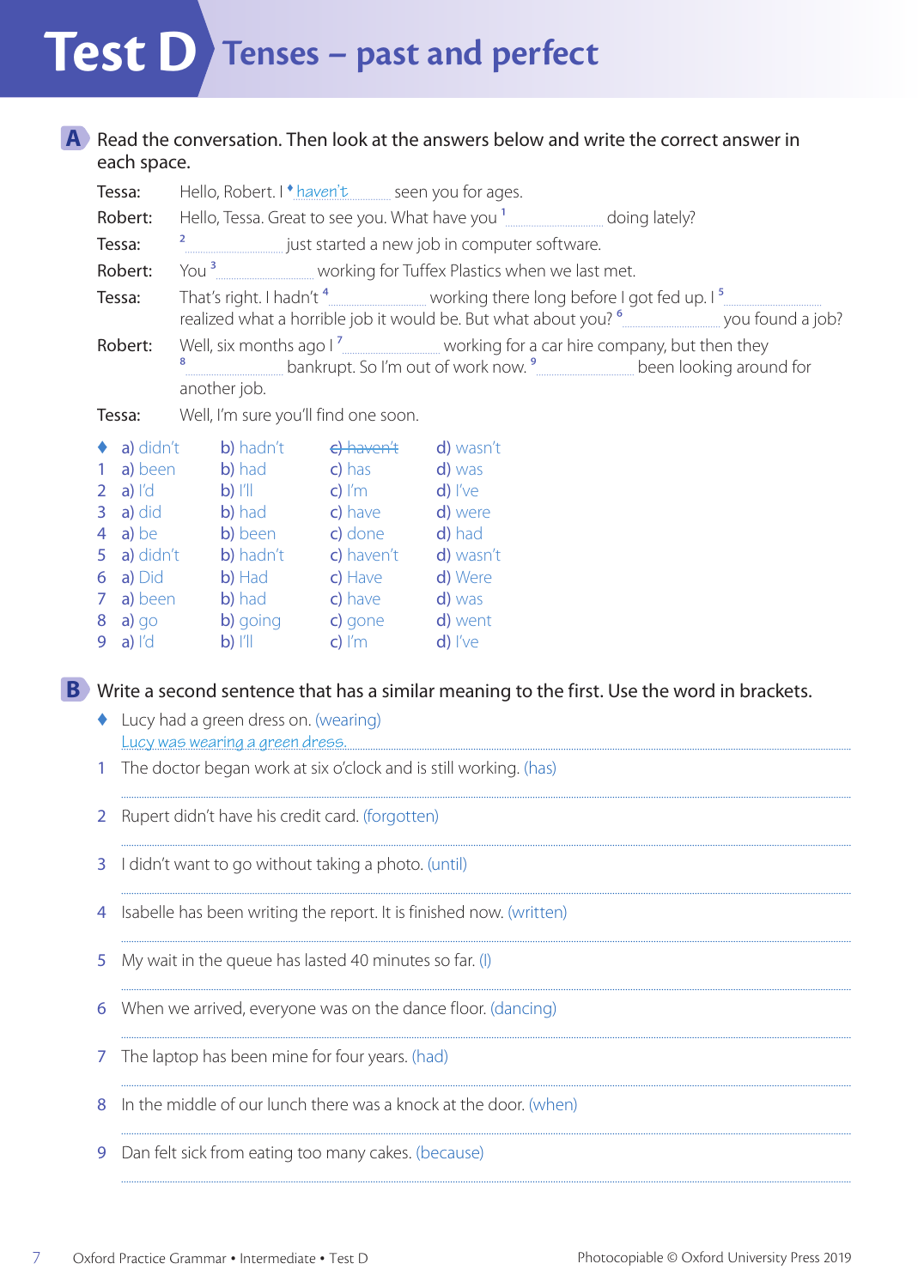# Write the sentences correctly. **C**

- ♦ I like this dress. I've been having it for ages. I've had it for ages.
- 1 It was my first day back at work. I was on holiday.
- 2 I'm quite tired now. I play badminton.
- 3 I had to sit down. I'd been having a shock.
- 4 You need a rest. How much have you been working?
- 5 The robbery happened at midday. Lots of people walked along the street outside.
- 6 My sister speaks good English. She is practising her English since last summer.
- 7 At last I have my qualification. I've been passing my exam.
- 8 Michelle looked really sunburnt. She'd lie in the sun for too long.
- 9 We got to the coach stop at nine yesterday. But the coach has already gone.

# **D** Complete the conversations. Put in the correct form of each verb.

◆ A: Did you buy (you / buy) anything at the antiques sale yesterday? B: No I wanted (I / want) to buy some jewellery, but I'd left (I / leave) my credit card at home.

- 1 A: Are you still copying those addresses? B: No, that's all of them. (I / finish) now.
- 2 A: The train is never going to get here. B: How long (we / wait) now?

- A: At least half an hour. <u>[</u>[[[[[[[[[[[]]]] (we / be) here since ten to five.
- 3 A: Did you have a nice chat with Tessa? B: No, not really. When  $\frac{1}{\sqrt{2}}$  (we / drink) our coffee,  $\frac{1}{\sqrt{2}}$  (she / hurry) off home.
- 4 A: It's terrible about that plane crash, isn't it? B: Yes, awful.  $\frac{1}{2}$  /  $\frac{1}{2}$  /  $\frac{1}{2}$  /  $\frac{1}{2}$  /  $\frac{1}{2}$  /  $\frac{1}{2}$  /  $\frac{1}{2}$  /  $\frac{1}{2}$  /  $\frac{1}{2}$  /  $\frac{1}{2}$  /  $\frac{1}{2}$  /  $\frac{1}{2}$  /  $\frac{1}{2}$  /  $\frac{1}{2}$  /  $\frac{1}{2}$  /  $\frac{1}{2}$  /  $\frac{1}{2}$  /  $\$
- 5 A: So you sing in a rock band, do you? How long (you / do) that? B: Oh, since I was 16. (we / do) about a dozen gigs.
- 6 A: Do you know what Katherine was so upset about yesterday?
	- B: No, I don't. But I'm sure **contained as a summally state** (she / cry). Her eyes looked red.
	- A: Perhaps **[2016]** (she / have) some bad news.
- 7 A: The shooting was very frightening, I suppose.
	- B: It certainly was. When we *manualization (hear)* the shot, we all *manualization (throw)* (throw) ourselves to the floor.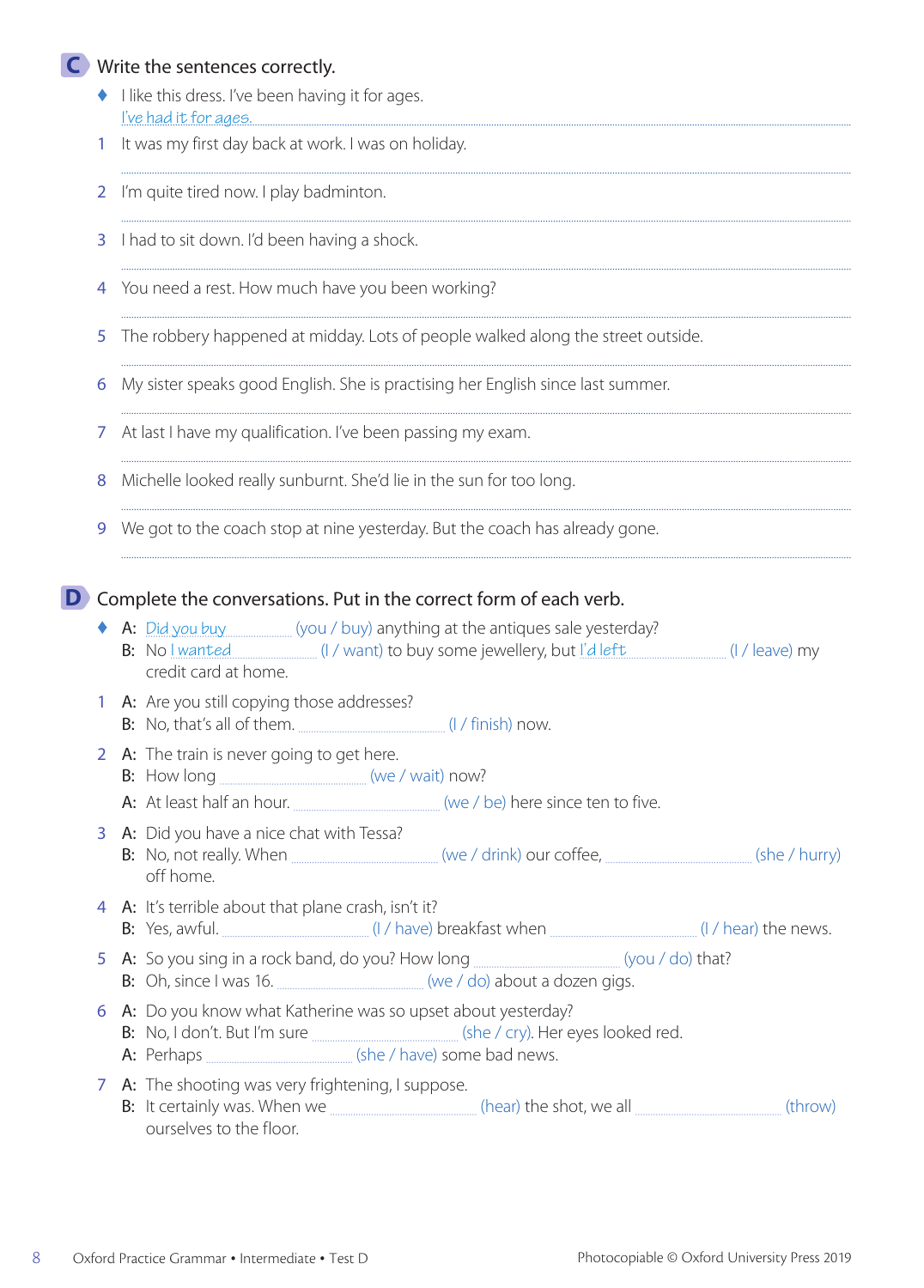# **Test E Tenses – present and past**

# A Complete the conversations. Put in the correct form of each verb.

- ◆ A: Are you ready?
	- **B:** I won't be a moment. I'm doing  $\left(1/\text{do}\right)$  my hair.
- 1 A: Could you tell me your address?
	- B: Well,  $\frac{1}{1}$  /  $\frac{1}{1}$  /  $\frac{1}{1}$  /  $\frac{1}{1}$  /  $\frac{1}{1}$  ive) in a friend's house at the moment. Luckily
	- (I / find) a place of my own now, but I can't move in until next week.
- 2 A: Is this your notebook? B: No, it isn't mine.  $\frac{1}{2}$   $\frac{1}{2}$  / think)  $\frac{1}{2}$  (it / belong) to Peter.
- 3 A: Can I borrow your calculator, please? B: Well, (I / use) it to work out these figures at the moment. (I / want) to finish doing them, now that (I / start).
- 4 A: Why can't you wash your dirty plates sometimes? [[11] Maxim Langley (you / leave) them in the sink most of the time.
	- B: OK, sorry. The last few weeks *International CHC* (I / have) so little time. (I / rush) around all the time.

# **B** Read the story and write the missing words. Use one word only in each space.

| One day a man was $*$ walking $\frac{1}{2}$ past a house in Bournemouth when he $\frac{1}{2}$ $\frac{1}{2}$ a                         |  |
|---------------------------------------------------------------------------------------------------------------------------------------|--|
| woman's voice shouting for help. The man $2$ someone $3$ someone $3$ s must be probably                                               |  |
| trying to murder her. He immediately $4$ $\ldots$ the police. The police came quite quickly,                                          |  |
| but by then the shouting had <sup>5</sup> ______________________. However, the man <sup>6</sup> ______________________quite sure that |  |
| $he^7$ heard cries for help. When the police $\frac{8}{2}$ on the door, there was                                                     |  |
| no answer. So they broke down the door and went in. Inside the house was a woman who had                                              |  |
| just <sup>9</sup> __________________out of the shower. She explained to the police that she had <sup>10</sup>                         |  |
| singing along to the Beatles song 'Help!'.                                                                                            |  |

### Write a second sentence that has a similar meaning to the first. Begin with the word **C** in brackets.

- ◆ Our trip to Africa was in October. (We ...) We went to Africa in October.
- 1 We've had ten hours of rain. (It …)
- 2 It's the right thing to do in my opinion. (I ...)
- 3 Our sofa is in a different place now. (We …)
- 4 It was breakfast time when Lucy called. (I ...)
- 5 Their game of badminton is always on Tuesday. (They …)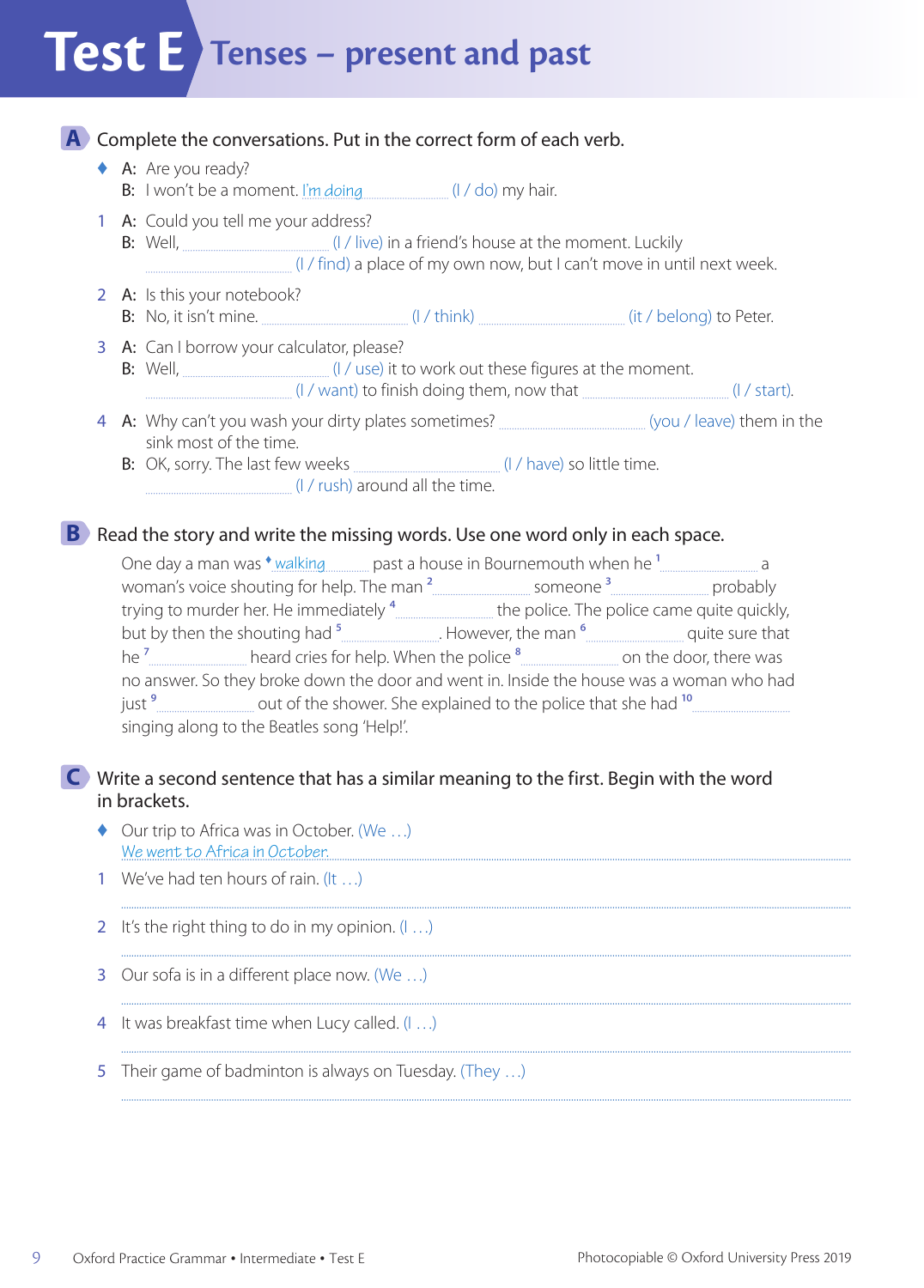# **D** Write the correct answer in each space.

- ◆ This isn't my first visit to London. I've been here before. a) I'm **b)** I've been c) I was
- 1 I've got my key. I found it when *manual manual manual* for something else. a) I looked b) I've looked c) I was looking
- 2 Sorry, I can't stop now. to an important meeting. a)  $\log$  b) I'm going c) I've gone
- 3 I can't get Tessa on her mobile. all afternoon. a) I'm trying b) I try c) I've been trying
- 4 My bank alerted me last week there was no money in my account. it all. a) I'd spent b) I spent c) I was spending
- 5 There's a new road to the motorway. it yesterday. a) They'd opened b) They opened c) They've opened

**E** Some of these sentences are correct, and some have a word which should not be there. If the sentence is correct, put a tick (✓). If it is incorrect, cross the unnecessary word out of the sentence and write it in the space.

- ♦ Martin has changed his mind about next weekend. ✓
- ♦ We were enjoyed the holiday very much. were
- 1 Isabelle is practising the piano.
- 2 It was lucky that we had been decided to buy our tickets in advance.
- 3 We were riding our bikes when suddenly I was felt a pain in my leg.
- 4 We are go camping for three weeks every summer.
- 5 They have planted some new trees last year.
- 6 I suddenly realized I had been walking in the wrong direction.
- 7 Did you know that Anna has been won a prize?
- 8 No one told me that the goods had arrived the week before.

# **F** Complete the news report. Put each verb into the correct form.

|    | The actress Vanessa Kemp • has disappeared (disappear). Yesterday  |  |
|----|--------------------------------------------------------------------|--|
|    |                                                                    |  |
|    | in London's West End for her leading role in the comedy Don't Look |  |
|    |                                                                    |  |
| 3  |                                                                    |  |
|    |                                                                    |  |
|    |                                                                    |  |
|    |                                                                    |  |
|    |                                                                    |  |
|    |                                                                    |  |
|    | o'clock the theatre manager had to break the news to the audience, |  |
|    |                                                                    |  |
|    |                                                                    |  |
|    |                                                                    |  |
|    |                                                                    |  |
| 13 |                                                                    |  |
|    |                                                                    |  |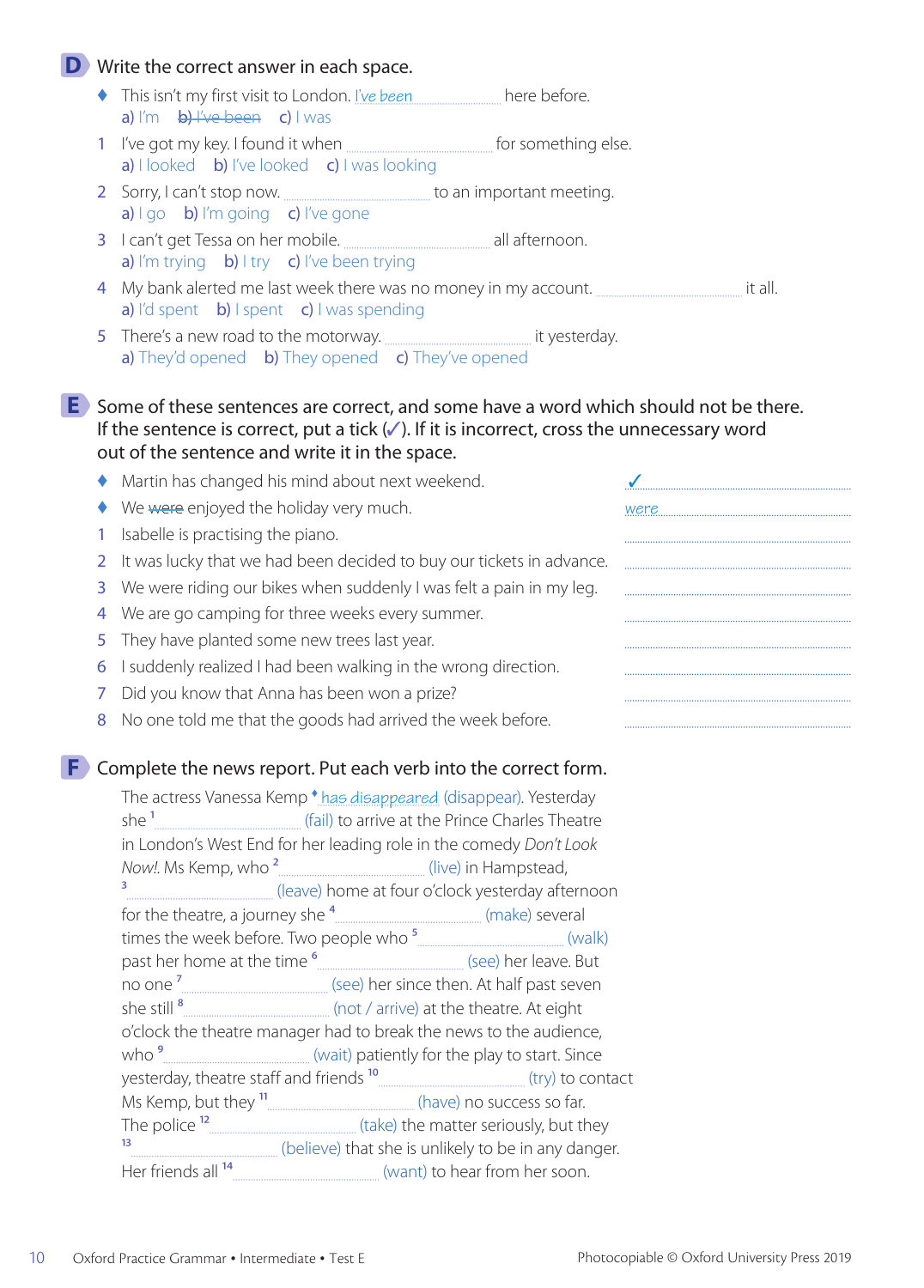# **The future with will, be going to and present Test F tenses**

# A Put in the missing words. Use one word only in each space.

- $\blacklozenge$  I don't want a steak. I think I'll have the chicken.
- 1 There's a fireworks display tomorrow. Jessica is the watch it.
- 2 We're at that table in the corner. you join us?
- 3 I'm seeing the boss this afternoon. But I must study this report before I **her.** her.
- 4 There will be drinks at the reception, but there will **..............................** be any food.
- 5 The European heads of state are **meet in Brussels on 3 October.**
- 6 It's a lovely day. <u>............................</u> we go for a walk?
- 7 My birthday **manual manual contact on** a Sunday next year.
- 8 My brother is engaged. He's **married** in June.
- 9 You won't be allowed to go to your seat after the play started.
- 10 Martin's got his coat on. I think he's **manual** to go out.

# Write the sentences correctly. **B**

- ♦ I'm hungry. I think I have something to eat. I think I'll have something to eat.
- 1 You say you're getting a coach at nine. What time is it getting to London?
- 2 I'll give Katherine the news. I'll tell her when I'll see her this evening.
- 3 Rupert looks really tired. He's about falling asleep.
- 4 We've arranged to go out. We meet in town later.
- 5 I'm going to Spain next week. I send you a postcard.
- 6 I'm going to get to the airport early. I can read a book while I'll be waiting.
- 7 I feel a bit tired. I go to lie down.
- 8 Why not come to the party? All your friends shall be there.
- 9 There's been a bomb warning. No one can go into the building until the police will have searched it.

C Read the news report and write the missing words. Use one word only in each space.

The Maxi-Shop company is  $\cdot$  going the manu-company is to build a huge new shopping centre on the edge of Millingham, it was announced yesterday. There<sup>1</sup> here<sup>1</sup> be at least 300 shops, including some big department stores. When the project<sup>2</sup> complete, there <sup>3</sup> <u>manual manual manual means</u> be hundreds of new jobs for local people. But not everyone is happy. 'We're <sup>4</sup> to fight this plan,' said a spokesperson for the local Environment Group. 'Just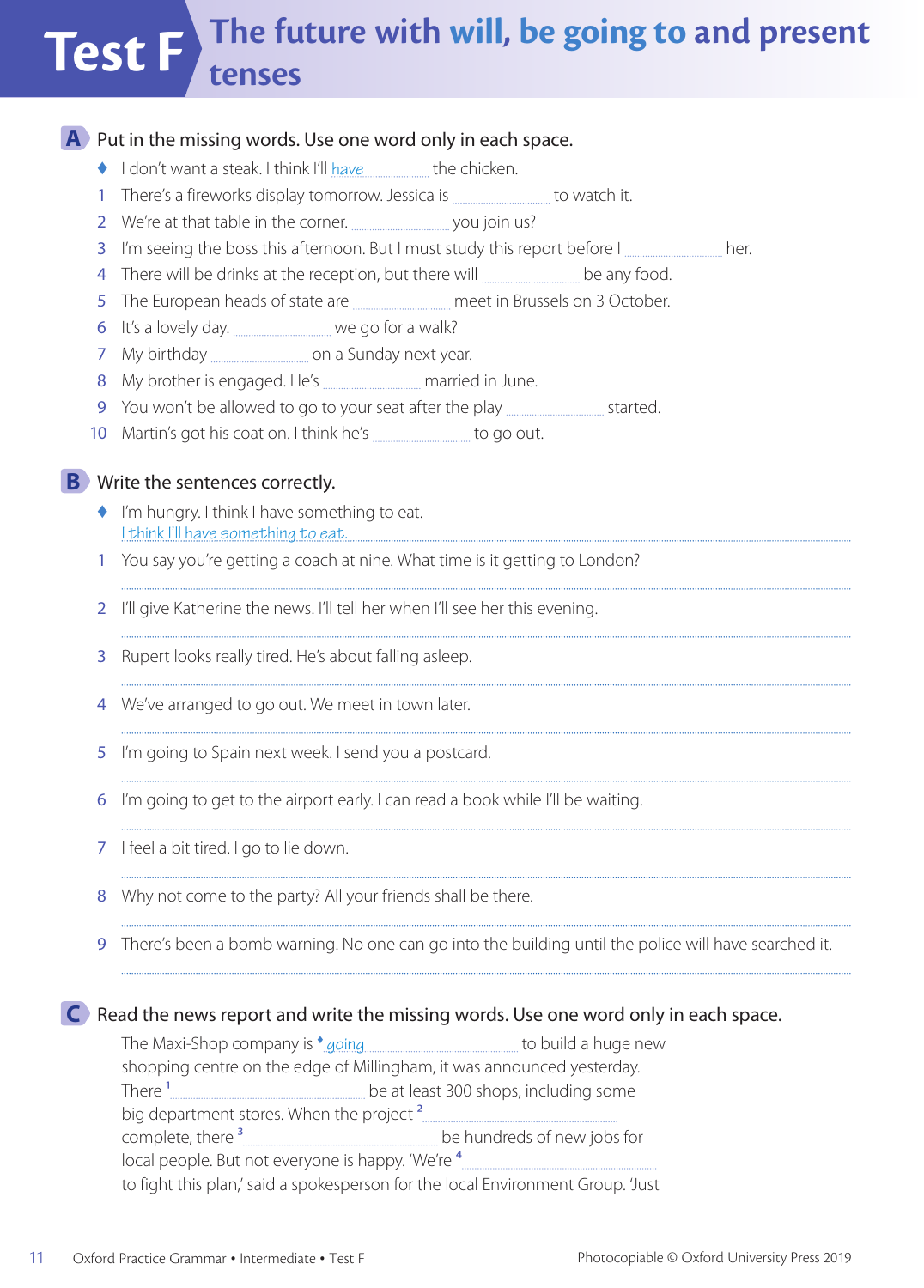| think what is going $\frac{3}{2}$                      | happen to our countryside.                                            |
|--------------------------------------------------------|-----------------------------------------------------------------------|
|                                                        | covered the whole                                                     |
| country, there <sup>7</sup>                            | be no green fields left. So we're                                     |
| 8                                                      | a protest meeting tomorrow evening at the town                        |
| hall. It <sup>9</sup>                                  | at half past seven.' Owners of shops in the                           |
| town centre are also unhappy. The new centre $10^{-1}$ |                                                                       |
| take our customers away,' said one of them.            |                                                                       |
|                                                        |                                                                       |
|                                                        | Look at the answers below and write the correct answer in each space. |

- ♦ A: Let's go to the carnival, shall we? **B:** Yes, good idea. I expect  $\mathbf{t}$  if  $\mathbf{b}$  is no function function function function function  $\mathbf{b}$ a) it'll be b) it's c) it's being
- 1 A: Could I have a word with you, please? B: Sorry, I'm in a big hurry. My train **in 15** minutes. a) is going to leave **b**) leaves **c**) will leave
- 2 A: Have you decided about the course? B: Yes, I decided last weekend. **Example 20** for a place. a) I apply b) I am to apply c) I'm going to apply
- 3 A: I'm trying to move this cupboard, but it's very heavy. B: Well, you, then. a) I help b) I'll help c) I'm going to help
- 4 A: Is the shop open yet? B: No, but there's someone inside. I think a) it opens b) it's about to open c) it will open
- 5 A: Do you mind not leaving your papers all over the table? B: Oh, sorry. I'll take them all with me when *manuara and the sorties* a)  $\log$  b) I'll go c) I'm going
- 6 A: It's a public holiday next Monday. B: Yes, I know. anything special? a) Are you doing b) Do you do c) Will you do

Write the sentences using a future form of the verb. Use the word in brackets. **E**

- ♦ Express your instant decision to take a taxi. (I'll) I'll take a taxi.
- 1 Express your intention to have a rest. (going)
- 2 Express the idea that the timetable shows the start of term on 6 September. (starts)
- 3 Predict a world war in five years' time. (there)
- 4 Express the idea that you and Jasmine have arranged a game of tennis for tomorrow. (playing)

- 5 Give your prediction of a probable fall in prices. (probably)
- 6 Warn your passenger about the car crashing. (going)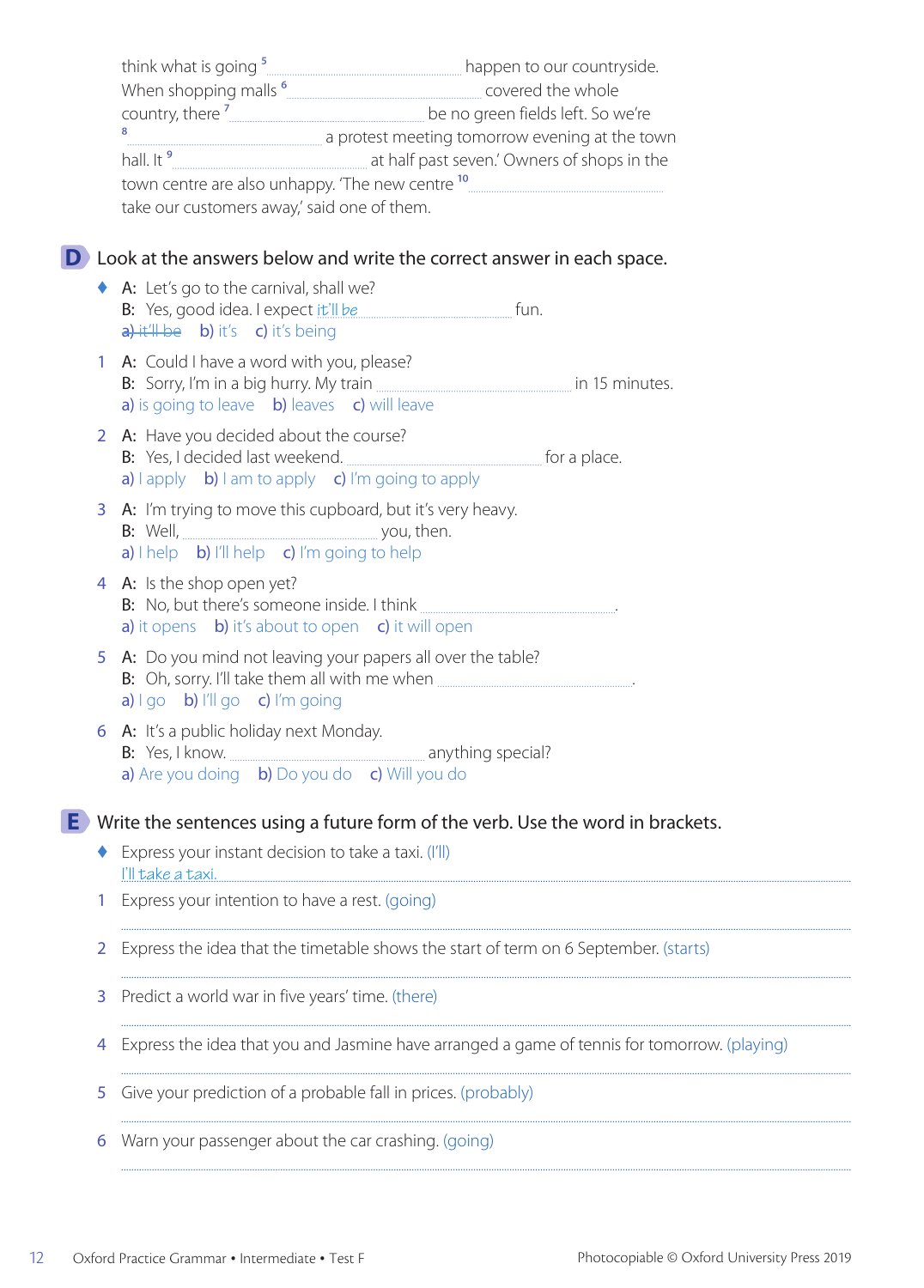# **Test G Tenses – future**

#### A Read the phone conversation. Then look at the answers below and write the correct answer in each space.

| Amy: |                                 | When • will [1] See you again?                                                                                             |                                                                                                                                        |            |                                                                                                                                                               |                                           |
|------|---------------------------------|----------------------------------------------------------------------------------------------------------------------------|----------------------------------------------------------------------------------------------------------------------------------------|------------|---------------------------------------------------------------------------------------------------------------------------------------------------------------|-------------------------------------------|
|      | Simon:                          | on Saturday.                                                                                                               |                                                                                                                                        |            |                                                                                                                                                               |                                           |
| Amy: |                                 |                                                                                                                            | Oh. But you <sup>3</sup> <sub>_______________________be here for my party, won't you?</sub>                                            |            |                                                                                                                                                               |                                           |
|      | Simon:                          |                                                                                                                            |                                                                                                                                        |            |                                                                                                                                                               |                                           |
| Amy: |                                 | 1 <sup>5</sup> _________________going to invite you.                                                                       |                                                                                                                                        |            |                                                                                                                                                               |                                           |
|      | Simon:                          | Well, I'm sorry I can't come.                                                                                              |                                                                                                                                        |            |                                                                                                                                                               |                                           |
| Amy: |                                 |                                                                                                                            |                                                                                                                                        |            |                                                                                                                                                               |                                           |
|      | Simon:                          |                                                                                                                            | something that I think is $\frac{8}{2}$ to boil over.                                                                                  |            |                                                                                                                                                               |                                           |
|      | $\bullet$ a) am<br>1 $a)$ being | <b>b</b> ) do <b>c</b> ) going<br><b>b</b> ) going <b>c</b> ) shall <b>d</b> ) will<br>4 a) about b) aren't c) be d) don't | $d)$ will<br><b>2</b> a) be <b>b</b> ) do <b>c</b> ) for <b>d</b> ) to<br><b>3</b> a) are <b>b</b> ) do <b>c</b> ) was <b>d</b> ) will | 8 a) about | 5 a) be b) have c) was<br><b>6 a)</b> are <b>b)</b> going <b>c)</b> to<br><b>7</b> a) be <b>b</b> ) for <b>c</b> ) is<br><b>b</b> ) might <b>c</b> ) probably | d) will<br>d) will<br>$d$ ) to<br>d) will |

**B** Some of these sentences are correct, and some have a word which should not be there. If the sentence is correct, put a tick (✓). If it is incorrect, cross the unnecessary word out of the sentence and write it in the space.

|              | ◆ They're probably going to knock the building down.            |                                       |
|--------------|-----------------------------------------------------------------|---------------------------------------|
|              | $\blacklozenge$ We are be going to get a dog soon.              | be                                    |
| $\mathbf{1}$ | The bus is leaves at 8.20.                                      | ------------------------------------- |
|              | 2 The doors of the theatre are about to open.                   |                                       |
|              | 3 The meeting will be start at 7.30.                            |                                       |
|              | 4 The festival is for to take place in June.                    |                                       |
| 5.           | My friend will be calling here tomorrow morning.                |                                       |
| 6            | We were going to eat in the restaurant, but it was full.        | ------------------------------------  |
| 7            | I have to register for my course before the classes will begin. |                                       |
|              | 8 I will to have finished lunch by two o'clock.                 |                                       |

#### Put in a form of the verb. Use the Future Continuous (*will be doing*), the Future Perfect (*will*  **C** *have done*) or *was/were going to*.

- ♦ It's quite a long way, isn't it? We 'll have walked (walk) about five miles by the time we get back, I'd say.
- 1 It'll be better if you don't call at one o'clock. We *manual communication* (have) lunch then.
- 2 I Manual Christian (drive) over and see you, but there's something wrong with the car.
- 3 I've got loads of work. I expect I [100] (work) all night. And I'm not looking forward to it.
- 4 I'll have much more time next week because I (do) all my exams then.
- 5 We <u>Changed our minds.</u> (buy) that computer game, but we changed our minds.
- 6 I know you'll put on a wonderful show. You (have) so much practice by the time you perform it that it's sure to be brilliant.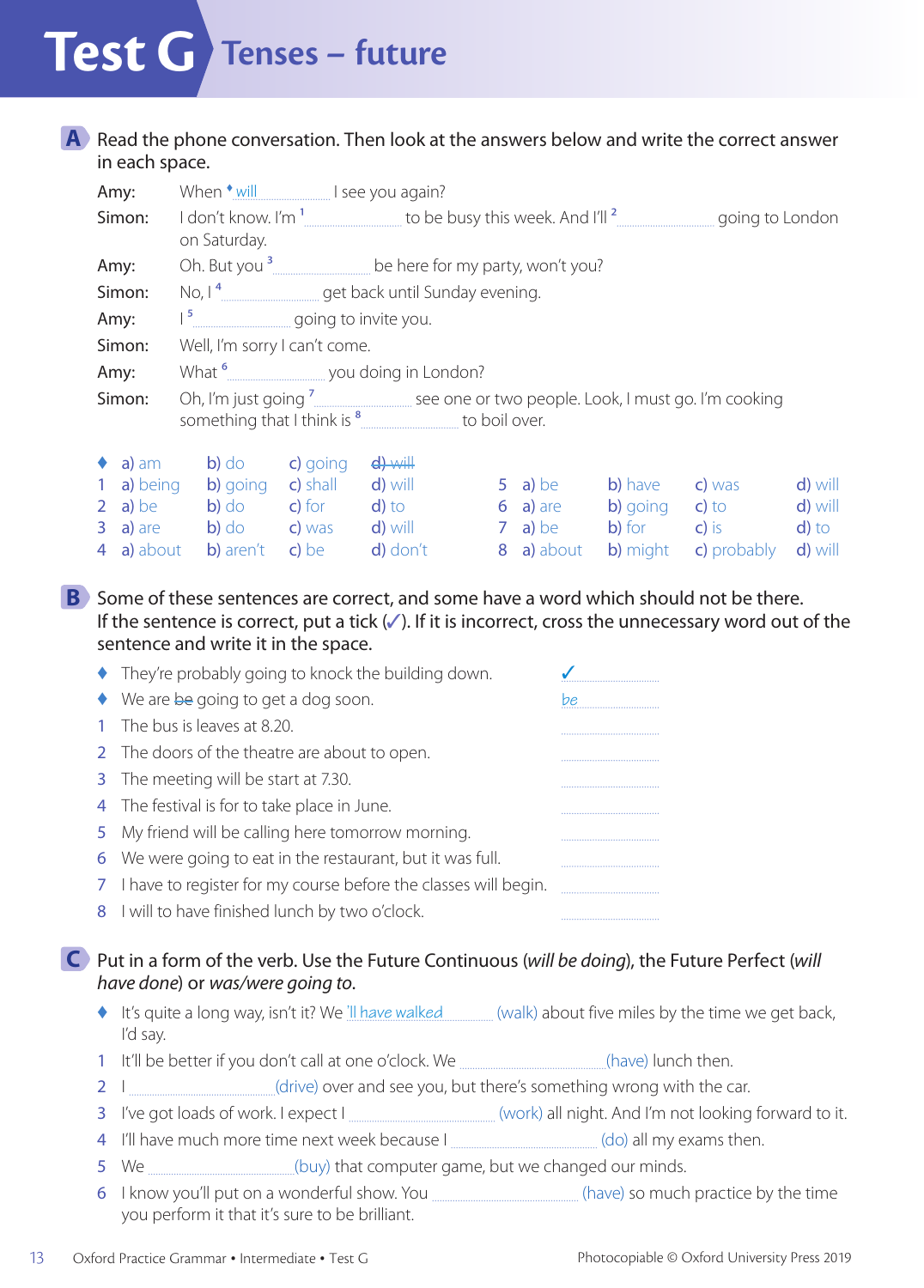|        | Sometimes more than one answer is correct.                                                                |                                                                | Complete the conversation. Use will, be going to or a present tense. Choose the best form.                                                                                                                                      |  |
|--------|-----------------------------------------------------------------------------------------------------------|----------------------------------------------------------------|---------------------------------------------------------------------------------------------------------------------------------------------------------------------------------------------------------------------------------|--|
| Peter: | Hello. Where are you going?                                                                               |                                                                |                                                                                                                                                                                                                                 |  |
|        |                                                                                                           |                                                                | Katherine: To my evening class. I'm learning Swedish. And next week *I'll have manual manus (I / have)<br>$\frac{1}{2}$ (I / leave) on Friday. <sup>3</sup> [I / leave] on Friday. <sup>3</sup> [I / visit) some friends there. |  |
| Peter: |                                                                                                           |                                                                |                                                                                                                                                                                                                                 |  |
|        | twenty-five past now.                                                                                     |                                                                | Katherine: Well, I'd better hurry. My lesson <sup>5</sup> [10001] (start) at half past seven, and it's                                                                                                                          |  |
| Peter: |                                                                                                           |                                                                | OK. Come and see me when $6$ manufacture manufacture (you / get) back from Sweden.                                                                                                                                              |  |
|        |                                                                                                           |                                                                |                                                                                                                                                                                                                                 |  |
| 1      | $\blacklozenge$ We have decided to help with the project. (going)<br>We're willing to wait for you. ('ll) |                                                                | Write a second sentence that has a similar meaning to the first. Use the word in brackets.<br>We are going to help with the project.                                                                                            |  |
| 2      | You can get off this train at Bath. (stops)                                                               |                                                                |                                                                                                                                                                                                                                 |  |
| 3      | My friend intended to meet us. (going)                                                                    |                                                                |                                                                                                                                                                                                                                 |  |
| 4      | Adrian's job interview is on 17 October. (having)                                                         |                                                                |                                                                                                                                                                                                                                 |  |
| 5      | Our meal will be over by eight o'clock. (finished)                                                        |                                                                |                                                                                                                                                                                                                                 |  |
| 6      | I think I'm going to go on the trip. (might)                                                              |                                                                |                                                                                                                                                                                                                                 |  |
| 7      |                                                                                                           | The fire hasn't gone out yet, but it will in a minute. (about) |                                                                                                                                                                                                                                 |  |
|        |                                                                                                           |                                                                |                                                                                                                                                                                                                                 |  |

# **F** Choose the correct form.

- ♦ A: I'd better go. I'm cycling home, and I haven't got any lights on my bike. B: Oh, yes. It'll be/It'll have been dark soon.
- 1 A: I hear the rent on your flat is very expensive. B: Yes it is. I'll move/I'm going to move, I've decided.
- 2 A: I'd like a photo of Martin and me. B: I'll take/I'm going to take one on your phone, then.
- 3 A: Have you booked a holiday yet? B: Yes, we go/we're going to Spain.
- 4 A: What's that man doing up there? B: Oh no! He'll jump/He's going to jump!
- 5 A: Can I borrow your bike on Monday? B: I'm sorry, but I'll be using/I'll have used it. I always cycle to work.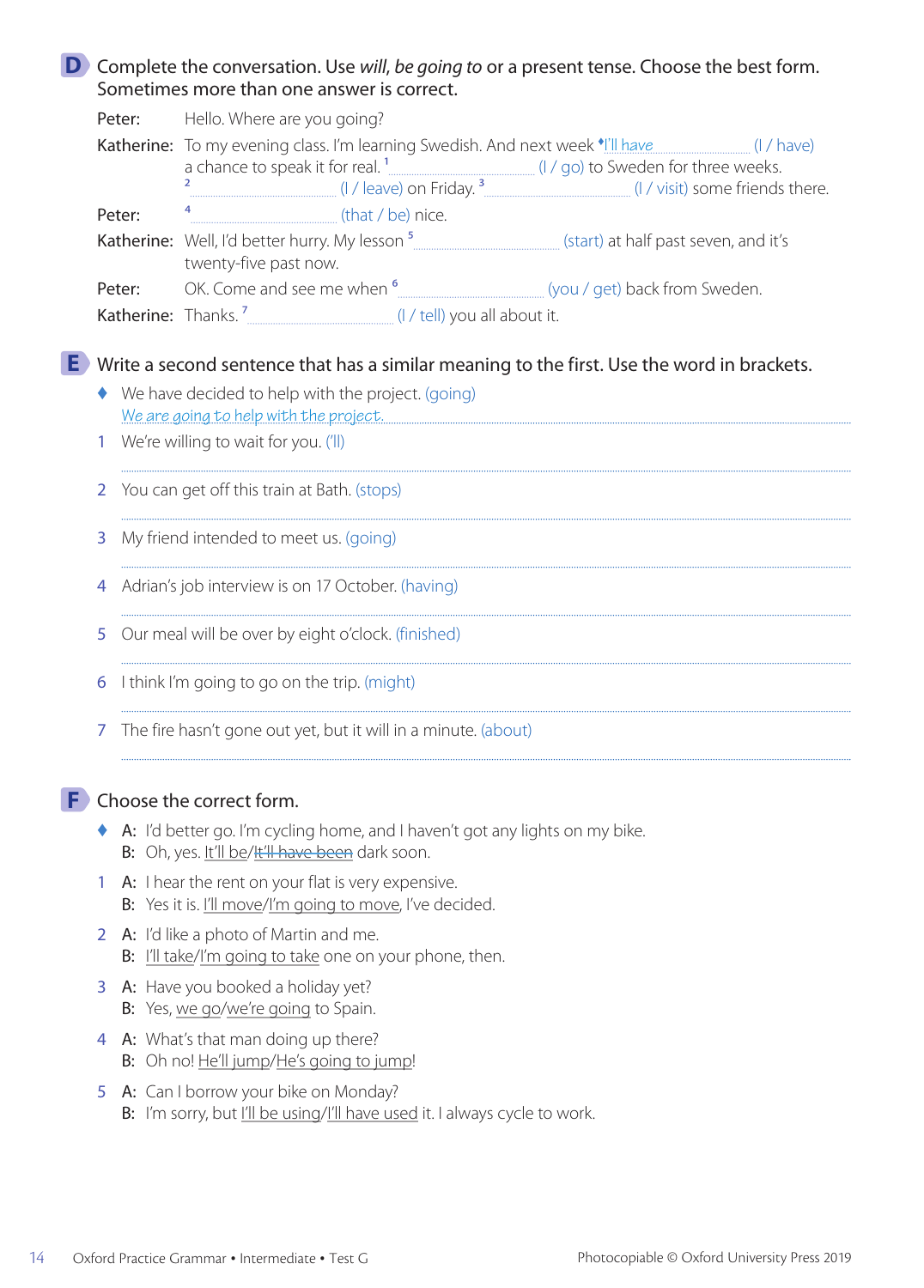# **Test H Questions**

**A** Put the words in the right order to ask the question.

- ♦ everyone / is / ready Is everyone ready?
- 1 been / have / where / you
- 2 do / batteries / sell / you
- 3 belong / phone / does / this / to / who
- 4 are / here / how / long / staying / you
- 5 is / like / new / office / what / your
- 6 are / flights / full / of / the / which
- 7 carnival / does / start / the / time / what
- 8 decided / has / holiday / Isabelle / on / what

# **B** Put in the correct question word or phrase.

- $\triangle$  What  $\triangle$  What did you buy?  $\sim$  A box of chocolates. 1  $\frac{1}{1}$   $\frac{1}{1}$   $\frac{1}{1}$   $\frac{1}{1}$   $\frac{1}{1}$   $\frac{1}{1}$   $\frac{1}{1}$  is this building?  $\sim$  It's about 200 years old. 2 **does your team play in?** ~ Red. 3 bag are you carrying? ~ Julia's. 4 **money do you earn?** ~ About £500 a week. 5 hand do you write with? ~ My right hand.  $6$  of shop do you work in?  $\sim$  A toy shop. 7 **first stepped on the moon?** ~ Neil Armstrong, wasn't it? 8 immales in the sum of the state of the state of the state of the state of the state of the state of the state of the state of the state of the state of the state of the state of the state of the state of the state of the 9 is it to the pharmacy?  $\sim$  About 200 metres. 10 do you take a holiday? ~ Once a year.
- 11 **name will you give the baby?** ~ We haven't thought of one yet.

# Write the sentences correctly. **C**

#### ◆ Would like you to go sailing? Would you like to go sailing?

 Do you be a student here? 2 How many cakes have eaten you? Enjoyed you your walk? 4 Where your friends have gone? What kind music do you like? Does Peter plays tennis? About what are you talking? 8 What has it happened?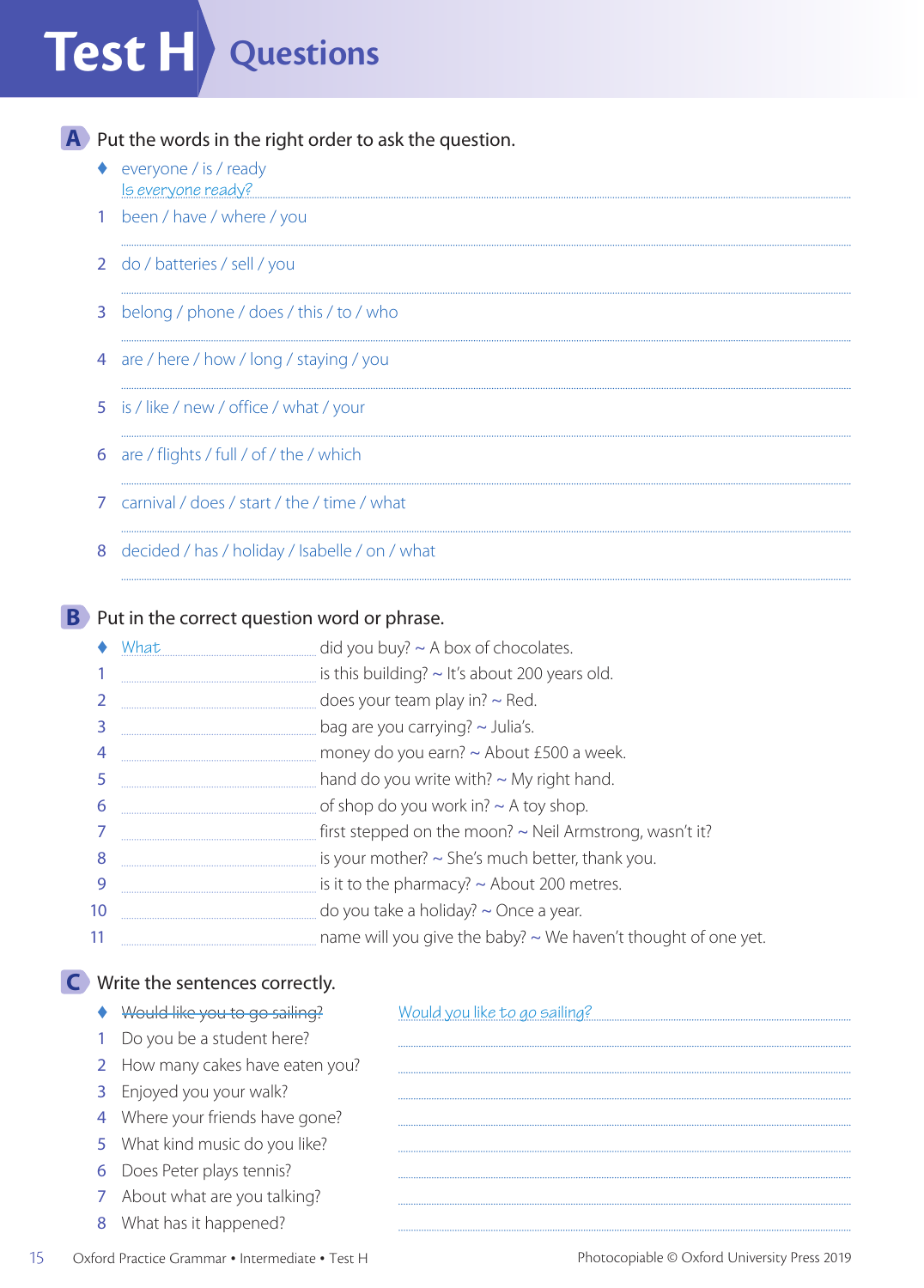# **D** Read about each situation and write down the question.

- ♦ You want to know if it is raining. Is it raining?
- ◆ You need to ask Katherine where she lives. Where do you live?
- 1 You would like to ask Isabelle where she bought her coat.
- 2 You want to ask Lucy if Amy can swim.
- 3 You want to ask Simon which band he likes best.
- 4 On the phone you want to know who you are speaking to.
- 5 You need to know how much audio systems cost.
- 6 You are asking permission to come in.
- 7 You need to find out how long the journey takes.
- 8 You want to ask Adrian what he locked the door for
- 9 You want to ask what happens next.
- 10 You want to suggest that you all go out together.

Write the questions to which the underlined words are the answers. **E**

- ♦ Christopher is going to London by train. How is Christopher going to London?
- 1 The Smiths have got three cars.
- 2 Jessica works at the supermarket.
- 3 Andrea is learning English because she will need it in her job.
- 4 The film was really romantic.
- 5 The meeting will take place next Tuesday.
- 6 Tessa switched off the fan.
- 7 Mr Johnson's burglar alarm was ringing.
- 8 Anna went to the dance with Martin.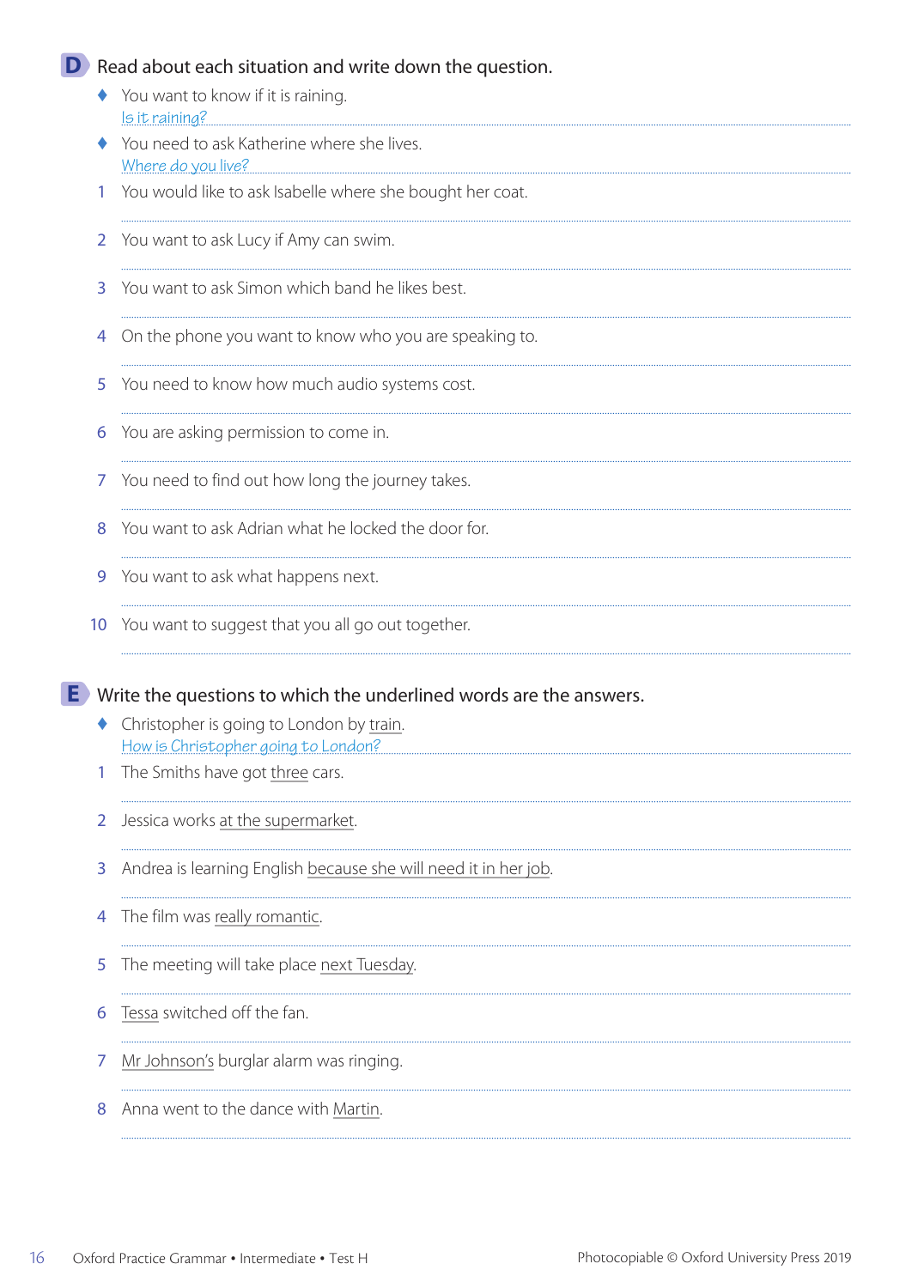# **Test I Questions, negatives and answers**

| A      |           |                               |                                                                                                                         |  |                                              | Read the conversation. Then look at the answers below and write the correct answer in each space. |
|--------|-----------|-------------------------------|-------------------------------------------------------------------------------------------------------------------------|--|----------------------------------------------|---------------------------------------------------------------------------------------------------|
| Julia: |           |                               | *Shall we go to the party tonight?                                                                                      |  |                                              |                                                                                                   |
| Lisa:  |           |                               |                                                                                                                         |  |                                              |                                                                                                   |
| Julia: |           |                               |                                                                                                                         |  |                                              |                                                                                                   |
| Lisa:  |           |                               |                                                                                                                         |  |                                              |                                                                                                   |
| Julia: |           |                               | Yes, she $4$ <u>masses and</u> And she's quite tall. <sup>5</sup> masses and spoken to her?                             |  |                                              |                                                                                                   |
| Lisa:  |           |                               | No, I don't think <sup>6</sup> _____________________. But I know who you mean. There are two sisters, Lucy and Jessica. |  |                                              |                                                                                                   |
| Julia: |           | Yes, that's right.            |                                                                                                                         |  |                                              |                                                                                                   |
| Lisa:  |           |                               |                                                                                                                         |  |                                              |                                                                                                   |
| Julia: |           |                               | Oh, I <sup>9</sup> <u>manual manual</u> know. They both look the same. I can't always tell them apart.                  |  |                                              |                                                                                                   |
| Lisa:  |           |                               |                                                                                                                         |  |                                              |                                                                                                   |
| Julia: |           | That $\frac{11}{1}$ matter.   |                                                                                                                         |  |                                              |                                                                                                   |
| Lisa:  |           |                               | OK. <sup>12</sup> go to it then, shall we?                                                                              |  |                                              |                                                                                                   |
|        |           | • a) Do b) Shall c) Would     |                                                                                                                         |  |                                              |                                                                                                   |
|        |           | 1 a) What's b) Who's c) Whose |                                                                                                                         |  | <b>a</b> ) it <b>b</b> ) not <b>c</b> ) they |                                                                                                   |
|        |           | 2 $a)$ don't b) know c) so    |                                                                                                                         |  | <b>b</b> What <b>b</b> Which                 | <b>c)</b> Who                                                                                     |
|        |           |                               | 3 a) $\sin't$ b) no c) not                                                                                              |  | <b>9</b> a) don't b) no                      | c) not                                                                                            |
|        |           |                               | <b>4 a)</b> got <b>b)</b> has <b>c)</b> so                                                                              |  | 10 a) neither b) not c) so                   |                                                                                                   |
|        |           | 5 a) Haven't b) Having c) Not |                                                                                                                         |  | 11 a) doesn't b) isn't c) not                |                                                                                                   |
|        | $6$ a) it |                               | <b>b</b> ) neither <b>c</b> ) so                                                                                        |  | <b>12 a)</b> Could <b>b)</b> Let's           | c) Shall                                                                                          |

**B** What would you say? Use the word in brackets, and use a question form in each sentence.

- ♦ You want to suggest a game of cards. (have) Shall we have a game of cards?
- 1 You are asking Tessa where her house is. (live)

2 You want Jessica to tell you what she is thinking. (about)

- 3 You are inviting a friend to come to your house. (like)
- 4 You are surprised that your friend missed the football match on television. (watch)
- 5 You are asking permission to take a photo. (may)
- 6 You are looking for Katherine. You are asking her friend for information. (seen)
- 7 You are asking Dan about the number of messages he has sent. (how)
- 8 You are asking Isabelle about the people coming to her party. (who)
- 9 You are asking Martin's wife if he cooks every day or once a week. (often)
- 10 You are asking about the weather tomorrow. (will)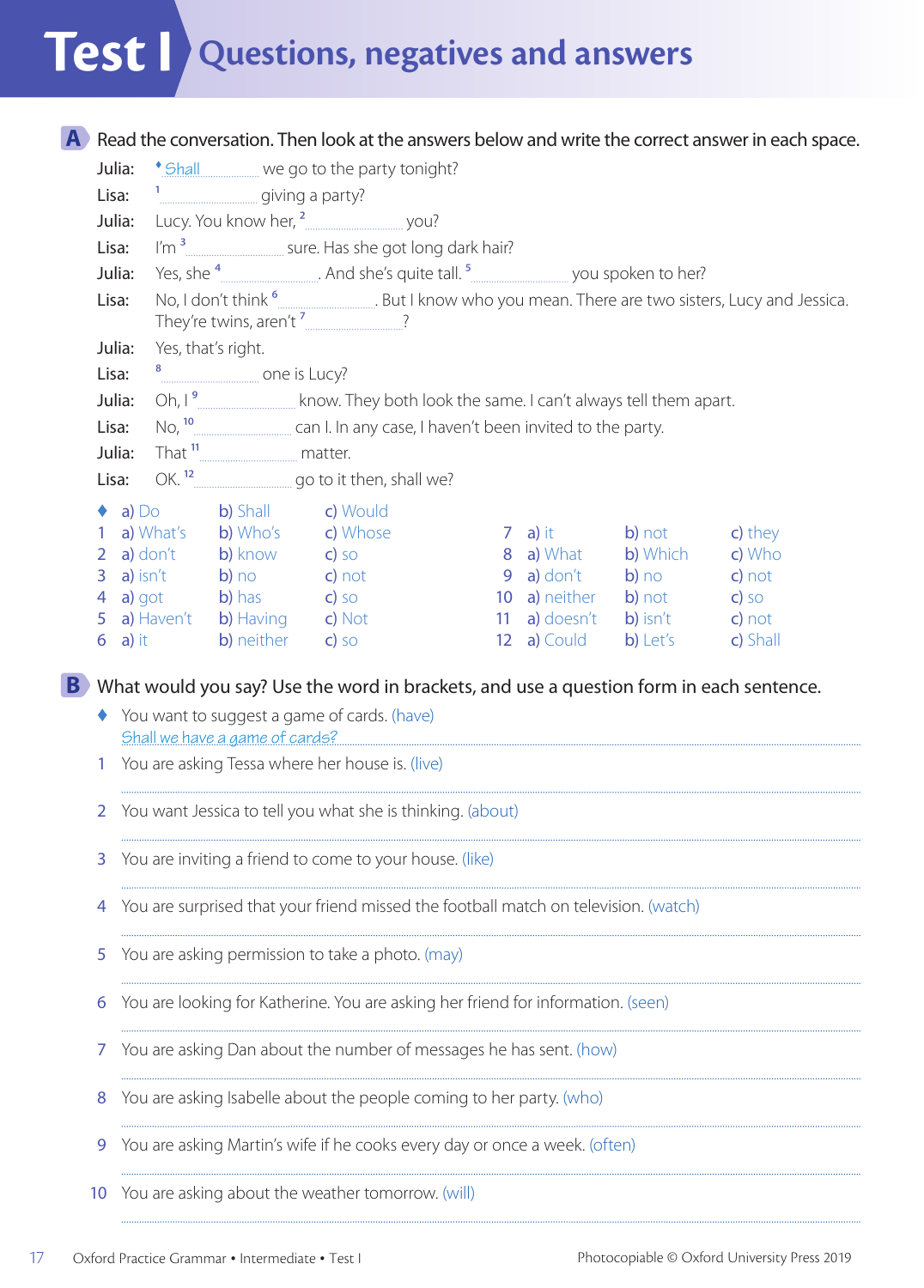# Each of these replies is wrong. Write the correct reply. **C**

| Is it going to snow?           |                                                     |
|--------------------------------|-----------------------------------------------------|
| 1 Has the computer arrived?    |                                                     |
| 2 Don't you like curry?        |                                                     |
| 3 Will you be in tonight?      |                                                     |
| 4 Horrible weather.            |                                                     |
| 5 Would you like a sweet?      | $\sim \text{Yes, right.} \underbrace{\hspace{2cm}}$ |
| 6 I'm quite tired now.         |                                                     |
| 7 You might catch my cold.     |                                                     |
| 8 The first train didn't stop. |                                                     |
|                                |                                                     |

# **D** Rupert is at a job interview. Someone is asking him questions. Write the questions.

|                | Rupert:                   | <b>Interviewer:</b> Where do you live?<br>Oh, I live in Longtown. |
|----------------|---------------------------|-------------------------------------------------------------------|
|                | Interviewer:<br>Rupert:   | l'm 23 years old.                                                 |
|                | 2 Interviewer:<br>Rupert: | Yes, I went to college.                                           |
|                | 3 Interviewer:<br>Rupert: | My interests? I don't have any, really.                           |
| $\overline{4}$ | Interviewer:<br>Rupert:   | Which company? Oh, I work for BX Electric.                        |
|                | 5 Interviewer:<br>Rupert: | Nothing. There's nothing I don't like about my job.               |

# **E** Put in the missing word.

- ◆ How does this device work? ~ You touch this icon.
- 1 The new building looks awful.  $\sim$  l agree. It look very nice.
- 2 Could you give me a receipt, please? ~ Yes, of .
- 3 This chair isn't very comfortable.  $\sim$  And is this bed.
- 4 Didn't you watch *Frankenstein* last night? ~ 1.1 mate horror films.
- 5 What's this wood  $\frac{?}{2}$  ~ I'm going to make a table.
- 6 I didn't say the wrong thing,  $\frac{1}{2}$  P  $\sim$  Well, you weren't very polite.
- 7 Will there be any free gifts? ~ No, there .
- 8 Have they sent you some money? ~ No, I'm afraid
- 9 Don't drop those plates,  $y_0 = 9$  Don't drop those plates,  $y_0 = 9$  Vou?  $\sim$  OK, I'll be careful.
- 10 How  $\frac{1}{2}$  How  $\frac{1}{2}$  is it to the station?  $\sim$  About half a mile.
- 11 Do those shoes fit you? ~ Yes, I think .
- 12 Why  $\frac{1}{2}$  Why  $\frac{1}{2}$  we have a picnic?  $\sim$  Yes, good idea.
- 13 **foot is hurting?** ~ My right one.
- 14 I feel a bit cold actually. ~ Yes, do I.
- 15 Who eaten their ice cream? ~ Oh, it's mine. I'm just going to eat it.
- 16 of these magazines would you like?  $\sim$  This one, please.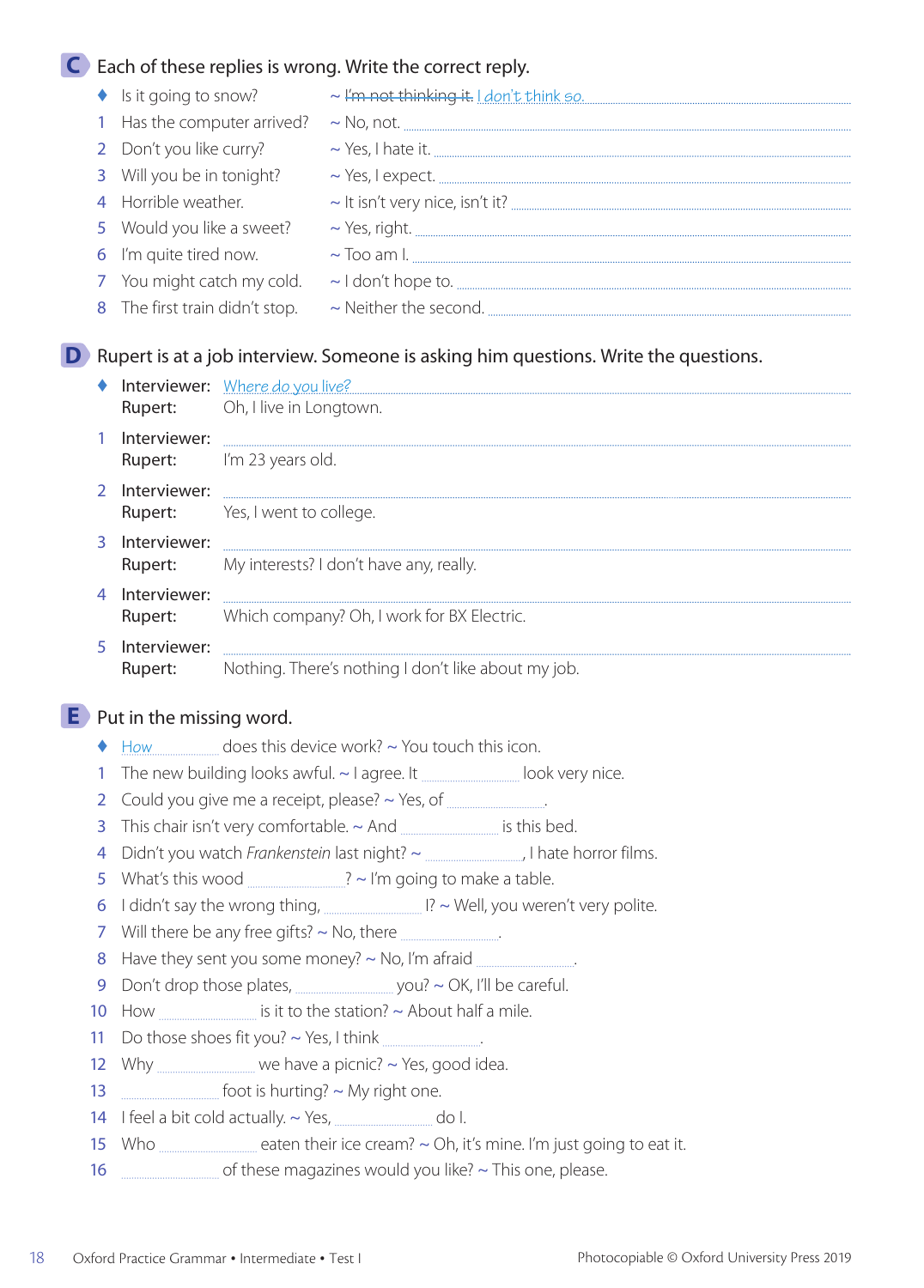# **Test J Modal verbs**

# Decide which word is correct. **A**

- ♦ Could I have some more tea, please? a) Could b) Shall c) Will d) Would
- 1 Everyone's asleep. We make a noise. a) couldn't b) mustn't c) needn't d) wouldn't
- 2 **Manual** 2 you like to go for a ride with us? a) Do b) Should c) Will d) Would
- 3 I wonder if this is the right way. It **moder** and be. a) can **b**) could **c**) might **d**) must
- 4 I don't think I want to see this film. ~ Oh, I think you enjoy it. a) can **b**) shall **c**) will **d**) would
- 5 I'm quite happy to walk. You drive me home. a) don't b) haven't c) mustn't d) needn't
- $6$   $\frac{1}{2}$  show you the way?  $\sim$  Oh, thank you. a) Do b) Shall c) Will d) Would
- 7 It's late. I think we better go. a) had **b**) have **c**) should **d**) would
- 8 We all tried to push the van, but it move. a) can't b) couldn't c) won't d) wouldn't
- **B** Some of these sentences are correct, and some have a word which should not be there. If the sentence is correct, put a tick (✓). If it is incorrect, cross the unnecessary word out of the sentence and write it in the space.

|    | I won't be able to come to the meeting.                         |                                       |
|----|-----------------------------------------------------------------|---------------------------------------|
|    | We didn't needn't have watered the garden because it's raining. | didn't                                |
|    | Would you like to be in the team?                               |                                       |
|    | Did people have to bring their own sleeping bags?               |                                       |
| 3  | I could to ski when I was quite young.                          |                                       |
| 4  | Would you mind for checking these figures?                      |                                       |
| 5. | We may be go swimming tomorrow.                                 |                                       |
| 6  | I knew that I would be sorry later.                             |                                       |
|    | If you had fallen, you could have been hurt yourself.           |                                       |
| 8  | We're not supposed to use this entrance.                        |                                       |
| 9  | You don't have to do all the work yourself.                     |                                       |
| 10 | Anna wasn't be allowed to take photos.                          | ------------------------------------- |

# Write a second sentence so that it has a similar meaning to the first. Use the word in brackets. **C**

- ♦ Perhaps Lucy knows the address. (may) Lucy may know the address.
- 1 We should be careful. (ought)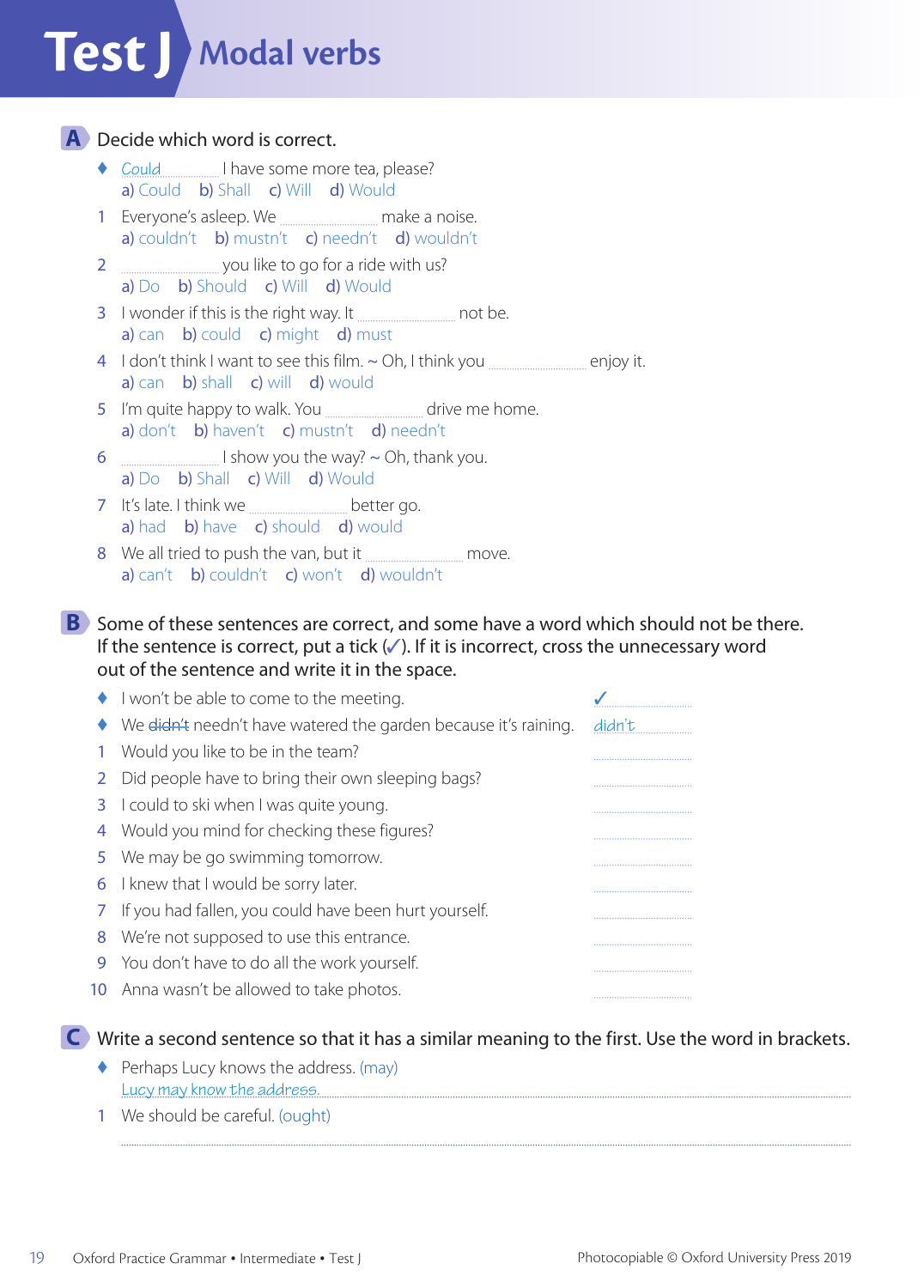- 2 I managed to finish all my work. (able)
- 3 I realize that it was a terrible experience for you. (must)
- 4 It's against the rules for players to have a drink. (allowed)
- 5 The best thing for you to do is sit down. (better)
- 6 The report must be on my desk tomorrow morning. (has)
- 7 It is possible that Joanne did not receive my message. (might)
- 8 It's impossible for Martin to be jogging in this weather. (can't)
- 9 Tessa wants a cup of coffee. (like)
- 10 It was not necessary for Isabelle to clean the flat. (didn't)

# **D** Say what the speaker is doing. After each sentence write one of the phrases from the box.

asking for advice giving an order making a suggestion refusing permission asking permission inviting offering food expressing a wish making a request offering to help

| ◆ Will you have a piece of cake?           |  |
|--------------------------------------------|--|
| 1 May I sit down?                          |  |
| 2 You must report to me every day.         |  |
| 3 What jobs should I apply for?            |  |
| 4 Would you like to spend the day with us? |  |
| 5 Shall I do the washing-up?               |  |
| 6 Shall we sit outside?                    |  |
| 7 I'm sorry. You can't park here.          |  |
| 8 Could you fill in this form, please?     |  |
| 9 We really must have a nice big party.    |  |

#### **E** Here is some information for visitors to New York City. Write the missing words. Use one word only in each space.

Before you travel to the US, you \* must manual find out what documents you need. You'll probably<sup>1</sup> to get a visa, but there are different rules for different nationalities. For example, you <sup>2</sup> <u>..............................</u> need to show that you have enough money with you. But there's one rule you can be sure about: everyone <sup>3</sup> the summand to show their passport. The roads in New York are very busy, but don't worry – you  $4$  [[[[[[[[[[[[[[[[[[[[[]]]]]]]]]] get around cheaply and easily by subway. Remember that you are not 5 to smoke on public transport or in shops. And don't forget either that you are  $6$   $\ldots$  to tip taxi drivers and waiters. New York is much less dangerous than it used to be, but you really  $<sup>7</sup>$ </sup> along empty streets at night. Keep electronic devices out of sight. And it is safer if you are 8 to travel around in a group.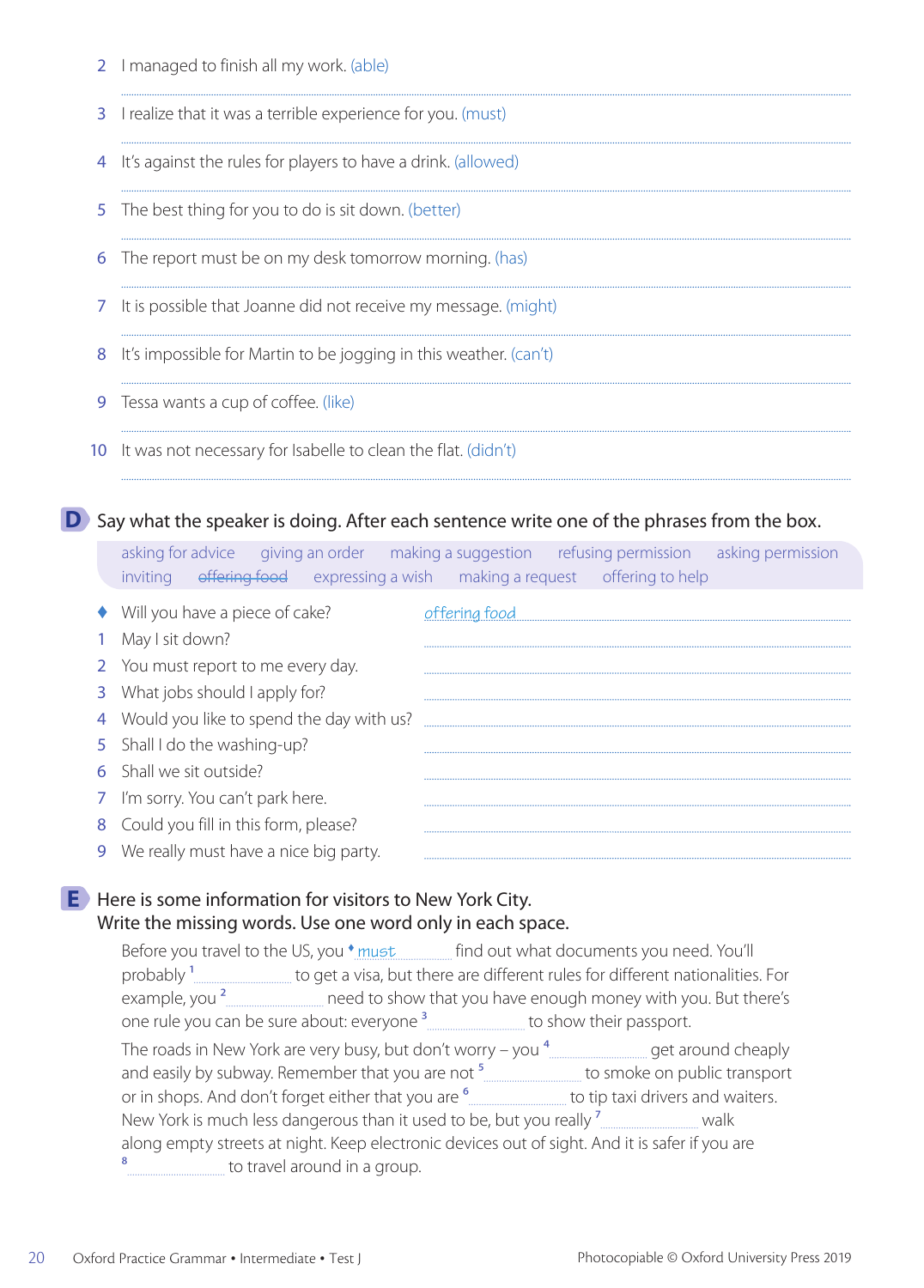# **Test K The passive**

A Rewrite these sentences beginning with the underlined words.

- $\blacklozenge$  Thieves robbed a woman. A woman was robbed.
- 1 They may ban the film.
- 2 They offered Isabelle a pay rise.
- 3 We need to correct the mistakes.
- 4 Someone reported that the situation was under control.
- 5 They are testing the new drug.
- 6 We haven't used the machine for ages.

# **B** Read the story and write the missing words. Use one word only in each space.

During periods of terrorist activity, people in Britain are always *\* being* warned to look out for bombs. Any bag or parcel without an owner 1. Seen as a risk to the public. Some time ago a cardboard box was found at the entrance to Bristol Zoo one day. It was noticed<sup>2</sup> \_\_\_\_\_\_\_\_\_\_\_\_\_\_\_\_\_\_\_\_\_ a visitor and reported to the director. Clearly, if it was a bomb and it went off, people might 3 [2001] [2003] [2013] killed. So army bomb experts 4 called in, and the box was safely blown up in a controlled explosion. Soon afterwards<sup>5</sup> was reported that the box had <sup>6</sup> left there by a boy wanting to find a new home for his pet rat. He was tired of the rat, he explained, but he was unwilling to  $\frac{7}{10}$  it put to sleep by a vet, so he left it in a box outside the zoo. The director of the zoo is thought 8 be unenthusiastic about looking after people's unwanted pets. No one knows what the rat thought about  $\frac{9}{2}$  blown up.

# Write a second sentence that has a similar meaning to the first. Use the word in brackets. **C**

- $\blacklozenge$  We have to test these products. (be) These products have to be tested.
- 1 Taylor Swift sang the song. (by)
- 2 Dan's passport was stolen. (had)
- 3 They pay doctors a lot of money. (are)
- 4 I hope they'll interview me for the job. (to)
- 5 Someone was cleaning the floor. (being)
- 6 A mechanic is repairing Julia's car. (having)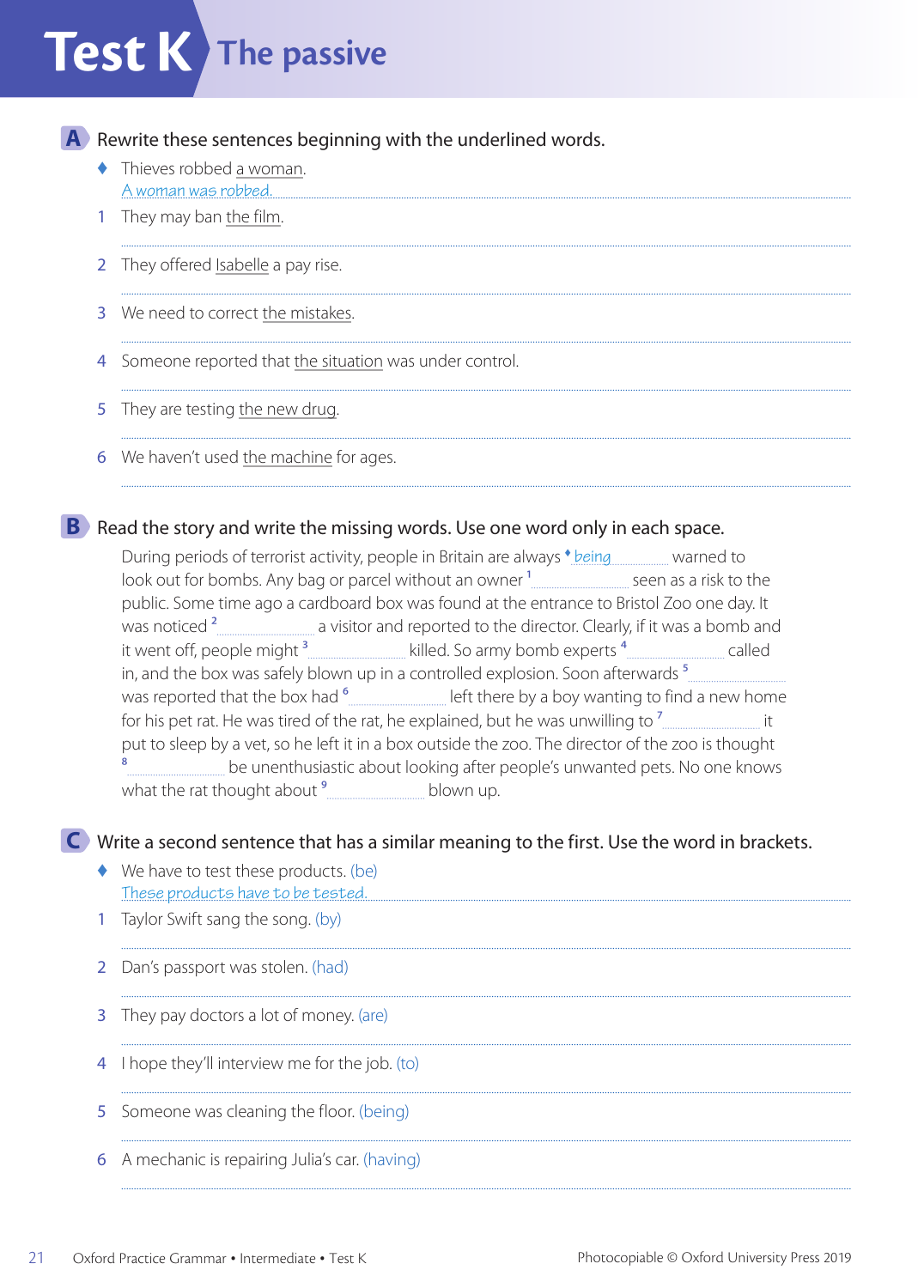| 7  | Tessa lost her way. (got)                                                                                                                                                                            |  |  |  |  |  |  |
|----|------------------------------------------------------------------------------------------------------------------------------------------------------------------------------------------------------|--|--|--|--|--|--|
| 8  | Everyone agreed that the plan should go ahead. (it)                                                                                                                                                  |  |  |  |  |  |  |
| 9  | When did they decorate your kitchen? (get)                                                                                                                                                           |  |  |  |  |  |  |
| 10 | They say exercise is good for you. (be)                                                                                                                                                              |  |  |  |  |  |  |
|    | Which of the two sentences follows on best?                                                                                                                                                          |  |  |  |  |  |  |
|    | There's going to be a big art exhibition.<br>a) $\mathbb{R}$ A lot of visitors will be attracted to it. b) $\mathcal{V}$ it will attract a lot of visitors.                                          |  |  |  |  |  |  |
|    | Our neighbours have got a cat and a dog.<br>a) $\left[\frac{1}{2}\right]$ A lot of mice are caught by the cat. b) $\left[\frac{1}{2}\right]$ The cat catches a lot of mice.                          |  |  |  |  |  |  |
| 2  | Last night Martin dreamt he saw his dead grandmother.<br>a) $\left[\frac{m}{2}\right]$ A white dress was being worn by the ghost. b) $\left[\frac{m}{2}\right]$ The ghost was wearing a white dress. |  |  |  |  |  |  |
| 3  | We've bought some new software.<br>a) $\frac{1}{2}$ it can do the job much more quickly. b) The job can be done much more quickly.                                                                   |  |  |  |  |  |  |
| 4  | My grandfather is very ill.<br>a) $\frac{1}{2}$ He's being looked after in the local hospital. b) The local hospital is looking after him.                                                           |  |  |  |  |  |  |
| 5  | We've completed the experiment.<br>a) The media will publish the results. b) The results will be published in the media.                                                                             |  |  |  |  |  |  |
| Е. | Each of these sentences is incorrect. Write the correct sentence.                                                                                                                                    |  |  |  |  |  |  |
|    | Those nice glasses got break.                                                                                                                                                                        |  |  |  |  |  |  |
|    | Those nice glasses got broken.                                                                                                                                                                       |  |  |  |  |  |  |
| 1  | The story was written Toni Morrison.                                                                                                                                                                 |  |  |  |  |  |  |
| 2  | Baseball do play at this stadium.                                                                                                                                                                    |  |  |  |  |  |  |
| 3  | This shirt needs iron.                                                                                                                                                                               |  |  |  |  |  |  |
|    | I got cut my hair yesterday.                                                                                                                                                                         |  |  |  |  |  |  |
| 5  | It believes that there is going to be a war.                                                                                                                                                         |  |  |  |  |  |  |
|    | My parents divorce themselves last year.                                                                                                                                                             |  |  |  |  |  |  |
|    | I've got a report to be written.                                                                                                                                                                     |  |  |  |  |  |  |
|    | To the winner was given a prize.                                                                                                                                                                     |  |  |  |  |  |  |

9 This man on TV supposes to be the tallest person in the world.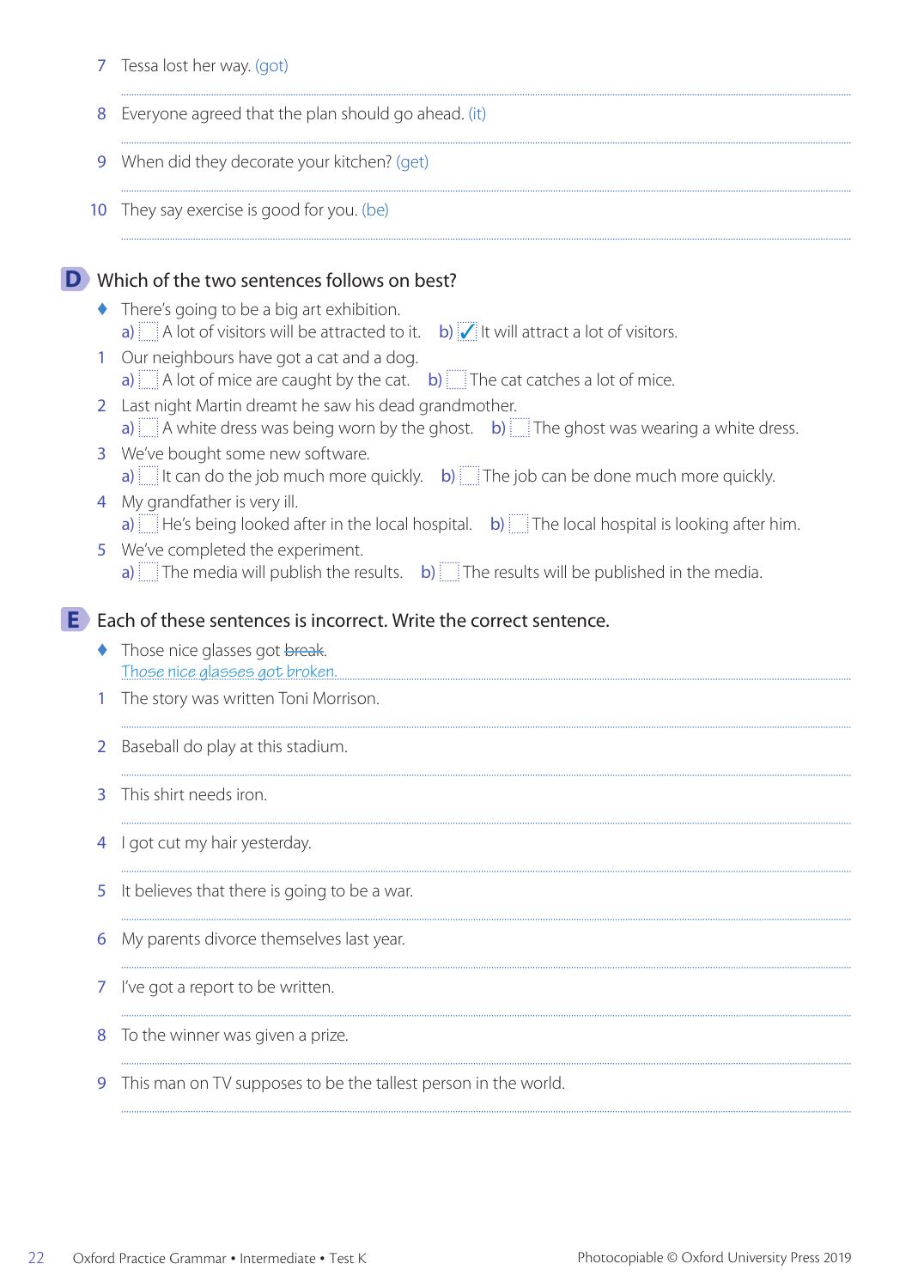# **Test L Verb + to-infinitive or -ing form**

|    | Complete the conversations. Put in a to-infinitive or an -ing form.                                                                                                                                                                                                               |
|----|-----------------------------------------------------------------------------------------------------------------------------------------------------------------------------------------------------------------------------------------------------------------------------------|
|    | A: I hear you sometimes sail to France in your boat.<br>B: That's right. I really enjoy sailing manu-                                                                                                                                                                             |
| T. | A: Are you going to organize our trip?                                                                                                                                                                                                                                            |
| 2  | A: You wear a uniform at work, don't you?<br>B: Yes, I have to, although I dislike <b>manually contained</b> it.                                                                                                                                                                  |
| 3. | A: Do you think they'll approve the plan?                                                                                                                                                                                                                                         |
| 4  | A: What time will you be back?                                                                                                                                                                                                                                                    |
| 5  | A: Did I remind you about the dinner tonight?                                                                                                                                                                                                                                     |
| 6  | A: Was your decision the right one, do you think?<br>B: Yes, luckily. In the end it proved <b>manually and the seam of the best thing for everyone</b> .                                                                                                                          |
| 7  | A: Do you still work at the post office?                                                                                                                                                                                                                                          |
| 8  | A: Have ICM bought the company?                                                                                                                                                                                                                                                   |
| 9  | A: I'm sorry you had to wait all that time.<br>B: Oh, it's all right. I didn't mind <b>manually contained</b> and the state of the state of the state of the state of the state of the state of the state of the state of the state of the state of the state of the state of the |
|    | Make sentences from the notes.                                                                                                                                                                                                                                                    |
|    | ◆ Tessa / want / buy / a new coat / soon                                                                                                                                                                                                                                          |
|    | we / must / avoid / waste / so much time                                                                                                                                                                                                                                          |
| 2  | sometimes / a country / refuse / take part / in the Olympics                                                                                                                                                                                                                      |
| 3. | I / like / see / the Rocky Mountains / some day                                                                                                                                                                                                                                   |
|    | I / mean / give / Julia / a nice welcome / yesterday                                                                                                                                                                                                                              |
| 5  | I / always / like / see / my doctor / once a year                                                                                                                                                                                                                                 |
| 6  | the buses / usually / stop / run / before midnight                                                                                                                                                                                                                                |
| 7  | I / can't face / get up / at five / tomorrow                                                                                                                                                                                                                                      |
| 8  | last year / we / make / an agreement / work / together                                                                                                                                                                                                                            |
| 9  | yesterday / you / promise / carry on / shoot / the film                                                                                                                                                                                                                           |
| 10 | my father / seem / get / better / now                                                                                                                                                                                                                                             |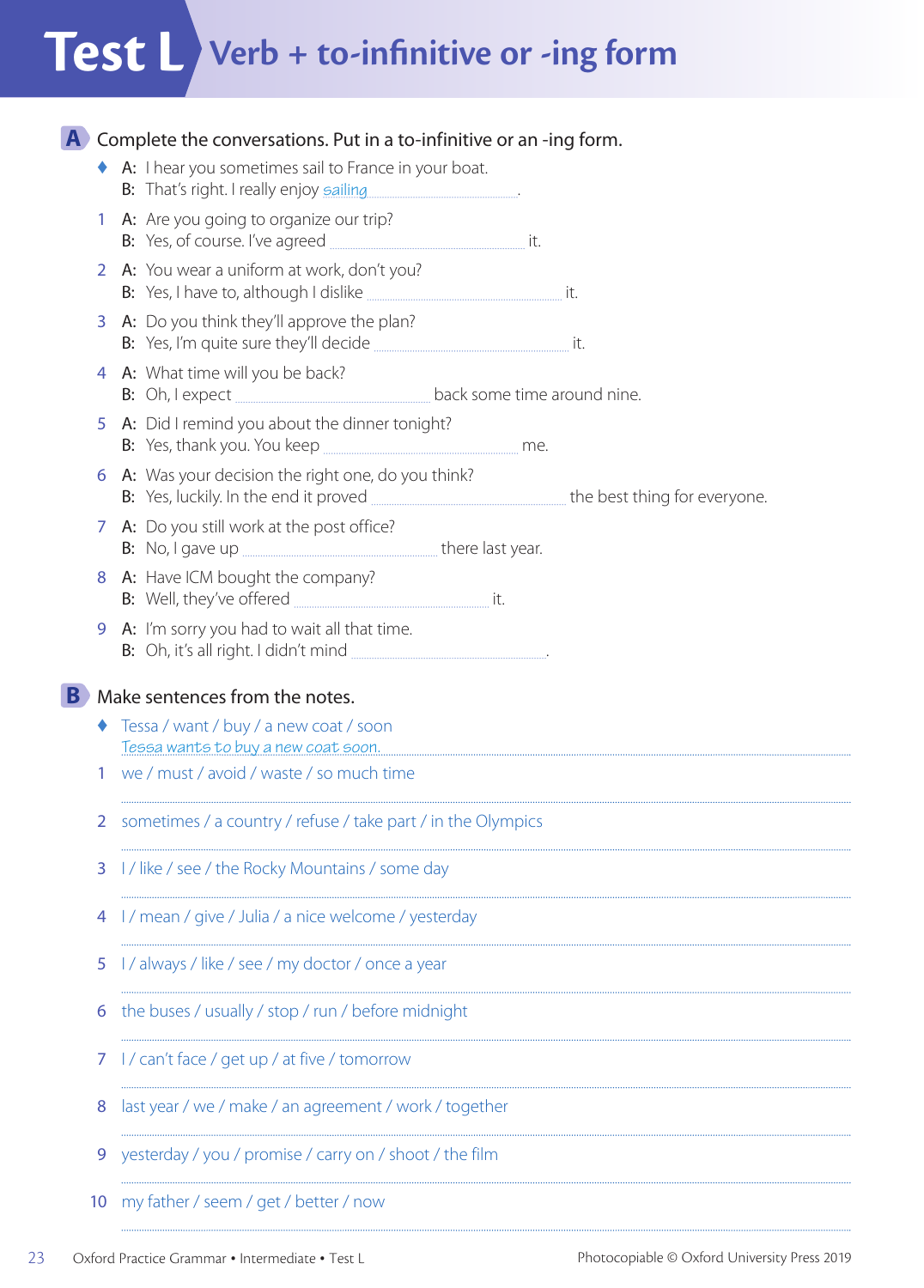# Read the conversation and write the missing words. Use one word only in each space. **C**

Anna: I hear you're preparing to *\* leave* for Australia.

Lisa: That's right. And I'm really looking forward to it. I can't 1 to get there. I'm hoping 2 see all my friends while I'm there. I'm going to enjoy  $\frac{3}{2}$  manual them again after so long.

Anna: Martin and  $1^4$  like to go away, but we can't manage it this year.

Lisa: There's just one problem that  $1^5$  to sort out. My tickets haven't arrived. I've been emailing the airline, but they haven't replied. I'm beginning to regret <sup>6</sup> using a travel agent.

Anna: I expect they'll be here tomorrow.

Lisa: That's really leaving it to the last minute. It's such a worry.

Anna: Well, I know you. You can't  $\frac{7}{1}$  worrying, can you?

**Lisa:** No, I can't. I hope this holiday isn't going to turn out  $\frac{8}{100}$  be a disaster.

Anna: Of course it isn't. Just keep<sup>9</sup> trying to get a response.

**D** Each of these sentences has a mistake in it. Write the correct sentence.

|    | The man kept ask us for money.        |  |
|----|---------------------------------------|--|
|    | We've finished to decorate the flat.  |  |
|    | 2 I regret say what I did.            |  |
|    | 3 Tessa decided go not to work.       |  |
|    | Do you mind help me?                  |  |
| 5. | I'm beginning getting worried.        |  |
|    | 6 I can't afford buy a new car.       |  |
|    | I hope to avoid to make things worse. |  |
|    | Peter seems gone away already.        |  |

Write a second sentence that has a similar meaning to the first. Use the word in brackets. **E**

- ♦ I wish I hadn't sold my bike. (regret) I regret selling my bike.
- 1 The children were eager to see their presents. (wait)
- 2 I hate to get up in the dark. (stand)
- 3 By chance I saw your brother yesterday. (happened)
- 4 The shop usually opens ten minutes late. (tends)
- 5 Would you like to go for a walk? (fancy)
- 6 The police continued to watch the house. (carried)
- 7 Seeing Nelson Mandela will always stay in my memory. (forget)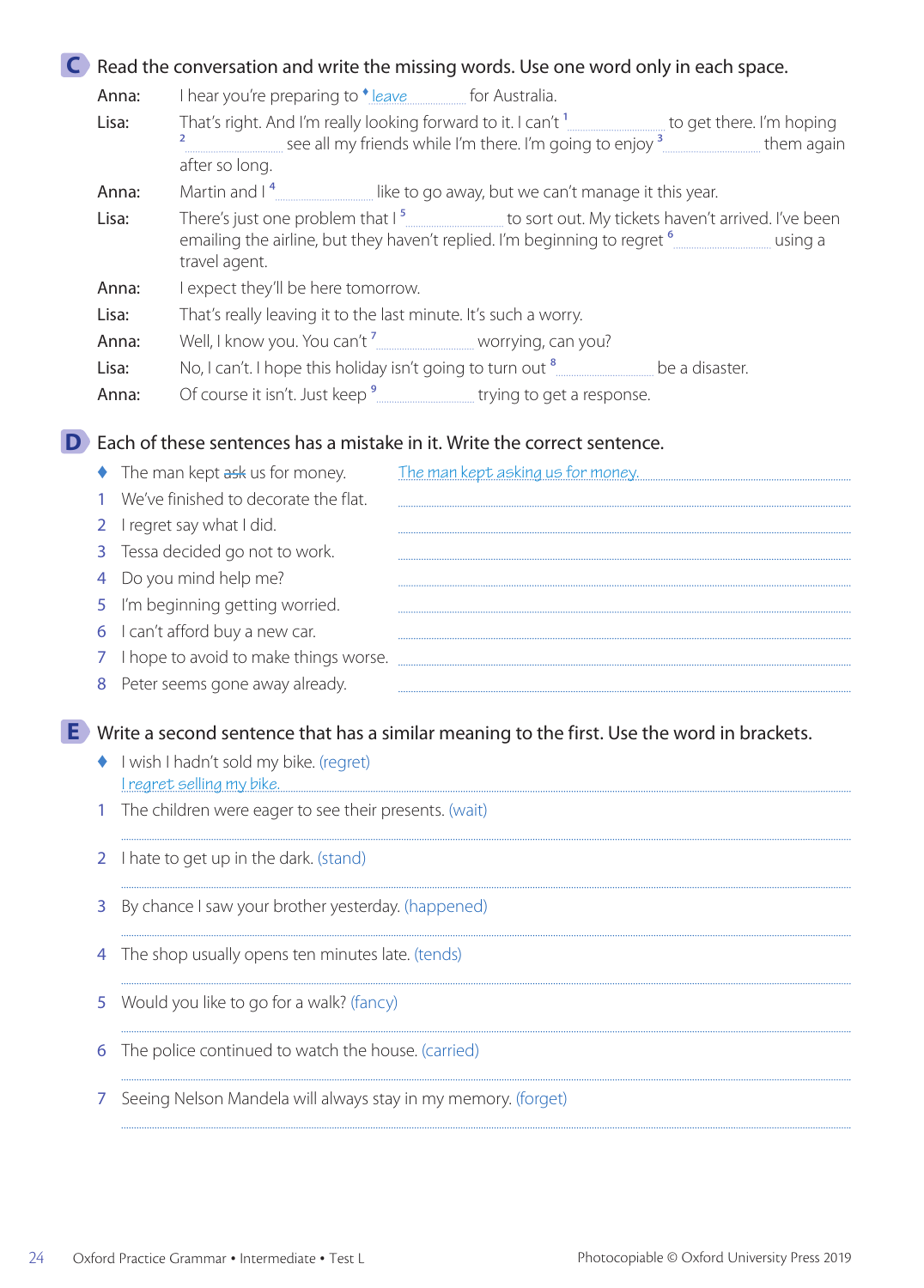# **Test M The infinitive and the -ing form**

### A Some of these sentences are correct, and some have a word which should not be there. If the sentence is correct, put a tick (√). If it is incorrect, cross out the unnecessary word and write it in the space.

|    | I'm used to driving in heavy traffic every day.                |                                       |
|----|----------------------------------------------------------------|---------------------------------------|
|    | Although of feeling tired, Katherine didn't want to go to bed. | οf                                    |
|    | It's important for to sign the form.                           |                                       |
| 2  | Peter broke his arm in playing rugby.                          |                                       |
| 3  | A woman accused Martin of stealing her money.                  |                                       |
| 4  | I wasn't sure whether to write a letter of thanks.             |                                       |
| 5  | Do you remember a young man bumping into you?                  |                                       |
| 6  | The girl's parents wouldn't let her to stay out so late.       |                                       |
|    | The book is too difficult enough for children to understand.   |                                       |
| 8  | Police found the woman for lying dead on the floor.            |                                       |
| 9  | Cars are always expensive to repair them.                      |                                       |
| 10 | The man died as a result of falling asleep while driving.      | ------------------------------------- |

### **B** This is an advertisement for the book *Winning in Business*. Put in the correct form of each verb.

|    | Are you fed up with <i>* being mericion (be)</i> a failure in your job? Wouldn't you rather |  |
|----|---------------------------------------------------------------------------------------------|--|
|    | *succeed (succeed)? Do you want * to earn (earn) more money? Are                            |  |
|    |                                                                                             |  |
|    |                                                                                             |  |
|    |                                                                                             |  |
|    |                                                                                             |  |
|    |                                                                                             |  |
|    |                                                                                             |  |
|    |                                                                                             |  |
|    |                                                                                             |  |
| 11 |                                                                                             |  |
|    |                                                                                             |  |
| 14 |                                                                                             |  |

### C Combine each pair of sentences. Use a to-infinitive or an -ing form. Sometimes you also need a preposition.

- ♦ We've advised Isabelle. She should get a lawyer. We've advised Isabelle to get a lawyer.
- ♦ I'm getting bored. I've been sitting on the beach. I'm getting bored with sitting on the beach.
- 1 We saw Rupert. He was looking in a shop window.
- 2 I remember the clown. He fell over
- 3 Tessa wasn't sure. Which way should she go?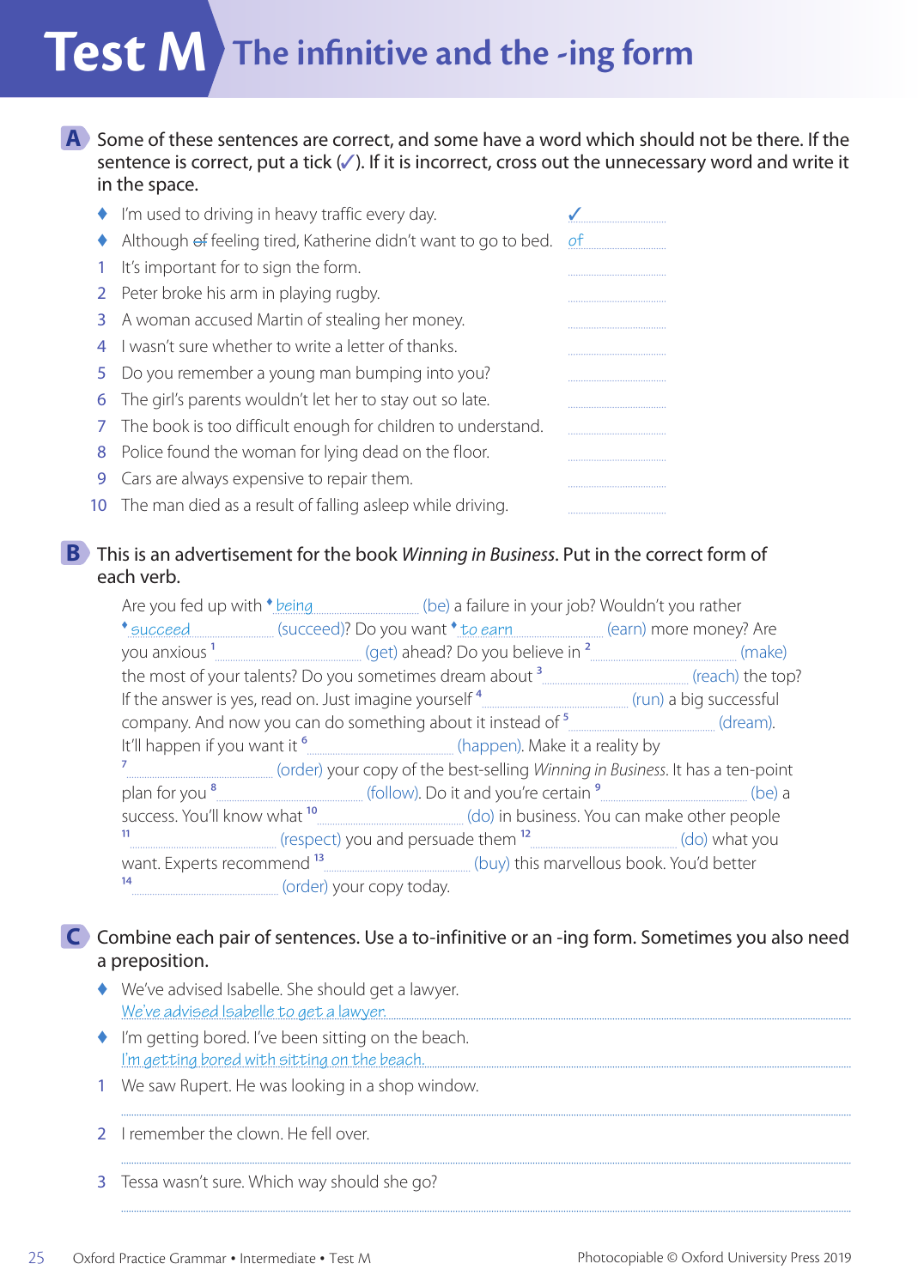4 The porter just stood there. He expected a tip.

|  |  | 5 How about it? Shall we go to the barbecue? |  |  |  |  |  |  |  |  |  |
|--|--|----------------------------------------------|--|--|--|--|--|--|--|--|--|
|--|--|----------------------------------------------|--|--|--|--|--|--|--|--|--|

- 6 Lucy is used to it. She's always lived in the country.
- 7 I'm afraid. I might hurt myself.
- 8 Christopher apologized. He'd forgotten to pay.
- 9 The food was too cold. Michelle couldn't eat it.
- 10 Katherine was silly. She gave away the secret.

# **D** Read the story and write the missing words. Use one word only in each space.

Calvin Coolidge was elected US President in 1924. He didn't believe \* in doing too much, and his slogan was 'Keep cool with Coolidge'. Soon 1 moving into the White House, Coolidge invited some old friends<sup>2</sup> have dinner with him there. They were all people he  $\frac{3}{{}^{5}}$  to know in the old days, and they were simple country people. They were interested <sup>4</sup> second year inside the White House, and they were looking forward to  $5$  dinner with the President. They thought it was nice  $6$ him  $\frac{7}{100}$  invite them. But there was one problem. They weren't used  $\frac{8}{100}$ attending formal dinners, and they were worried that they wouldn't know 9 to behave. They were afraid <sup>10</sup> \_\_\_\_\_\_\_\_\_\_\_\_\_\_\_\_\_ looking foolish. So they decided it would be best 11 everyone to copy exactly what Coolidge did.

At last the day came. During the dinner, when Coolidge picked up his knife and fork, everyone did the same. When he drank, everyone drank, and so on. Finally Coolidge decided to amuse himself 12 playing a little trick on his visitors. He tipped some coffee into his saucer. Everyone did the same.<sup>13</sup> \_\_\_\_\_\_\_\_\_\_\_\_\_\_\_\_\_\_ done this, he added a little cream and sugar. Everyone did the same. Then, horrified, they watched Coolidge bend down and  $14$   $\mu$  the saucer on the carpet for his cat.

# **E** Complete the conversations. Put in the correct form of each verb.

- ◆ A: I'm annoyed about *being* (be) late. B: Well, I told you to set (set) off in good time, didn't I?
- 1 A: Did you accuse Dan of (break) a plate? B: Well, it was an accident, but he did break it. I saw him (knock) it off the table with his elbow.
- 2 A: I came here  $\frac{1}{2}$  Came here  $\frac{1}{2}$  m.  $\frac{1}{2}$  (see) Jessica. She must have forgotten I was coming. B: It seems rather careless of her *manual contract (forget)*.
- 3 A: Are you going to have a rest now after (do) all the cleaning? B: No, I've got an essay *warre and a construct (write)*.
- 4 A: You say you need some advice? B: Yes, I'm sorry **[2006]** (bother) you, but I don't know who **[2006]** (ask).
- 5 A: Do you like Scrabble? B: Well, I used <u>Collectors</u> (play) it quite a lot, but I got fed up with it. I'd rather (watch) television, actually.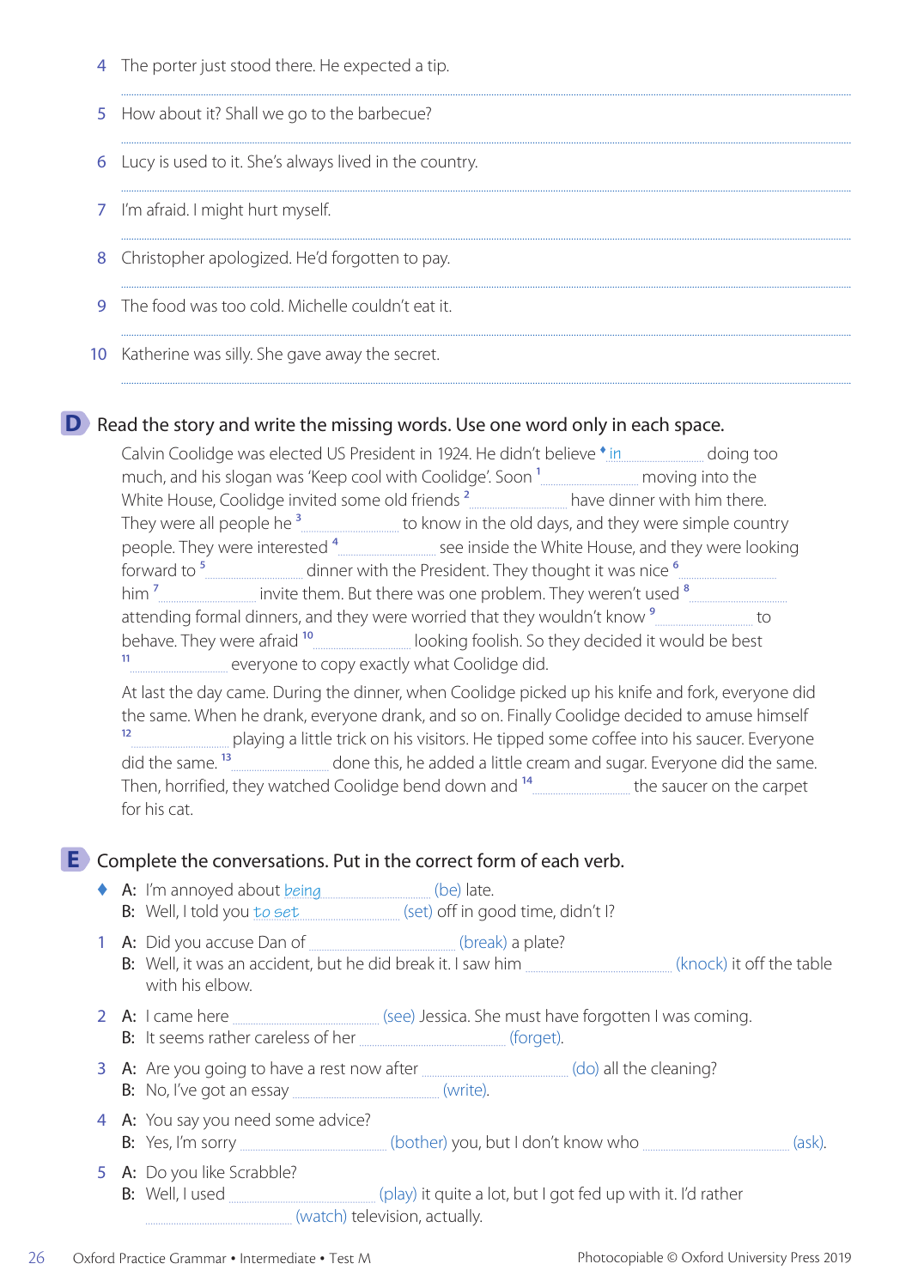# **Test N** Nouns and agreement

A Some of these sentences are correct, and some have a word which should not be there. If the sentence is correct, put a tick (✓). If it is incorrect, cross the unnecessary word out of the sentence and write it in the space.

| ◆ Would you like a piece of chocolate?                |   |
|-------------------------------------------------------|---|
| $\bullet$ I like a classical music very much.         | а |
| 1 That's a wonderful news!                            |   |
| 2 Do you own a computer?                              |   |
| 3 I heard an interesting piece of information today.  |   |
| 4 I saw your friend playing a golf.                   |   |
| 5 There's some luggage in the car.                    |   |
| 6 I bought a carton of some milk.                     |   |
| 7 The gates were made of an iron.                     |   |
| 8 You need an experience to run a business like this. |   |

### **B** Tessa is talking about her shopping trip. Write the missing words. Use one word only in each space.

| I spent * some stream time looking round the shops in Oxford Street yesterday. I spent far too                                                                                                                                  |  |  |
|---------------------------------------------------------------------------------------------------------------------------------------------------------------------------------------------------------------------------------|--|--|
| <sup>1</sup> <b>MALL COVER 2</b> These of course. I bought some <sup>2</sup> <b>Example 2 Example 2 Example 2 Example 2 Example 2 Example 2 Example 2 Example 2 Example 2 Example 2 Example 2 Example 2 Example 2 Example 2</b> |  |  |
| two $3$ $\mu$ of trousers and a skirt. I enjoyed myself – it was great $4$ $\mu$ $\mu$ $\mu$ The                                                                                                                                |  |  |
| skirt is really nice. £100 <sup>5</sup> _____________________quite expensive, but I couldn't resist it. Anyway, it was                                                                                                          |  |  |
| reduced from £120, so I made a <sup>6</sup> <u>masses</u> of £20. One of the dresses <sup>7</sup> fit, I've                                                                                                                     |  |  |
| discovered, but I can take it back next time I go. I had a wonderful time and bought all these                                                                                                                                  |  |  |
| lovely things. But it was very crowded. Everyone <sup>8</sup> succession rushing about. And the traffic                                                                                                                         |  |  |
| 9 La Contract Contract Contract Contract Contract Contract Contract Contract Contract Contract Contract Contract Contract Contract Contract Contract Contract Contract Contract Contract Contract Contract Contract Contract C  |  |  |
| all full, so I didn't bother.                                                                                                                                                                                                   |  |  |

# Write a second sentence that has a similar meaning to the first. Use the word in brackets. **C**

- ♦ Could I have some bread, please? (piece) Could I have a piece of bread, please?
- 1 All the windows were broken. (every)
- 2 The money I earn isn't enough to live on. (earnings)
- 3 There were bits of paper everywhere. (litter)
- 4 We went to the hotel to get a meal. (food)
- 5 Rachael bought some binoculars. (pair)
- 6 There's a sale of books in the town hall. (book)
- 7 I'll have some orange juice, please. (glass)
- 8 The reporter needed some information. (two)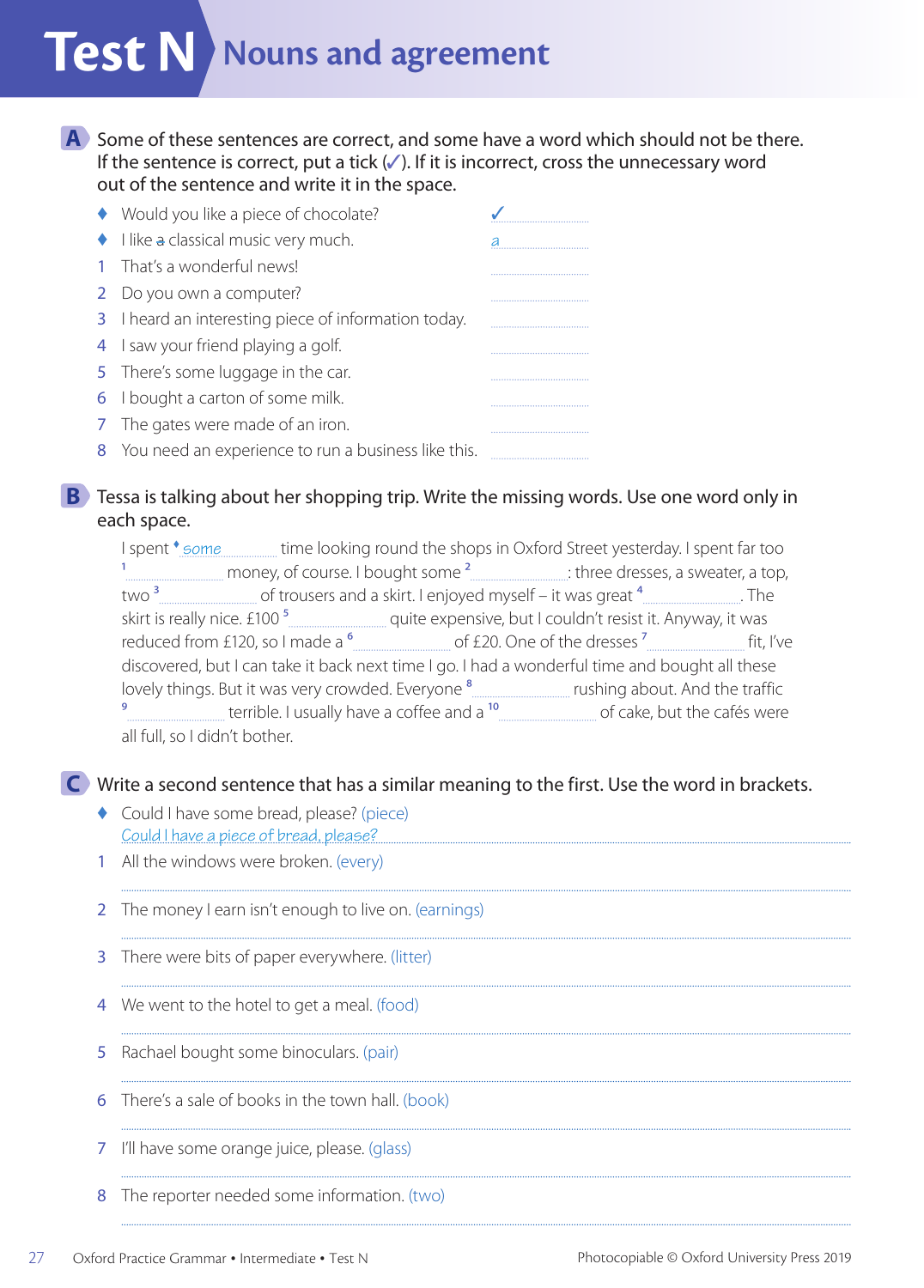# **D** Each of these sentences has a mistake in it. Write the correct sentence.

- ♦ Can you lend me some pen to fill in this form? Can you lend me a pen to fill in this form?
- 1 We can't sit here because the grass are wet.
- 2 Do you want a butter on your bread?
- 3 All my belonging was stolen.
- 4 Do you have any informations about hotels?
- 5 The police is questioning two men.
- 6 Can we have two coffee, please?
- 7 The news aren't very good, I'm afraid.
- 8 I just want to go into this shoes shop.
- 9 It's only a short travel by train.

# **E** Choose the correct form.

- ◆ The house is built of stone/a stone.
- 1 Each team wear/wears a different colour.
- 2 Let me give you an advice/a piece of advice.
- 3 Everyone was watching the football match/the match of football.
- 4 We had to take our luggage through customs/a customs.
- 5 The band is/are proud of their success.
- 6 I haven't got many/much friends.
- 7 Three hours is/are long enough to look round the museum.
- 8 I wear this glass/these glasses when I go out.
- 9 My father had a job at the steelwork/steelworks.
- 10 We couldn't find an/any accommodation.
- 11 Do you eat meat/a meat?
- 12 The contents of the box was/were thrown away.
- 13 Noise/A noise woke me up in the middle of the night.
- 14 Cattle was/were driven hundreds of miles by the cowboys.
- 15 One of the windows is/are open.
- 16 What would it be like to travel at the speed of light/a light?
- 17 Is there a sport club/sports club near here?
- 18 Email is a very convenient mean/means of communication.
- 19 We make furniture out of many different wood/woods.
- 20 Someone has/have kidnapped the President!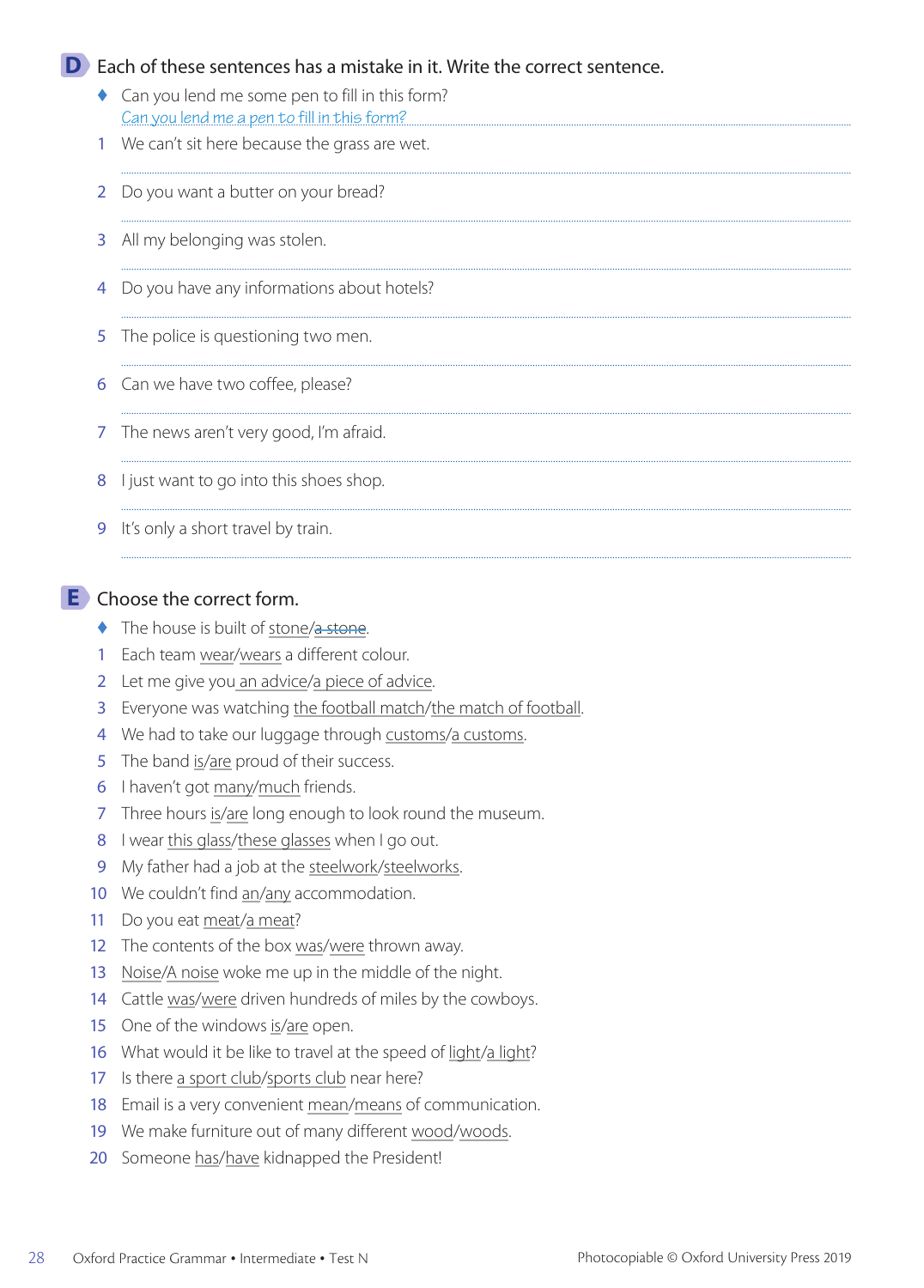# **Test O A/an and the**



# **B** Decide which word or words are correct.

- I think that's an awful thing to say. a) a awful b) an awful c) awful
- 1 Rachael goes to **manual manual manual contract of the bus.** a) work **b**) a work **c**) the work
- 2 I don't know what to do. It's **manually contained** and problem. a) quite difficult b) a quite difficult c) quite a difficult
- 3 **ISO INTERNATIONAL EXECUTE** SPORT. a) Golf b) A golf c) The golf
- 4 material starts at nine o'clock. a) School **b**) A school **c**) The school.
- 5 We had  $\frac{1}{1}$  We had  $\frac{1}{1}$  me at the festival last weekend. a) really nice b) a really nice c) really a nice
- 6 Dan opened a drawer and took out . a) photos **b**) a photos **c**) some photos
- 7 Did you learn to play 2000 2000 2010 a) violin **b**) a violin **c**) the violin
- 8 We can finish the rest of the bread for . a) breakfast **b**) a breakfast **c**) the breakfast
- 9 While I was in hospital, they gave me . a)  $X$ -ray b) a  $X$ -ray c) an  $X$ -ray
- 10 I might listen to *manual* manual manual manual a) radio **b**) radios **c**) the radio
- 11 We need to protect from pollution. a) environment b) some environment c) the environment
- 12 Why do they always play **musically** music? a) so terrible b) such terrible c) such a terrible

#### Read the story about a silly mistake and decide if a word needs to go in the space. **C** If a word is missing, write the word. If no word is missing, put a tick (✓).

This is also  $\bullet$  a true story. It shows how  $\bullet \checkmark$  plans can sometimes go wrong and how  $1$   $\frac{1}{2}$  people can make silly mistakes. This too happened quite  $2$   $\frac{2}{2}$  long time ago – in 1979, in fact. The scene was  $4 \cdot$  old people's home in  $5 \cdot$  small town in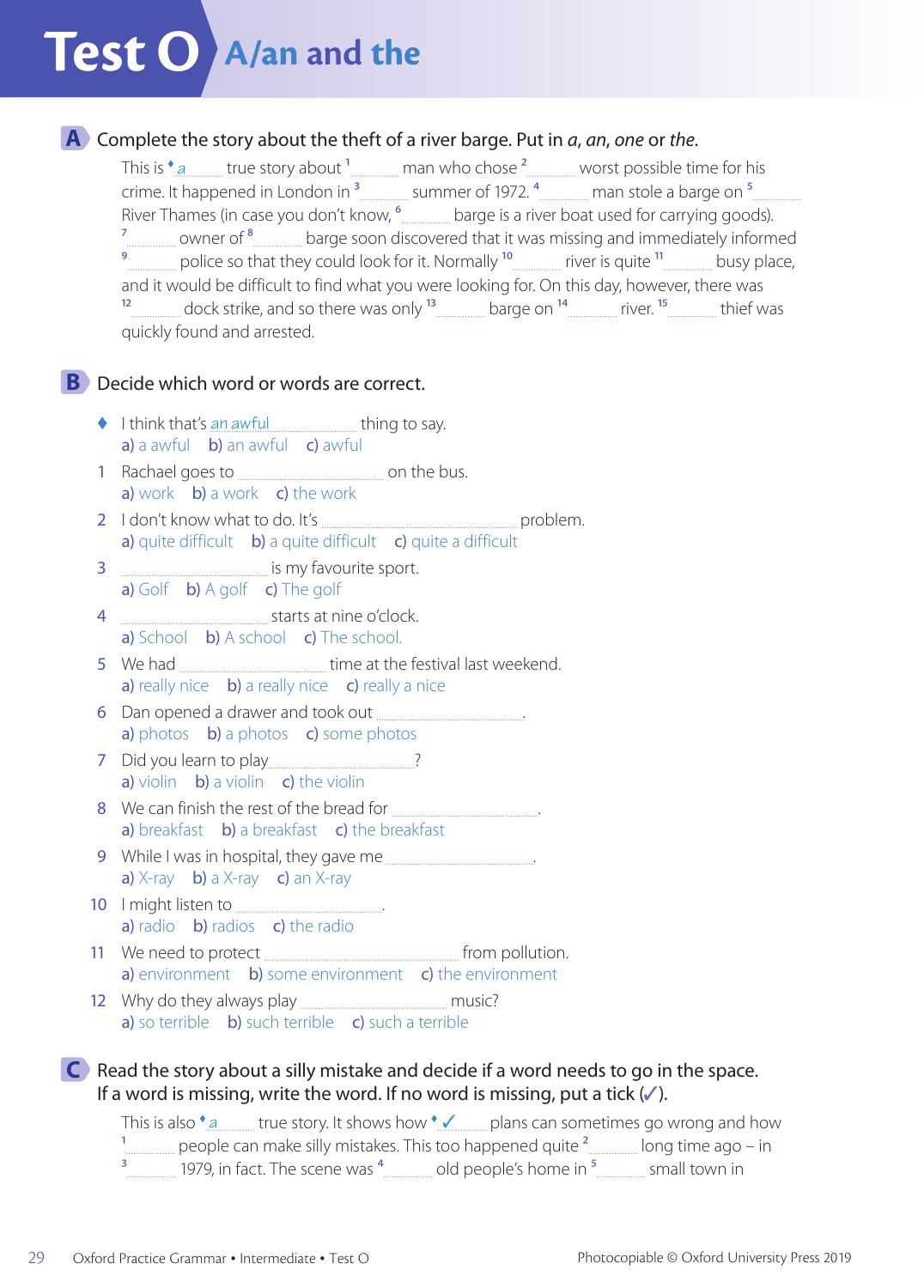$\frac{6}{100}$  north of England called  $\frac{7}{100}$  Otley. The owners of the home wanted to put  $\frac{8}{100}$ fence around it to make it more private. The work began soon after  $9$  Christmas when  $10$  workmen arrived in  $11$  lorry with planks of wood which they put up around the building. 'It was  $12$  manual very nice fence,' said  $13$  manual of the old people. But there was  $14$  m. problem. The workmen forgot to leave a gap for the lorry to drive out through. They had to come back the next day to knock down part of <sup>15</sup> fence. <sup>16</sup> for a silly mistake!' said another resident. 'It was  $17$  funny we had to laugh. In fact it was  $18$  most fun we've had for a long time.'

**D** Some of these sentences are correct, and some have a word which should not be there. If the sentence is correct, put a tick (√). If it is incorrect, cross the unnecessary word out of the sentence and write it in the space.

|    | The space capsule came down in the Pacific.      |                   |
|----|--------------------------------------------------|-------------------|
|    | My new job starts in the April.                  | the               |
| 1  | I was so tired I went to bed at nine o'clock.    |                   |
| 2  | We had a very good lunch in the company canteen. |                   |
| 3  | The life just isn't fair sometimes.              |                   |
| 4  | What the clever children you have!               |                   |
| 5  | We went out and bought some pictures.            |                   |
| 6  | Tessa was still working at the midnight.         |                   |
| 7  | I drive past the hospital every morning.         |                   |
| 8  | A one boy was much taller than all the others.   |                   |
| 9  | It costs such a lot of money, you know.          |                   |
| 10 | I'll meet you outside the National Gallery.      |                   |
| 11 | Have you any idea who invented the fridge?       | ----------------- |

Complete the conversation. Put in the words and decide if you need *a*, *an*, *some* or *the*. **E**

| Martin: | I think we ought to book * a holiday [10] (holiday). Where shall we go?                         |                                                                                                 |  |  |  |  |
|---------|-------------------------------------------------------------------------------------------------|-------------------------------------------------------------------------------------------------|--|--|--|--|
| Anna:   | What about * Scotland (Scotland)? I think Edinburgh is<br>(beautiful city). I love going there. |                                                                                                 |  |  |  |  |
| Martin: | Easter), and it was freezing, remember.                                                         |                                                                                                 |  |  |  |  |
| Anna:   |                                                                                                 |                                                                                                 |  |  |  |  |
| Martin: | Can't we go somewhere different?                                                                |                                                                                                 |  |  |  |  |
| Anna:   |                                                                                                 |                                                                                                 |  |  |  |  |
| Martin: | When I go on holiday, I want to do something more relaxing than climbing                        |                                                                                                 |  |  |  |  |
| Anna:   |                                                                                                 |                                                                                                 |  |  |  |  |
| Martin: | 10 <sup>1</sup>                                                                                 | <sup>o</sup> <u>Carlia (Corfu</u> ) would be nice. We might get <sup>11</sup> Carlia (Sunshine) |  |  |  |  |
|         | there. I just want to lie on a beach.                                                           |                                                                                                 |  |  |  |  |
| Anna:   |                                                                                                 |                                                                                                 |  |  |  |  |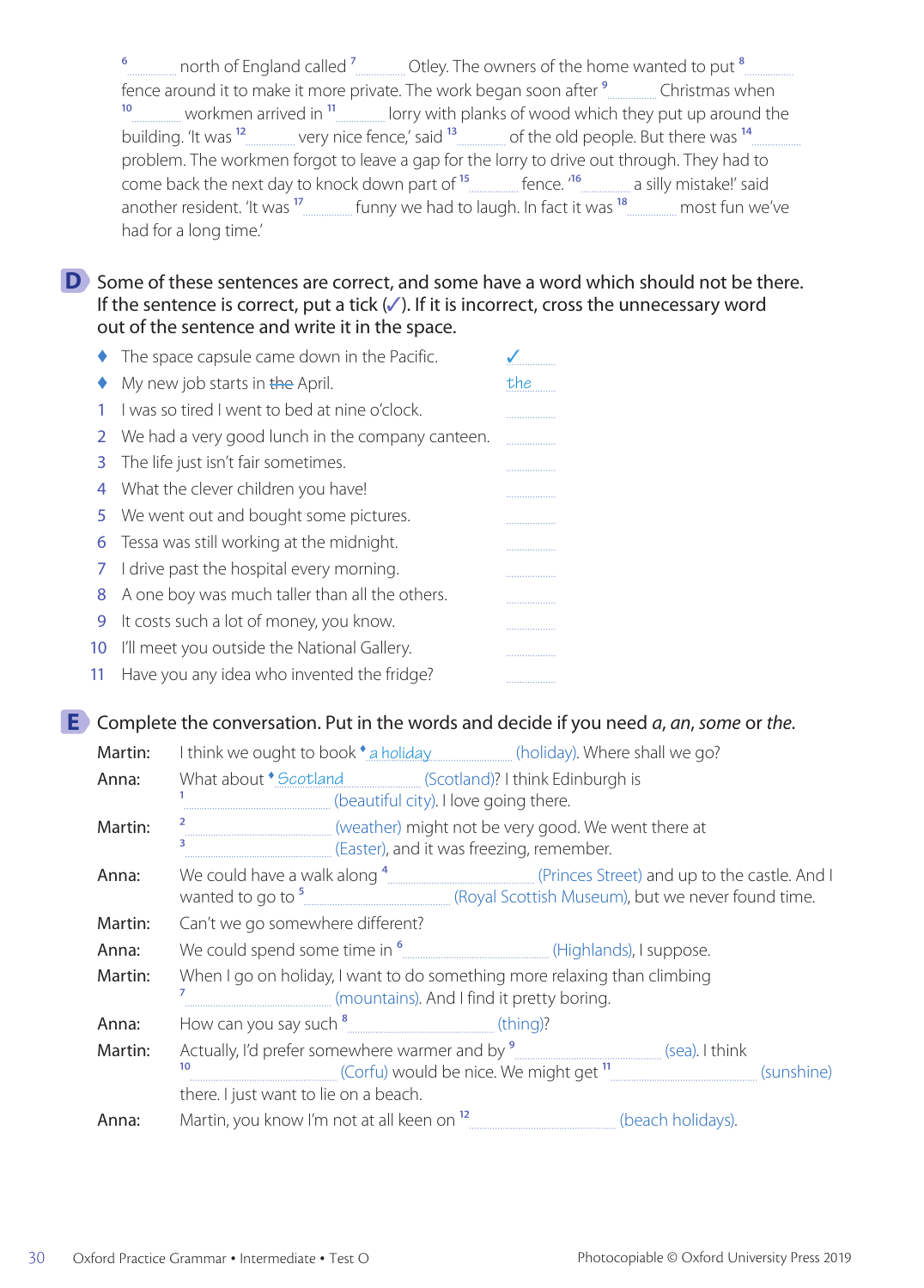# **Test P This, my, some, a lot of, all, etc.**

# Look at what people are saying and choose the correct meaning. **A** ♦ Katherine: Let's sit under these trees, shall we?  $\blacklozenge$  The trees are a)  $\blacktriangledown$  near Katherine. b) a long way away from Katherine. 1 Martin: My friend and I ate a whole loaf. Martin and his friend ate  $\mathbf{a}$ )  $\lim_{n \to \infty}$  part of the loaf.  $\mathbf{b}$   $\lim_{n \to \infty}$  all the loaf. 2 Dan: The girls' dog has gone missing. The dog belongs to  $\mathbf{a}$   $\Box$  one girl.  $\mathbf{b}$   $\Box$  more than one girl. 3 Tessa: My brother has got his own office. Tessa's brother  $\mathbf{a}$   $\cdots$  works alone in the office.  $\mathbf{b}$   $\cdots$  shares the office with another person. 4 Isabelle: The weather looks a little better, I think. How does Isabelle feel about the weather?  $\mathbf{a}$   $\mathbf{a}$  Hopeful.  $\mathbf{b}$  Not very hopeful. 5 Ben: I can't answer either of these questions. How many questions is Ben talking about? **a**)  $\boxed{\phantom{a}}$  One. **b**)  $\boxed{\phantom{a}}$  Two. **c**)  $\boxed{\phantom{a}}$  More than two. 6 Adrian: The children can keep any tennis balls they find. Will they find any tennis balls? **a**)  $\frac{1}{2}$  Yes. **b**)  $\frac{1}{2}$  No. **c**)  $\frac{1}{2}$  Adrian doesn't know. **B** Decide which word is correct.  $\blacklozenge$  What colour shall we have?  $\sim$  I don't mind. Pick any colour you like. a) any **b**) some **c**) that **d**) what 1 Peter has two brothers, but he doesn't speak to **much allocates** of them. a) any **b**) both **c**) either **d**) neither 2 **has left a bicycle outside.** a) Anyone b) Anything c) Someone d) Something 3 I like **manual composition** pictures here. ~ Yes, so do I. a) that **b**) these **c**) this **d**) those 4 Would you mind waiting **minutes** minutes? a) a few b) a little c) few d) little 5 manual countries still have a king or a queen, don't they? a) Any **b**) Half **c**) Part **d**) Some 6 Safety should come first. lives shouldn't be put at risk. a) People b) Peoples c) People's d) Peoples' 7 Dan isn't very well.  $\sim$  Oh, I'm sorry to hear a) so **b**) that **c**) this **d**) you 8 Mr Jones is an uncle of **Common Struth** a) Katherine b) Katherines c) Katherine's d) Katherines' Tessa is walking along the street when she sees her old friend Angela. **C** Read the conversation and write the missing words. Use one word only in each space. Tessa: Hello, Angela. How are you? Angela: Tessa! Hello! Shall we have lunch together?

Tessa: I was just going to the bank to get \* some money. I have to be back at the office in <sup>1</sup> few minutes. My life's one mad rush.

Angela: So is 2 . I'm working for Tuffex Plastics now. And my daughter has invited three friends  $^3$   $\ldots$  hers to stay. I wish I didn't have so  $^4$   $\ldots$   $\ldots$  things to do at once.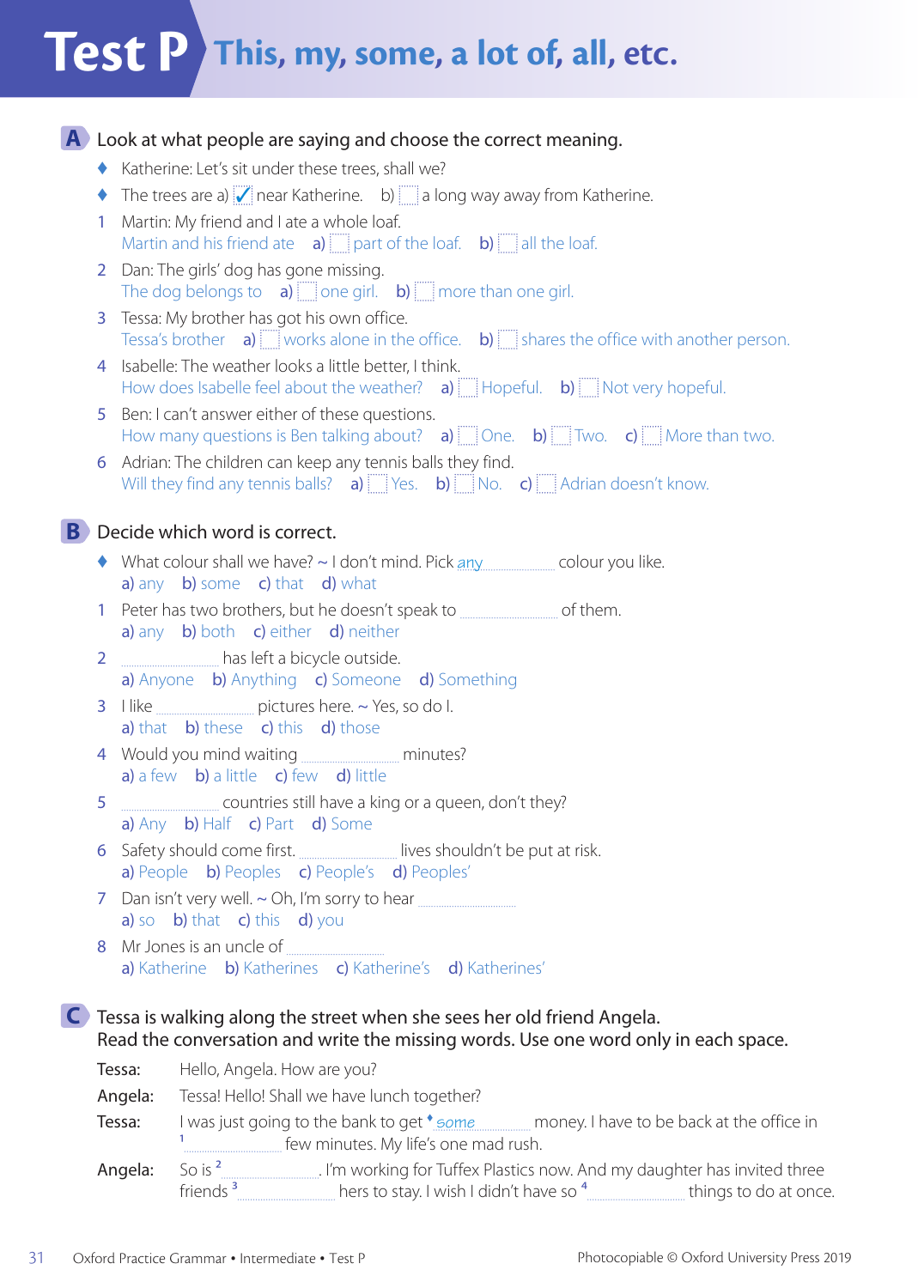| Tessa:  | I'm glad I've run into you. I never see <sup>5</sup> else from our old gang. <sup>6</sup><br>of                        |
|---------|------------------------------------------------------------------------------------------------------------------------|
|         | them seem to be around any more.                                                                                       |
| Angela: | I think they've <sup>7</sup> <sub>------------------------------</sub> moved away, except us two. Carol went to Japan. |
| Tessa:  | Angela, would you like to come for a meal some time?                                                                   |
| Angela: | Oh, that would be lovely. We'll certainly have a $\frac{8}{1}$ mass and the stalk about.                               |
| Tessa:  | Maybe we'll need a <sup>9</sup> _____________________day. What about the Saturday after next?                          |
|         |                                                                                                                        |
|         |                                                                                                                        |

# **D** Each of the sentences has a mistake in it. Write the correct sentence.

|                 | Are you going on holiday that year?        | Are you going on holiday this year? |
|-----------------|--------------------------------------------|-------------------------------------|
|                 | That was a very good idea of you.          |                                     |
|                 | 2 You've got a lot books, haven't you?     |                                     |
|                 | 3 I don't know the meeting's time.         |                                     |
| 4               | Dan has hurt the leg.                      |                                     |
|                 | 5 All rooms in the house were cold.        |                                     |
| 6               | Wear everything–it doesn't matter what.    |                                     |
|                 | 7 Every of the four doors was locked.      |                                     |
| 8               | I live my life, and my sister lives her.   |                                     |
|                 | 9 The both socks have got holes in them.   |                                     |
|                 | 10 Here's a copy of this week magazine.    |                                     |
|                 | 11 This sweater is losing it's colour.     |                                     |
| 12 <sup>2</sup> | I want some paper, but there's no in here. |                                     |

# Write a second sentence that has a similar meaning to the first. Use the word in brackets. **E**

- ♦ When I was on holiday, it rained all week. (whole) When I was on holiday, it rained the whole week.
- 1 I've lived here more than half my life. (most)
- 2 All the hotels were full. (every)
- 3 The house on the corner is bigger than our house. (ours)
- 4 I've forgotten my doctor's name. (of)
- 5 We haven't had much warning of the changes. (little)
- 6 Such a large number of people have applied for the job. (so)
- 7 I met one of your old boyfriends at a party. (an)
- 8 Both the chairs are uncomfortable. (neither)
- 9 My holiday starts ten days from now. (time)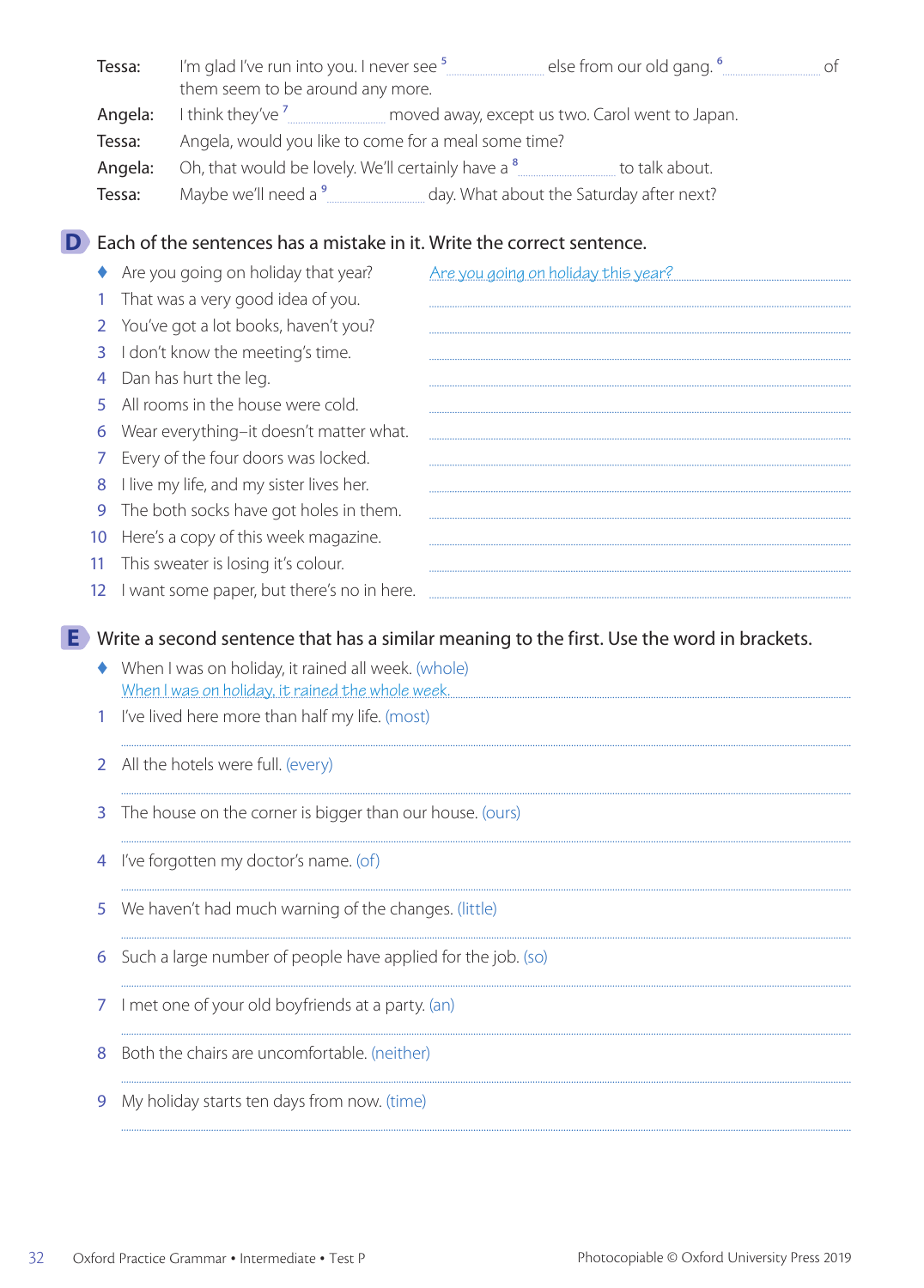#### A A group of friends are going on a coach trip together. They're meeting at the coach stop. Complete the conversation. Put in a personal pronoun (*I*, *me*, *you*, etc.) or a reflexive pronoun (*myself*, *yourself*, etc.).

Katherine: Where's Martin?

**Rupert:** He's ill. I spoke to  $*$  him yesterday. He was feeling a bit sorry for  $1$  . The was feeling a bit sorry for  $1$  . The was feeling a bit sorry for  $1$  . The was feeling a bit sorry for  $1$  . The was feeling a bi

Katherine: Oh, poor Martin. And what about the twins?

Peter:  $2\frac{2}{\pi}$  came with Jessica and me.  $3\frac{1}{\pi}$  gave  $4\frac{1}{\pi}$  a lift.

**Jessica:** Yes, the twins came with  $\frac{5}{\ldots}$  in the car.

Tessa: I hope they're going to behave 6 .

Jessica: Oh, I'm sure they will.

Rupert:  $\frac{7}{1}$   $\frac{1}{2}$  memonion  $\frac{1}{2}$  let nice to have a day out.  $\frac{8}{1}$  say it's going to stay sunny.

Katherine: I'm sure we'll all enjoy 9.

Peter: Where's Anna?

Tessa: Oh, she's here somewhere. I spoke to <sup>10</sup> a moment ago. She was standing right next to 11 .

# **B** Decide which word is correct.

- $\blacklozenge$  I can't go to a party. I haven't got *anything* to wear. a) anything **b**) everything **c**) something **d**) nothing
- 1 Take care, won't you, Anna? Look after . a) you b) your c) yours d) yourself
- 2 Yes, would be lovely to see you again. a) it **b**) that **c**) there **d**) you
- 3 If you want some apples, I'll get you **comedities** at the shop. a) any **b**) it **c**) one **d**) some
- 4 We've brought some food with . a) me **b**) ourselves **c**) us **d**) we
- 5 Who does this bag belong to? ~ . I've just bought it.  $a)$  I b) Me c) Mine d) Myself
- 6 The shop doesn't sell new books. It only sells old . a) of them **b**) ones **c**) some **d**) them
- 7 Is **manually 19** a petrol station near here, please? a) here **b**) it **c**) there **d**) this
- 8 The two girls often wear clothes. a) each other **b**) each other's **c**) themselves **d**) themselves'
- 9 Have you had enough to eat, or would you like something ? a) another **b**) else **c**) new **d**) other

# Use a pronoun instead of the words in brackets. **C**

- ♦ Michelle is in hospital. She (Michelle) isn't very well.
- 1 I lost my watch, but it was only a cheap (watch).
- 2 I have to make tea for (all the people).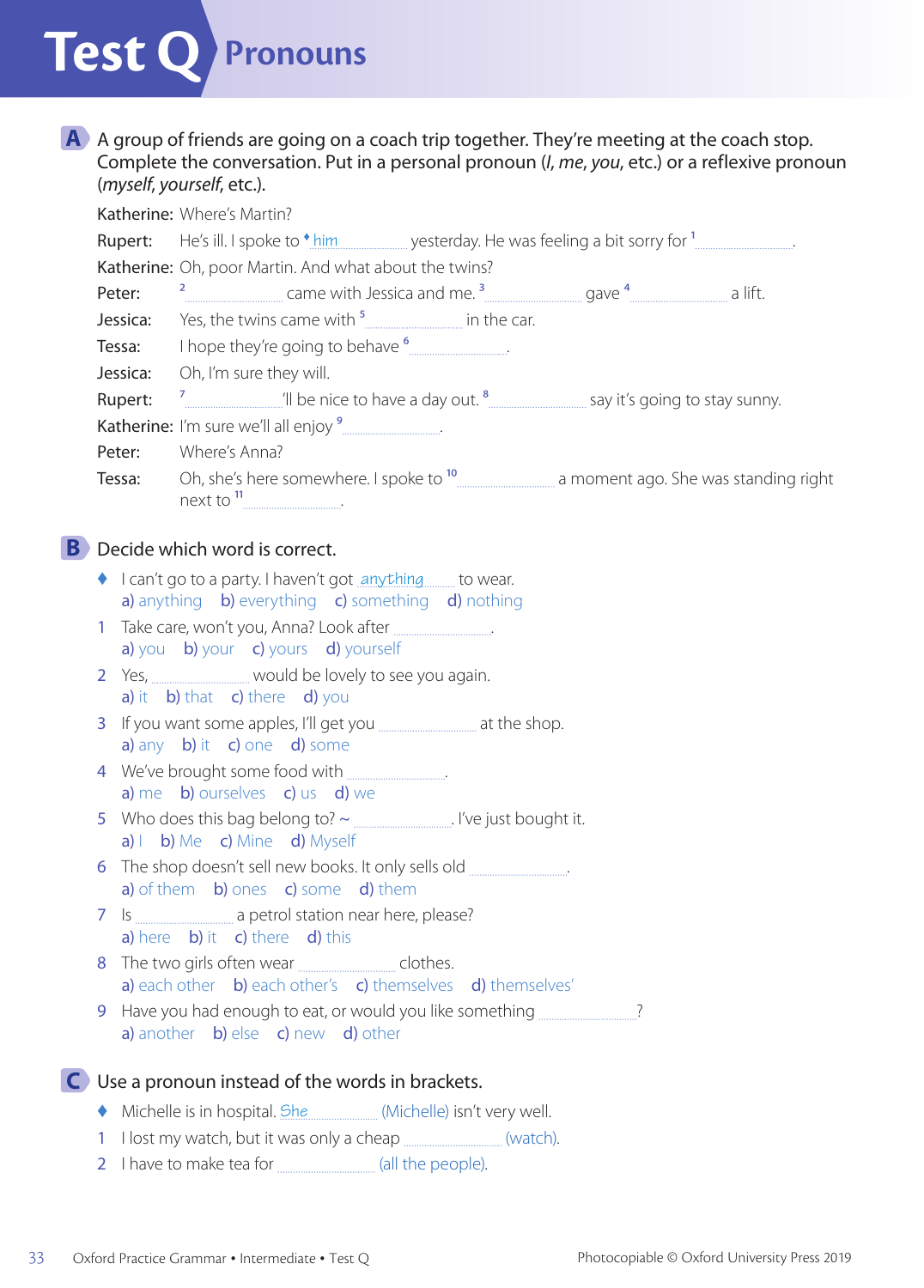- 3 Tessa looked at (Tessa) in the mirror.
- 4 My flat is the *manual* (flat) at the top.
- 5 My phone rang. (The caller) was Alex.
- 6 There was *manual* There was *manual* (a thing) worrying me.
- 7 I've got some sweets. Would you like *manual* **common state** (a sweet)?
- 8 (People in general) can't make an omelette without breaking eggs.
- 9 We decorated the whole house (without help).

# **D** Complete the text. Write the missing words. Use one word only in each space.

♦ It was on 20 September 1973 that Bobby Riggs met Billie Jean King on the tennis court. Of all the tennis matches until then, this was probably the  $1$  that attracted the most attention. Riggs had once been a champion, but at 55 he was getting rather old for top-class tennis. But he considered  $2$  a better player than any woman. In fact, he thought women should go home and find 3 useful to do in the kitchen. Billie Jean King, on the other hand, was a 29-year-old star of women's tennis and a feminist. Riggs thought that <sup>4</sup> would be a good idea to play King. He was sure he could beat 5 **ENET A KING A KING A A KING A GET A KING A GET A KING A GET A KING A GET A KING A KING A GET A KING A KING A MOTE** or less 7 in the country was looking forward to 8 . On the night of the match, <sup>9</sup> were over 30,000 people in the Houston Astrodrome. When Riggs and King came face to face with  $10$  mas other, they had 50 million people watching <sup>11</sup> <sup>11</sup> and the match didn't work out for Riggs, because Billie Jean King defeated  $6-4, 6-3, 6-3.$ 

# **E** Each of these sentences has a mistake in it. Write the correct sentence.

- ◆ I didn't want the fridge, so I sold him. I didn't want the fridge, so I sold it.
- 1 It's a train leaving in ten minutes.
- 2 I think someone are coming up the stairs.
- 3 Let's meet ourselves at eight o'clock, shall we?
- 4 We haven't got a boat, but we'd like a.
- 5 Let's do a different something today.

- 6 One is going to build a new motorway through here.
- 7 I'm afraid I haven't done something all day.
- 8 Everyone enjoyed themself at the barbecue.
- 9 If you're buying a loaf, get a nice fresh.
- 10 I've looked in all places for my credit card.
- 11 The two friends still see themselves occasionally.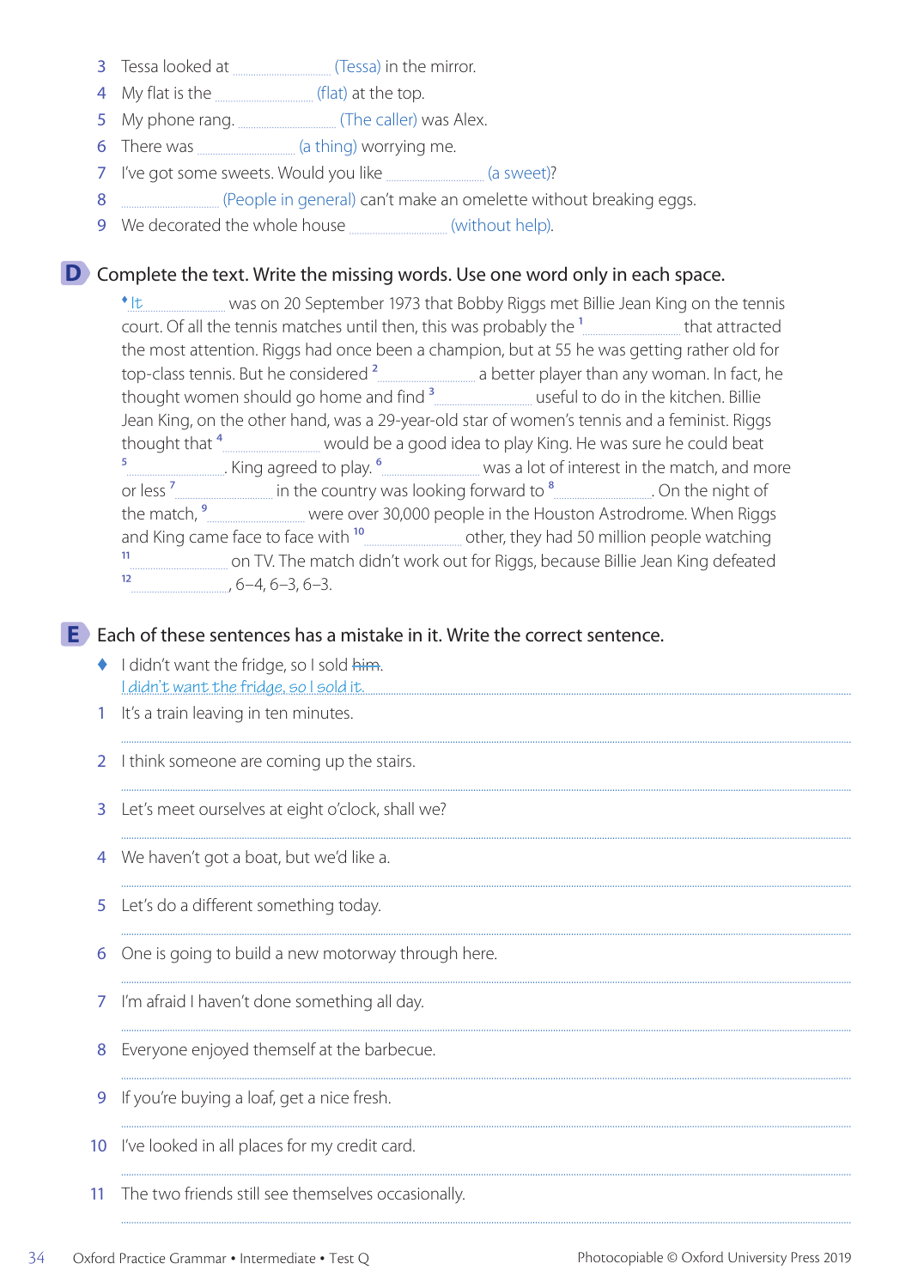# **Test R Adjectives and adverbs**

# A Choose the correct word or phrase.

- ◆ We walked slow/slowly back to the hotel.
- 1 We could walk free/freely around the aircraft during the flight.
- 2 The young/The young man with dark hair is my sister's boyfriend.
- 3 I'm getting quite hungry/hungrily.
- 4 The man looked thoughtful/thoughtfully around the room.
- 5 Have I filled this form in right/rightly?
- 6 I think Egypt is a fascinated/fascinating country.
- 7 The two sisters do alike/similar jobs.
- 8 I'm pleased the plan worked so good/goodly/well.
- 9 I'm very confused/confusing about what to do.
- 10 They performed the experiment scientifically/scientificly.
- 11 The hostages must be very afraid/frightened people.

# **B** Put the words in the right order to form a statement.

- ♦ a / bought / coat / I / new / red I bought a new red coat.
- 1 a / is / nice / place / this
- 2 biscuit / can't / find / I / large / the / tin
- 3 a / behaved / in / silly / Tessa / way
- 4 coffee / cold / getting / is / your
- 5 a / house / in / live / lovely / old / stone / they
- 6 for / hospital / ill / is / mentally / the / this

# Write the words in brackets and add -*ly*, -*ing* or -*ed* only if you need to. **C**

Jessica: Is this the *\* new* (new...) car you've just bought?

Dan: That's right. Well, it's second-hand of course.

Jessica: It's \* exciting (excit...) buying a car, isn't it?

Dan: Well, it was a bit of a problem actually because I didn't have much money to spend. But I managed to find one that wasn't very  $\frac{1}{1}$  (expensive...).

**Jessica:** It looks very  $2$  (nice...), I must say.

Dan: It's ten years old, so I was  $3$  (surpris...) what good condition it's in. The man I bought it from is over 80, and he always drove it very  $4$  (careful...), he said. He never took it out if it was raining, which I find 5 (amus…).

**Jessica:** I think  $\binom{6}{1}$  (elder...) people look after their cars better than young people.

**Dan:** He was a<sup>7</sup> (friend...) old chap. He even gave me all these maps  ${}^{8}$  (free...).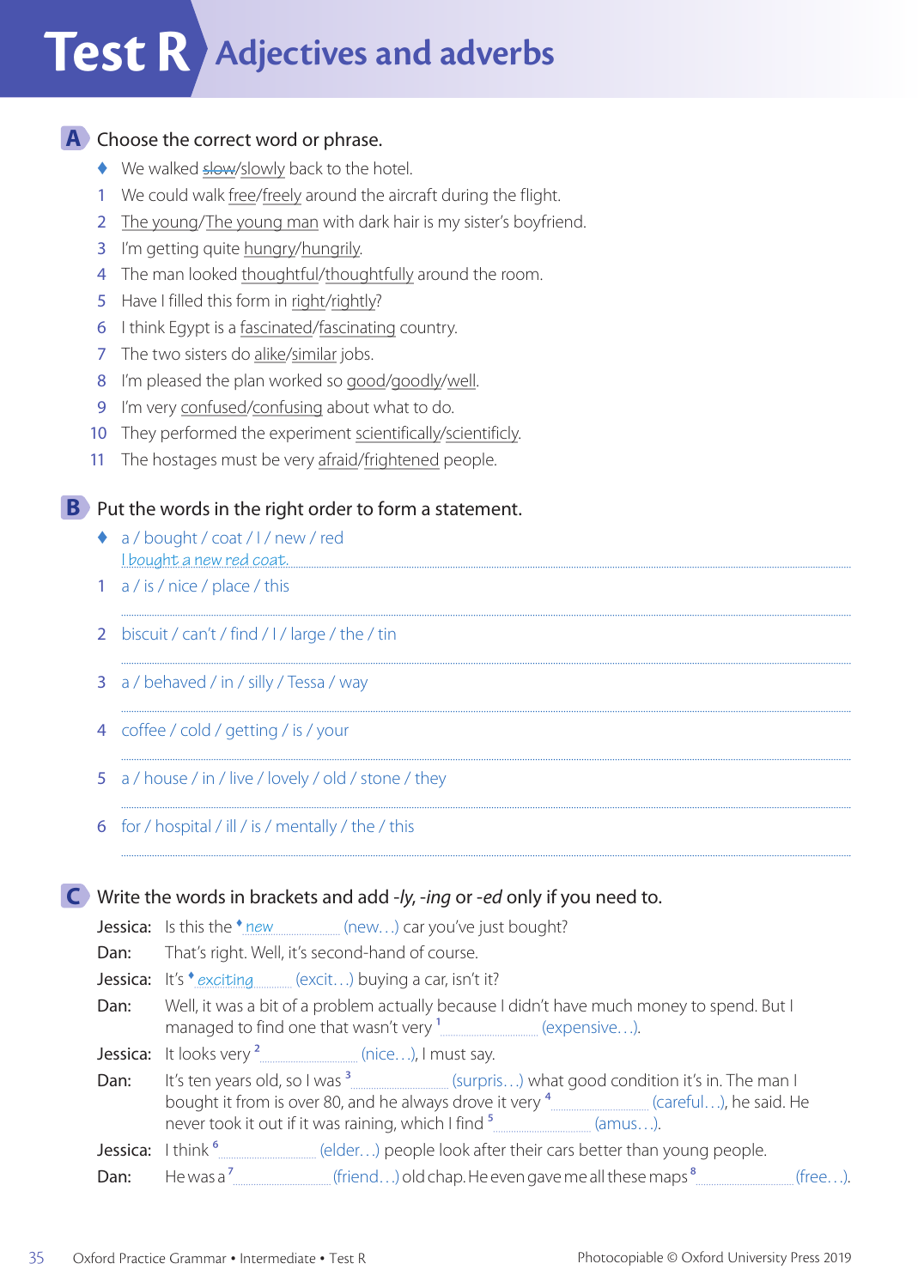# **D** Write a second sentence that has a similar meaning to the first. Use the word in brackets.

|    | Jonathan was stupid. (behaved)<br>Jonathan behaved stupidly |
|----|-------------------------------------------------------------|
| 1  | The drink had a strange taste. (tasted)                     |
| 2  | Obviously, sick people need to be looked after. (the)       |
| 3  | The dog slept. (asleep)                                     |
| 4  | The young woman was polite. (spoke)                         |
| 5  | The train was late. (arrived)                               |
| 6  | The film's ending is dramatic. (ends)                       |
| 7  | Katherine gave an angry shout. (shouted)                    |
| 8  | Billiards is a game for indoors. (indoor)                   |
| 9  | The clown amused people. (amusing)                          |
| 10 | There was almost no time left. (any)                        |

**E** Some of these sentences are correct, but most have a mistake. If the sentence is correct, put a tick (✓). If it is incorrect, cross the sentence out and write it correctly.

|                 | Your friend looked rather ill.         |                                  |
|-----------------|----------------------------------------|----------------------------------|
|                 | It was a steel long pipe.              | <u>It was a long steel pipe.</u> |
| 1               | I tasted the soup careful.             |                                  |
| $\overline{2}$  | It's a beautiful old English church.   |                                  |
| 3               | Are they asleep children?              |                                  |
| 4               | It's a leather new nice jacket.        |                                  |
| 5               | The riches are very lucky.             |                                  |
| 6               | You handled the situation well.        |                                  |
| 7               | He used a green paper thick towel.     |                                  |
| 8               | Our future lies with the young.        |                                  |
| 9               | The course I started was bored.        |                                  |
| 10 <sup>°</sup> | I often talk to the two old next door. |                                  |
| 11              | The smoke rose highly into the air.    |                                  |
| 12 <sup>°</sup> | It feels warm in here.                 |                                  |
| 13              | We felt disappointing when we lost.    |                                  |
| 14              | Everyone seemed very nervously.        |                                  |
| 15              | Tessa drives too fastly.               |                                  |
| 16              | This scenery is really depressing.     |                                  |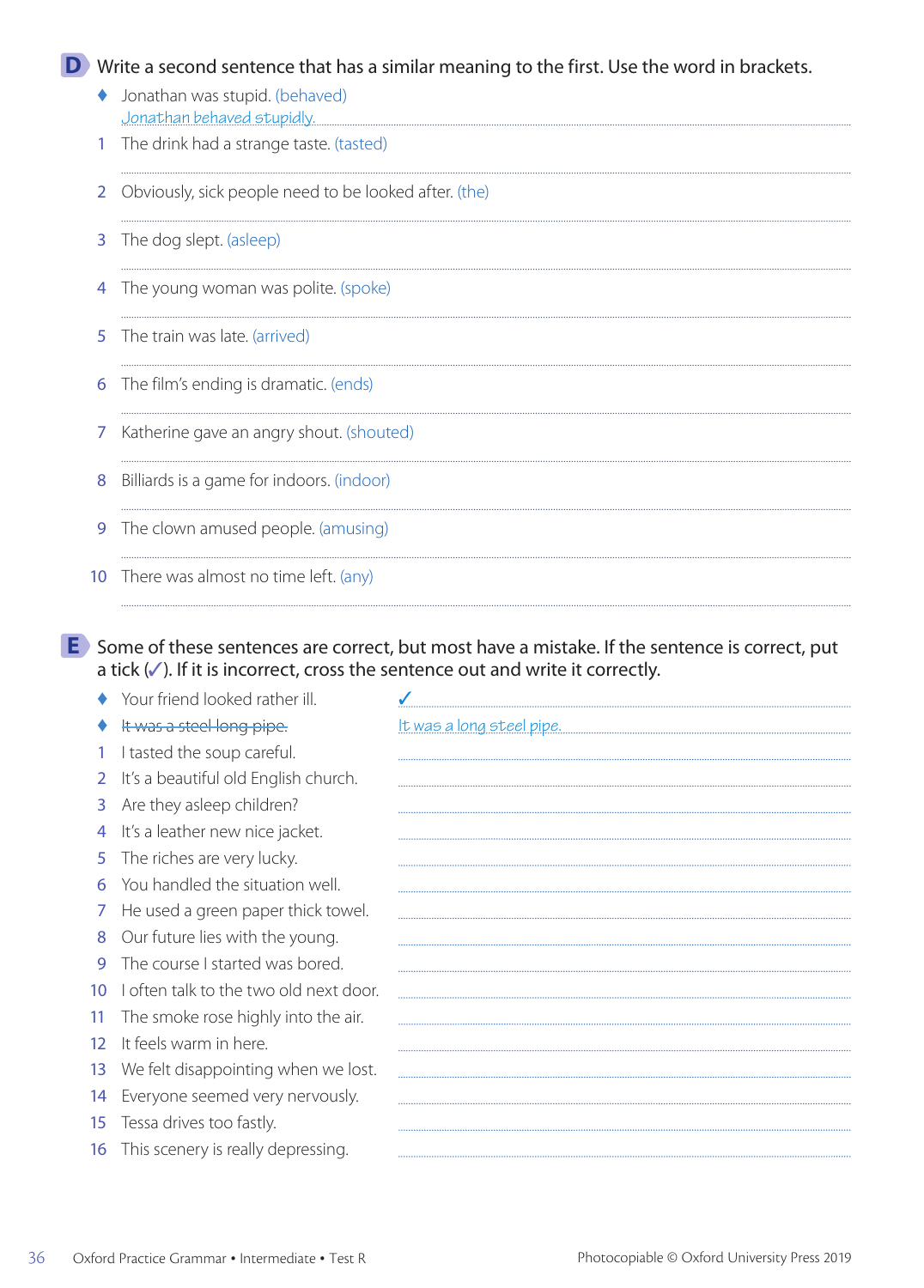# **Test S** Comparative and superlative

# Write the comparative form of the words in brackets. **A**

- ◆ They've made these chocolate bars smaller (small).
- ◆ Sport is *more interesting* (interesting) than politics.
- 1 Can't you think of anything (intelligent) to say?
- 2 Well, the place looks (clean) now.
- 3 Jessica looks **[19]** Jessica looks **(thin)** than she did.
- 4 You need to draw it (carefully).
- 5 The weather is getting **manually contained** (bad).
- 6 The programme will be shown at a <u>manual manual manual</u> (late) date.
- 7 I can't stay (long) than half an hour.
- 8 An umbrella would be a (useful) present.
- 9 I'll try to finish the job (soon).
- 10 It was *machief* (busy) than usual in town today.
- 11 I'll be even **contained** (annoyed) if you do that again.
- 12 Since the break-in I feel (nervous).

# **B** Write the superlative form of the words in brackets.

- ◆ It's the shortest (short) day of the year.
- ♦ It's the most beautiful (beautiful) building in the world.
- 1 That was the (funny) film I've ever seen.
- 2 It was the *manual contract (horrible)* feeling I've ever had.
- 3 Have you read her <u>[</u>[[[1] [2] (recent) book?
- 4 It's the (large) company in the country.
- 5 It was the **manual contract of the contract of the contract** of the ever heard.
- 6 You've got the (far) to travel.
- 7 That's the (helpful) idea so far.
- 8 The factory uses the **contact of the contact of the factory** distribution methods.
- 9 This is the *manual continuum and carly* I've ever got up.
- 10 It was the **contract to the contract of the lines** (sad) day of my life.
- Some of these sentences are correct, and some have a word which should not be there. If **C** a sentence is correct, put a tick (√). If it is incorrect, cross the unnecessary word out of the sentence and write it in the space.

| $\blacklozenge$ I've got the least powerful computer in the world. |      |
|--------------------------------------------------------------------|------|
| $\bullet$ London is more bigger than Birmingham.                   | more |
| 1 Silver isn't as expensive as gold.                               |      |
| 2 Indian food is the nicer than Chinese, I think.                  |      |
| 3 The telephone is one of the most useful inventions ever.         |      |
| 4 I feel a much better now, thank you.                             |      |
| 5 The longer you wait, so the harder it'll be.                     |      |
| 6 The piano is heavier than the sofa.                              |      |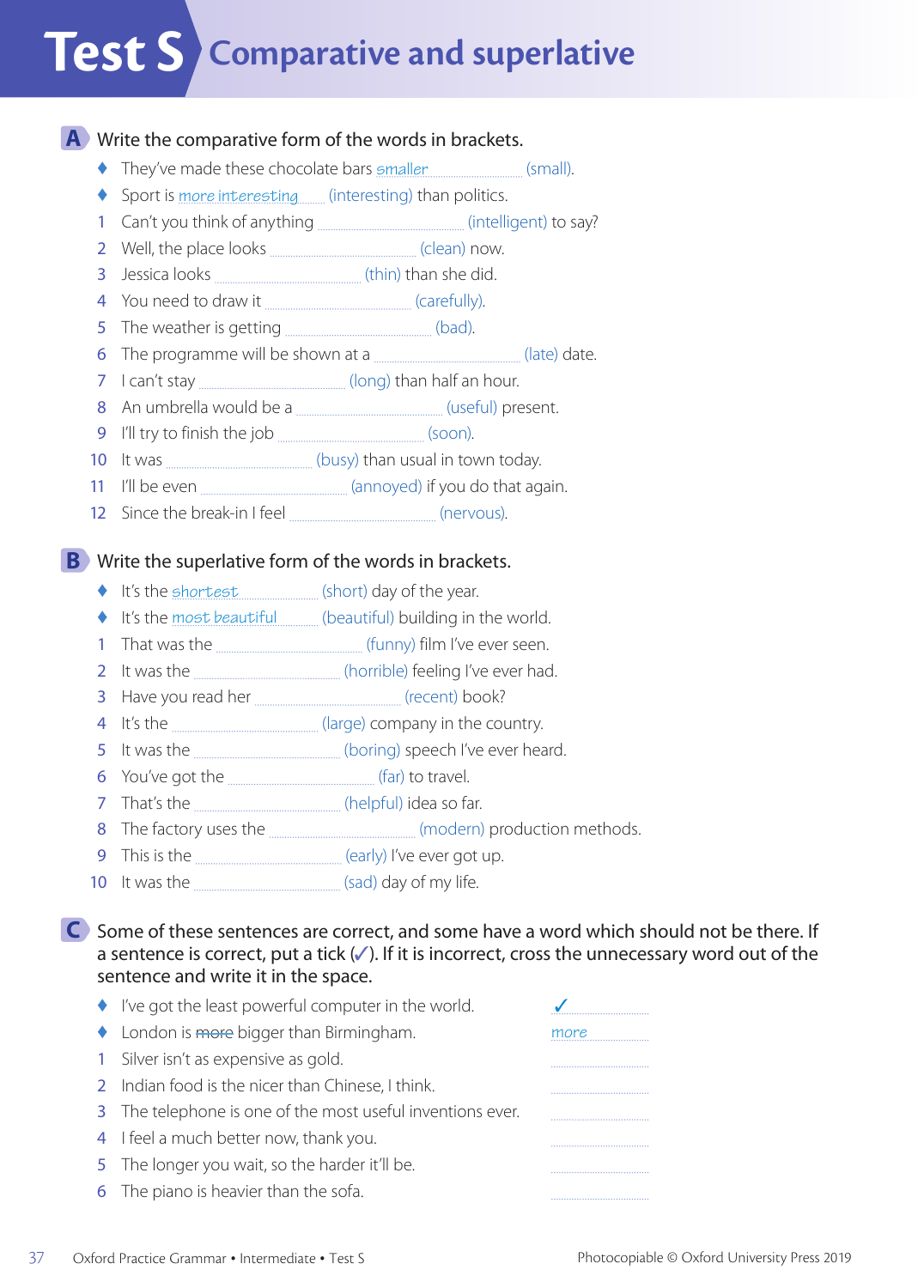| 7 This is the most quickest way to the hotel.     |  |
|---------------------------------------------------|--|
| 8 You're taller than he is.                       |  |
| 9 Who is the cleverest student in of the class?   |  |
| 10 The weather is getting hotter and more hotter. |  |

# **D** Read this part of Tessa's message to her friend Angela about her new job. Then look at the answers after the message and write the correct answer in each space.

My new job is great. I like it  $*$  much better than my old one. The people here are  $\frac{1}{1}$  than I expected. Luckily my new boss isn't as rude  $\frac{2}{1}$  my old boss, Mrs Crossley, was. I hated her. She was the 3 friendly person I've ever met. Everyone here is older 4 . In fact I'm the youngest person 5 the office. But I don't mind.

The good thing about the job is that I get a  $6$  more money, although not much more than I did before. The bad thing is that the journey isn't  $7$  simple as it was in my old job, where the bus took me straight there. Now I have to change buses. But I'm allowed to start work early. The earlier I leave home, <sup>8</sup> the journey is because the buses aren't so crowded.

| $\bullet$ a) more | b) most      | $e$ ) much       | d) very     |
|-------------------|--------------|------------------|-------------|
| 1 a) more nice    | b) most nice | c) nicer         | d) nicest   |
| $2 a)$ as         | b) so        | c) than          | d) that     |
| $3$ a) least      | b) less      | c) less and less | $d$ ) so    |
| $4$ a) as l       | b) as me     | $c)$ than I      | d) than me  |
| 5 a) from         | b) in        | $c)$ of          | d) out of   |
| $6$ a) bit        | b) less      | $c)$ lot         | d) much     |
| $7 a)$ as         | b) less      | c) more          | d) same     |
| 8 a) more easier  | b) more easy | c) the easier    | d) the easy |

**E** Complete the second sentence so that it has a similar meaning to the first. Use the word in brackets.

|                | This train is more convenient than all the others. (most)<br>This train is the most convenient. |  |
|----------------|-------------------------------------------------------------------------------------------------|--|
| $\mathbf{1}$   | The living room isn't as big as the kitchen. (bigger)                                           |  |
|                | 2 I'm not as fit as you. (am)                                                                   |  |
|                | 3 The table and the desk are the same size. (big)<br>the desk.                                  |  |
| $\overline{4}$ | Prices just get higher all the time. (and)                                                      |  |
|                | 5 The dress is cheaper than the skirt. (expensive)<br>the dress.                                |  |
|                | 6 This crossword is the easiest. (difficult)                                                    |  |
|                | 7 Their excitement was increasing all the time. (excited)                                       |  |
|                | 8 I've never read a more romantic story. (most)                                                 |  |
|                |                                                                                                 |  |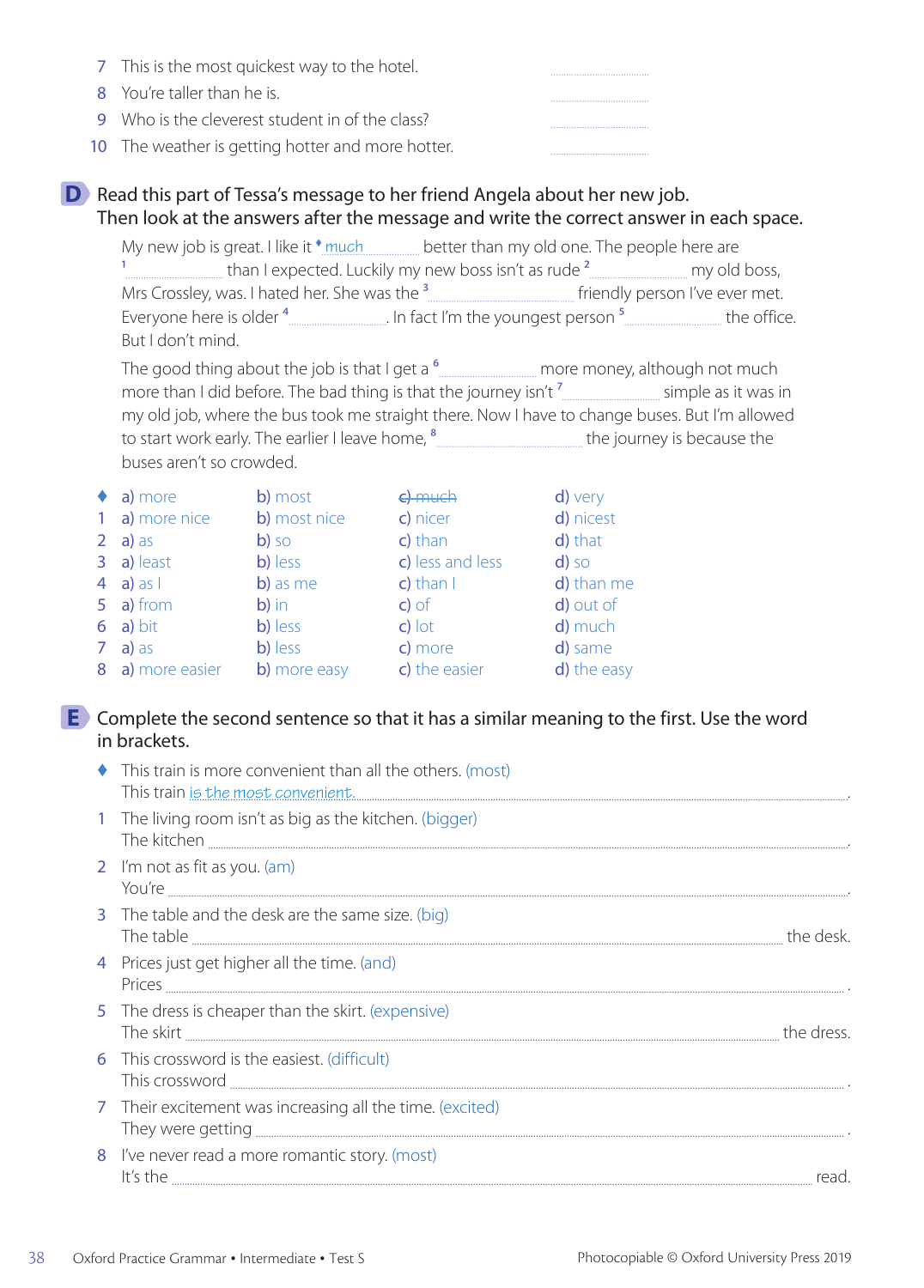# **Test T Adverbs** and word order

| Put each word in brackets into the sentence. |                                                              |  |  |  |  |  |  |
|----------------------------------------------|--------------------------------------------------------------|--|--|--|--|--|--|
|                                              | Anna arrives for work. (late)<br>Anna arrives late for work. |  |  |  |  |  |  |
|                                              | I like old cowboy films. (quite)                             |  |  |  |  |  |  |
| 2                                            | Have you finished this magazine? (yet)                       |  |  |  |  |  |  |
| 3                                            | This coat is big. (too)                                      |  |  |  |  |  |  |
| 4                                            | Have the children had their dinner? (already)                |  |  |  |  |  |  |
| 5.                                           | You don't look ill. (certainly)                              |  |  |  |  |  |  |
| 6                                            | We don't go out. (much)                                      |  |  |  |  |  |  |
| 7                                            | I think everyone works hard. (fairly)                        |  |  |  |  |  |  |
| 8                                            | I don't know the date of the meeting. (still)                |  |  |  |  |  |  |
| 9                                            | The others are getting ready. (just)                         |  |  |  |  |  |  |
|                                              |                                                              |  |  |  |  |  |  |

10 I have to go to work. (on Saturdays)

**B** Put the words in the right order to form a statement.

- ♦ I / love / really / these trousers I really love these trousers.
- 1 is / rather / silly / this game
- 2 already / I've / paid / the bill
- 3 enough / isn't / loud / the alarm
- 4 easily / Jonathan / passed / the test
- 5 a lot / cards / play / the children
- 6 didn't / enough / sell / they / tickets
- 7 ask / many / questions / too / you
- 8 a member / any more / of the club / I'm / not
- 9 enough / it's / outside / to sit / warm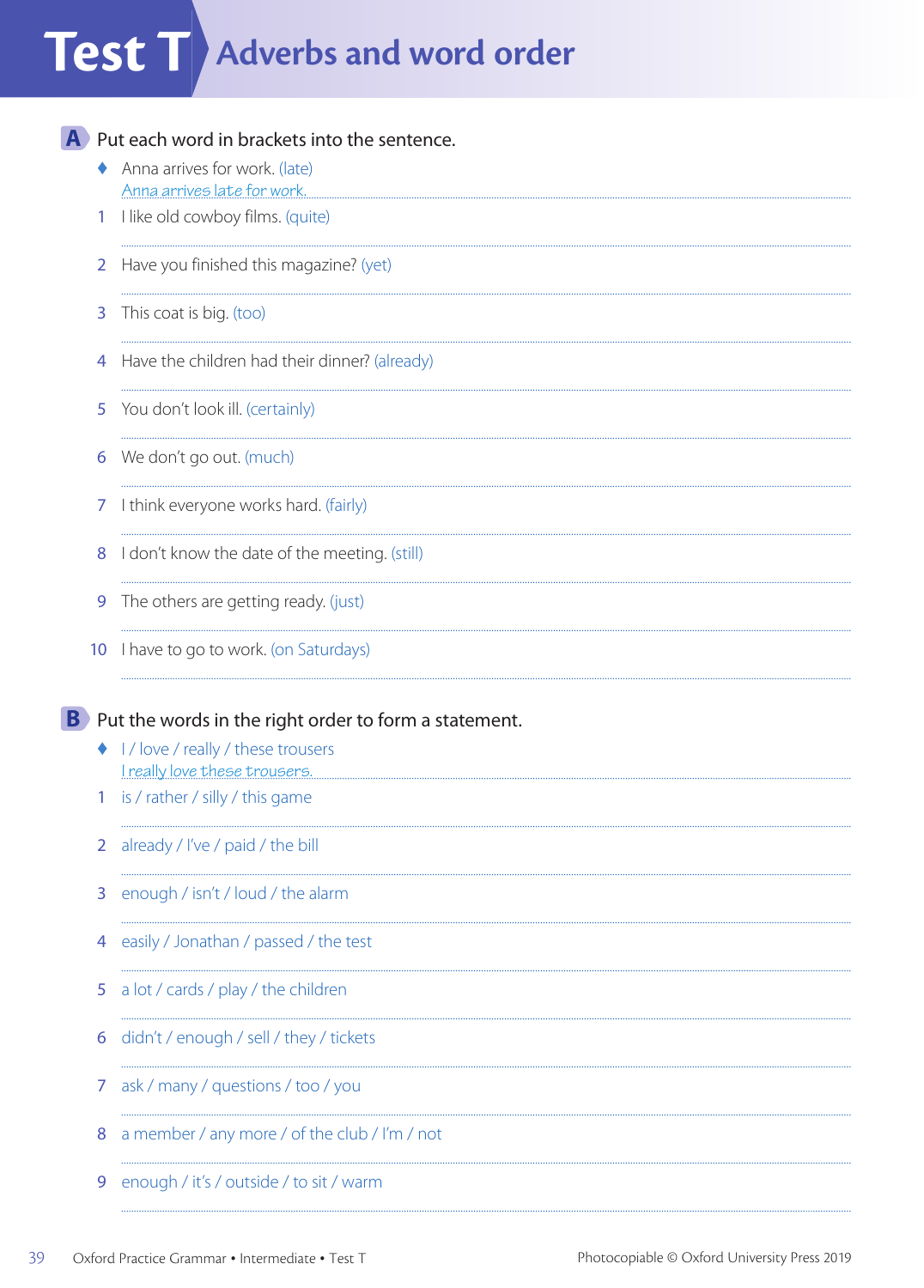# Read the conversation. Then look at the answers below and write the correct answer in **C** each space.

|                                                                          |              | Martin:                          |                                                                                                                              |  |                                             | Hello, Isabelle. * How __________ are you? Have you found a job 1________________?                 |  |                     |       |                                                                                              |                                                                                                  |
|--------------------------------------------------------------------------|--------------|----------------------------------|------------------------------------------------------------------------------------------------------------------------------|--|---------------------------------------------|----------------------------------------------------------------------------------------------------|--|---------------------|-------|----------------------------------------------------------------------------------------------|--------------------------------------------------------------------------------------------------|
|                                                                          | Isabelle:    |                                  | No, I'm afraid not, but I'm <sup>2</sup> Looking. It's taking <sup>3</sup> Looking in longer than<br>Media booking for jobs. |  |                                             |                                                                                                    |  |                     |       |                                                                                              |                                                                                                  |
|                                                                          |              | Martin:                          |                                                                                                                              |  |                                             |                                                                                                    |  |                     |       |                                                                                              |                                                                                                  |
|                                                                          | Isabelle:    |                                  |                                                                                                                              |  |                                             |                                                                                                    |  |                     |       | There used to be lots of work, but there $\text{isn't }^7$ maximum more. I'm afraid I'm $^8$ |                                                                                                  |
|                                                                          |              |                                  | longer as optimistic as I was a few weeks ago. In fact I feel a 9 _______________ depressed about it<br>sometimes.           |  |                                             |                                                                                                    |  |                     |       |                                                                                              |                                                                                                  |
|                                                                          |              |                                  | Martin: Don't worry. You'll <sup>10</sup> [10] [10] [10] [10] [10] something, I expect.                                      |  |                                             |                                                                                                    |  |                     |       |                                                                                              |                                                                                                  |
|                                                                          |              |                                  |                                                                                                                              |  |                                             | $\leftrightarrow$ a) How b) What c) Who d) Why                                                     |  | $6a)$ for           | b) of | c) that $\frac{d}{d}$ to                                                                     |                                                                                                  |
|                                                                          | $\mathbf{1}$ |                                  |                                                                                                                              |  |                                             | <b>a</b> ) longer <b>b</b> ) soon <b>c</b> ) still <b>d</b> ) yet <b>a z a</b> ) any <b>b</b> ) no |  |                     |       |                                                                                              | c) now d) some                                                                                   |
|                                                                          |              |                                  |                                                                                                                              |  |                                             | 2 a) already b) more c) still d) yet 8 a) any b) never                                             |  |                     |       | $c)$ no $d)$ not                                                                             |                                                                                                  |
|                                                                          | 3            |                                  |                                                                                                                              |  |                                             | a) more b) quite c) rather d) some 9 a) bit b) piece                                               |  |                     |       | c) quite                                                                                     | d) slightly                                                                                      |
|                                                                          | 4            |                                  |                                                                                                                              |  |                                             | a) enough b) plenty c) right d) several 10 a) already b) yet                                       |  |                     |       | c) soon                                                                                      |                                                                                                  |
|                                                                          | 5            | a) big                           |                                                                                                                              |  |                                             | <b>b</b> ) lot <b>c</b> ) many <b>d</b> ) much                                                     |  | d) before very long |       |                                                                                              |                                                                                                  |
| D)                                                                       |              |                                  |                                                                                                                              |  |                                             | Each of these sentences has a mistake in it. Write the correct sentence.                           |  |                     |       |                                                                                              |                                                                                                  |
|                                                                          |              |                                  |                                                                                                                              |  | ♦ My friend <del>calls always</del> for me. |                                                                                                    |  |                     |       |                                                                                              | My friend always calls for me.                                                                   |
|                                                                          |              |                                  |                                                                                                                              |  | 1 I didn't last night sleep very well.      |                                                                                                    |  |                     |       |                                                                                              |                                                                                                  |
|                                                                          |              |                                  |                                                                                                                              |  |                                             |                                                                                                    |  |                     |       |                                                                                              |                                                                                                  |
| 2 I think I need to rest little.<br>I don't work for the company longer. |              |                                  |                                                                                                                              |  |                                             |                                                                                                    |  |                     |       |                                                                                              |                                                                                                  |
|                                                                          | 3            |                                  |                                                                                                                              |  |                                             |                                                                                                    |  |                     |       |                                                                                              |                                                                                                  |
|                                                                          | 4            | The article is fair interesting. |                                                                                                                              |  |                                             |                                                                                                    |  |                     |       |                                                                                              |                                                                                                  |
|                                                                          | 5            |                                  |                                                                                                                              |  | Tessa locked carefully the door.            |                                                                                                    |  |                     |       |                                                                                              |                                                                                                  |
|                                                                          | 6            |                                  |                                                                                                                              |  |                                             | You aren't enough tall to play basketball.                                                         |  |                     |       |                                                                                              |                                                                                                  |
|                                                                          |              | 7 We went yesterday to town.     |                                                                                                                              |  |                                             |                                                                                                    |  |                     |       |                                                                                              |                                                                                                  |
|                                                                          | 8            | I like this music much.          |                                                                                                                              |  |                                             |                                                                                                    |  |                     |       |                                                                                              |                                                                                                  |
|                                                                          |              |                                  |                                                                                                                              |  |                                             |                                                                                                    |  |                     |       |                                                                                              | Write a second sentence so that it has a similar meaning to the first. Use the word in brackets. |
|                                                                          |              |                                  |                                                                                                                              |  |                                             | It's probable that the strike will be over soon. (probably)                                        |  |                     |       |                                                                                              |                                                                                                  |
|                                                                          |              |                                  |                                                                                                                              |  |                                             |                                                                                                    |  |                     |       |                                                                                              |                                                                                                  |
|                                                                          |              |                                  |                                                                                                                              |  |                                             | 1 We often go to the cinema. (a lot)                                                               |  |                     |       |                                                                                              |                                                                                                  |
|                                                                          | 2            |                                  |                                                                                                                              |  | Adrian wears jeans all the time. (always)   |                                                                                                    |  |                     |       |                                                                                              |                                                                                                  |
|                                                                          | 3            |                                  |                                                                                                                              |  | These shoes are too small. (big)            |                                                                                                    |  |                     |       |                                                                                              |                                                                                                  |
|                                                                          | 4            |                                  |                                                                                                                              |  | I don't live in Birmingham any more. (no)   |                                                                                                    |  |                     |       |                                                                                              |                                                                                                  |
|                                                                          |              |                                  |                                                                                                                              |  |                                             |                                                                                                    |  |                     |       |                                                                                              |                                                                                                  |

5 Katherine spent more money than she should have done in the sales. (too)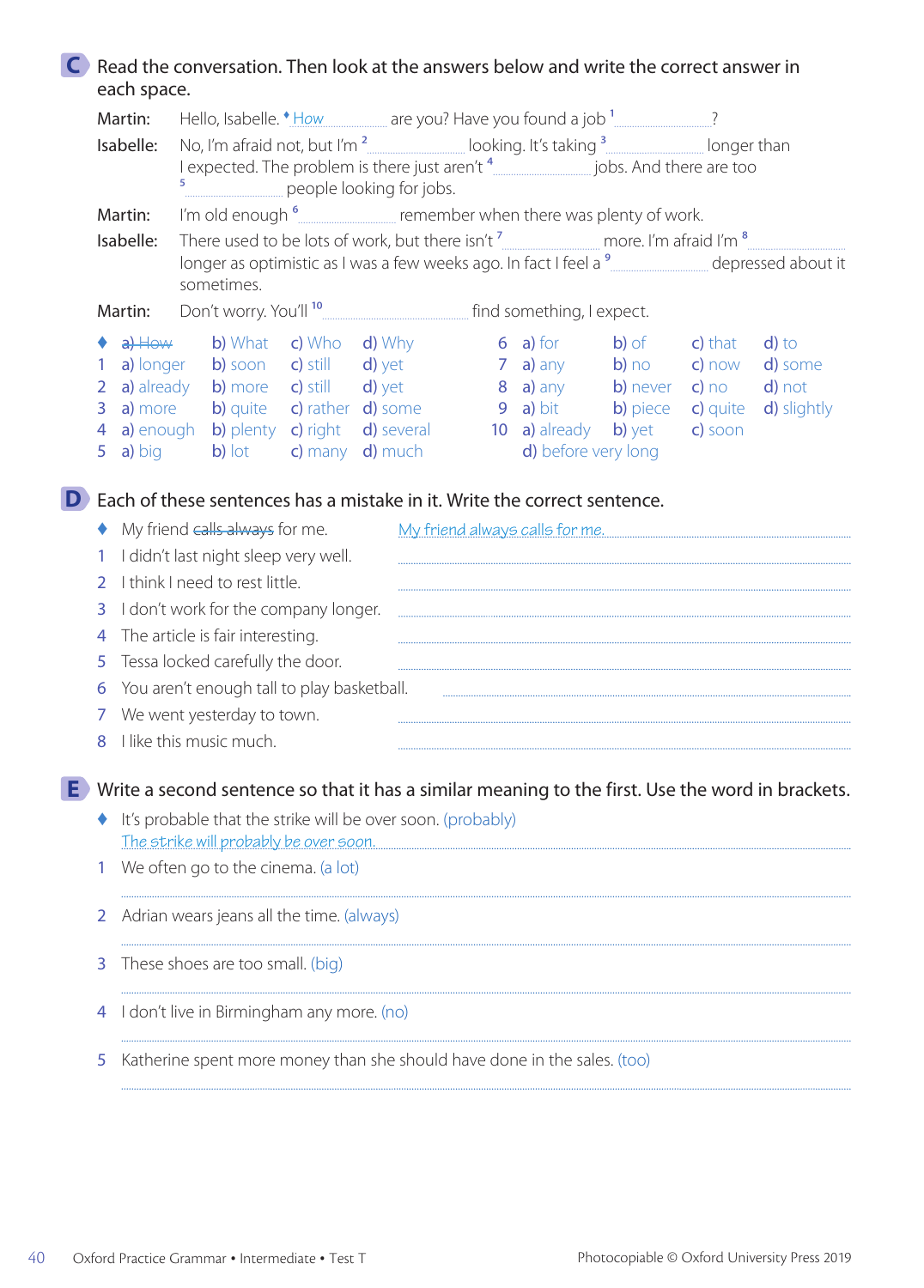# **Test U Prepositions**



# Write the sentences correctly. **A**

- ♦ I'll see you at Monday. I'll see you on Monday.
- 1 The doctor has been working since 12 hours.
- 2 We had a great time in the festival.
- 3 The woman was getting from the car.
- 4 The players had numbers at their shirts.
- 5 The new manager takes over at two weeks' time.
- 6 Anna drove at the garage to get some petrol.
- 7 We were sitting in the back of the room.

# **B** Read Katherine's blog post and write the missing words. Use one word only in each space. Sometimes more than one answer is correct.

This is our first real holiday *\* for and i'm enjoying it tremendously*. I love being  $\frac{1}{1}$  and I can't believe the set almost a week  $\frac{2}{{1}+1}$  and I can't believe the time is going so fast. We finally completed the journey here <sup>3</sup> \_\_\_\_\_\_\_\_\_\_\_\_\_\_\_\_\_\_\_\_\_\_Friday evening 4<br>about eleven o'clock. The journey wasn't too bad, but we had to wait ages<br>be sitned for our flight. subsequent to realist controllering the airport for our flight. Our apartment here is fine. It's  $6$ <sub>----------------------------------</sub> the top floor. The beach isn't far away – we can walk there  $\frac{7}{1}$  five minutes. The only problem is that we have to get  $\frac{8}{1}$ a busy main road, which can be difficult. We don't do much 9 the day, but we go out every evening. Last night's party went on very late, and today we slept <sup>10</sup> eleven o'clock.

### Some of these sentences are correct, and some have a word which should not be there. **C** If the sentence is correct, put a tick  $(\checkmark)$ . If it is incorrect, cross the unnecessary word out of the sentence and write it in the space.

|   | $\blacklozenge$ The cat was sitting on top of the shed. |    |
|---|---------------------------------------------------------|----|
|   | ♦ Coventry is near by Birmingham.                       | bν |
|   | Luckily our train arrived on the time.                  |    |
|   | 2 People were running away from the gunman.             |    |
|   | 3 It sounds as if the company is in trouble.            |    |
|   | 4 The car was in the front of a bus.                    |    |
|   | 5 There's a meeting on next Tuesday.                    |    |
| 6 | Lisa drew a plan on the back of an envelope.            |    |
|   | 7 I'll be exhausted by the time I get home.             |    |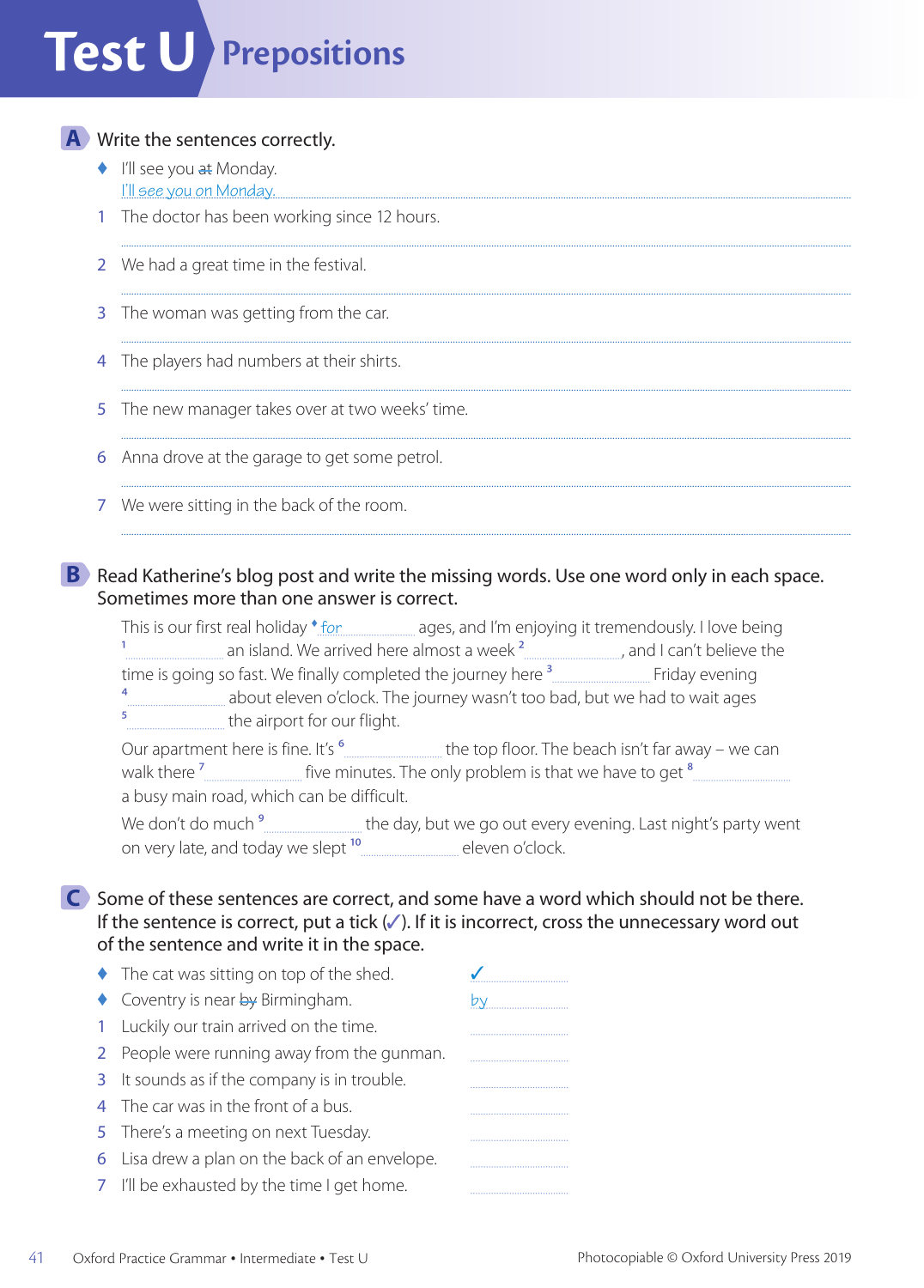# **D** Decide which word is correct.

|                   | I saw a really funny programme on will be the vision.                        |  | $a)$ at    | b) from   | $c)$ in    | $d$ ) on   |
|-------------------|------------------------------------------------------------------------------|--|------------|-----------|------------|------------|
|                   |                                                                              |  | $a)$ at    | b) in     | c) inside  | $d$ ) on   |
| 2                 |                                                                              |  | $a)$ at    | b) for    | $c)$ in    | $d$ ) to   |
| 3                 |                                                                              |  | a) by      | b) to     | $c)$ up to | d) until   |
| 4                 |                                                                              |  | a) at      | b) for    | $c)$ in    | $d$ ) to   |
| 5.                |                                                                              |  | a) after   | b) by     | $c)$ for   | d) since   |
| 6                 |                                                                              |  | a) by      | b) for    | $c)$ on    | d) with    |
| 7                 |                                                                              |  | a) above   | b) on     | c) onto    | $d)$ up    |
| 8                 | There was a fall <b><i>_____________________</i></b> ten per cent in prices. |  | a) at      | b) by     | $c)$ in    | d) of      |
| 9                 |                                                                              |  | a) at      | b) during | c) time    | d) while   |
| 10                | What's the difference <b><i>managerance</i></b> a boat and a ship?           |  | a) between | b) from   | c) under   | d) with    |
| 11                |                                                                              |  | a) as      | b) like   | c) near    | d) similar |
| $12 \overline{ }$ |                                                                              |  | a) about   | b) at     | $c)$ for   | d) with    |
| 13                |                                                                              |  | a) ago     | b) before | c) behind  | d) back    |
| 14                |                                                                              |  | a) at      | b) for    | $c)$ of    | d) on      |
| 15                |                                                                              |  | a) by      | b) for    | $c)$ to    | d) until   |
| 16                |                                                                              |  | a) at      | b) for    | $c)$ in    | $d$ ) to   |
| 17                | We do most of our business <b><i>with an example summer</i></b> .            |  | a) along   | b) at     | c) in      | d) on      |
|                   | 18 The job is similar <b><i>manual</i></b> my old one.                       |  | a) as      | b) at     | $c)$ to    | d) with    |

#### **E** Complete the second sentence so that it has a similar meaning to the first. Use the word in brackets.

- $\blacklozenge$  This is the Glasgow train. (going) This train is going to Glasgow.
- 1 Scott is a resident of Washington. (lives)
- 2 I'm travelling to Italy as part of my job. (business)
- 3 Friday morning is a busy time for me. (I'm)
- 4 They started playing an hour ago. (been)
- 5 Jonathan can play tennis very well. (good)
- 6 I'm rather busy now. (moment)
- 7 We took a plane to Budapest. (air)
- 8 Dan passes the newsagent's every day. (goes)
- 9 The company is planning to reduce the workforce. (reduction)
- 10 We got to our guest house early enough for a meal. (time)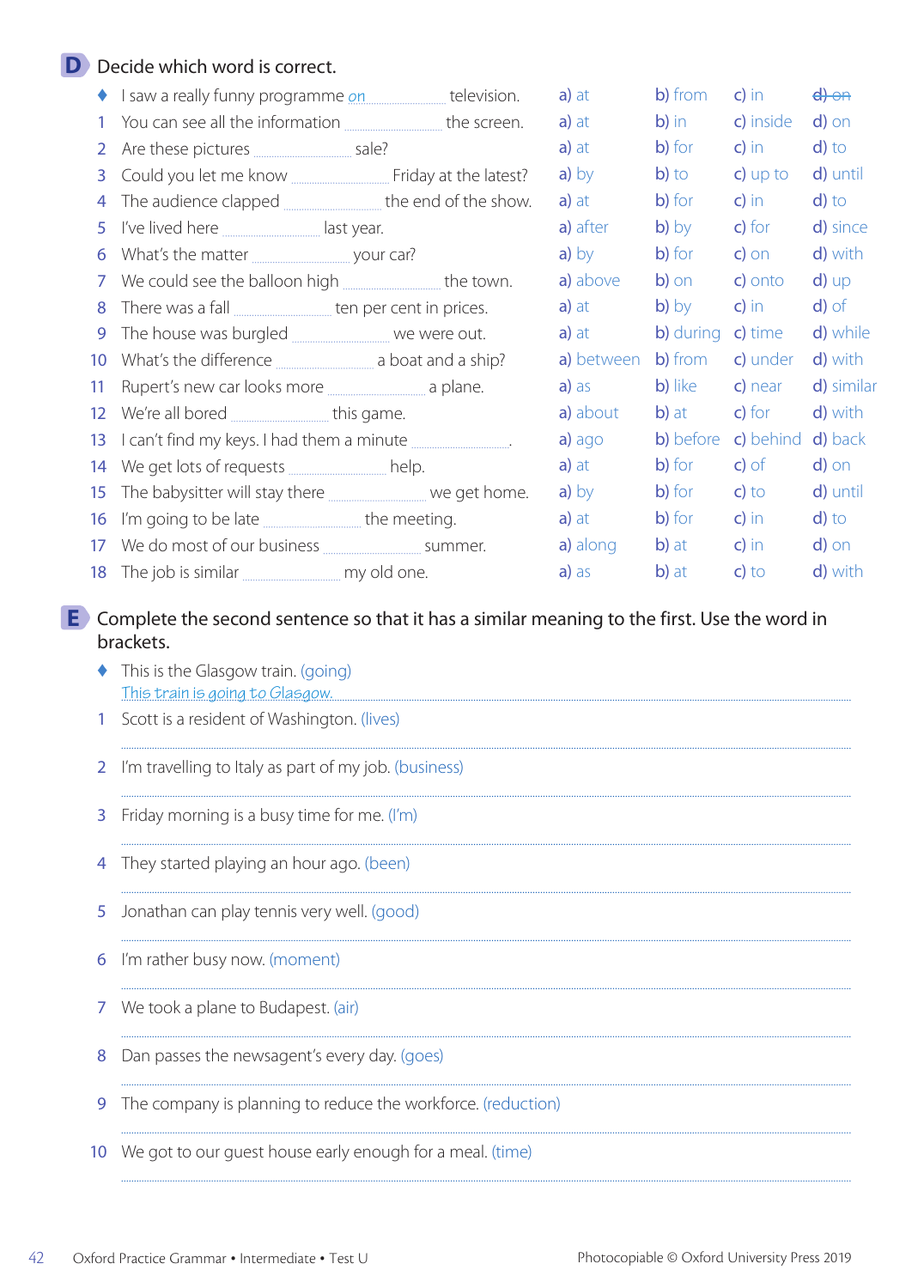# **Test V Verbs with prepositions and adverbs**

# **A** Put the words in the right order to form a statement.

- ♦ I won't forget the titles of the books. down / I've / them / written I've written them down.
- 1 I'll give you the money. for / I / must / my ticket / pay
- 2 I have to look smart, going to / I'm / on / put / that expensive grey coat I bought
- 3 Anna called. invited / lunch / she's / to / us
- 4 Peter's got the photos. at / he's / looking / them
- 5 I wasn't allowed to go. from / leaving / me / prevented / the police
- 6 This programme is boring. going to / I'm / it / off / turn

# **B** Decide which word is correct.

- ♦ I'm not speaking to Oliver. I've fallen out with him. a) away b) back c) out d) through
- 1 Everyone complained **manual complant of the awful food.** a) about b) for c) on d) over
- 2 You don't need this word. You should cross it ................................. a) down **b**) out **c**) over **d**) up
- 3 It's late. How much longer are you going to go working? a) along **b**) on **c**) through **d**) with
- 4 My shoes are dirty. I'd better take them before I come in. a) away **b**) off **c**) on **d**) up
- 5 The bus journey costs more now. They've put the fares . a) down **b**) out **c**) over **d**) up
- 6 We all laughed **the cartoon**. a) at b) for  $c$ ) on  $d$ ) to
- 7 We'd all decided to go on holiday together, but the plan fell , I'm afraid. a) away b) back c) out d) through
- 8 I suppose you're being nice to make the awful way you behaved yesterday. a) away of b) down on c) in with  $d$ ) up for

# Write the second sentence correctly. **C**

- ◆ Could you be a little quieter, please? I'm trying to concentrate at my work. I'm trying to concentrate on my work.
- 1 You haven't answered all the questions. You've left one away.
- 2 Where is Bigbury? I've never heard about it.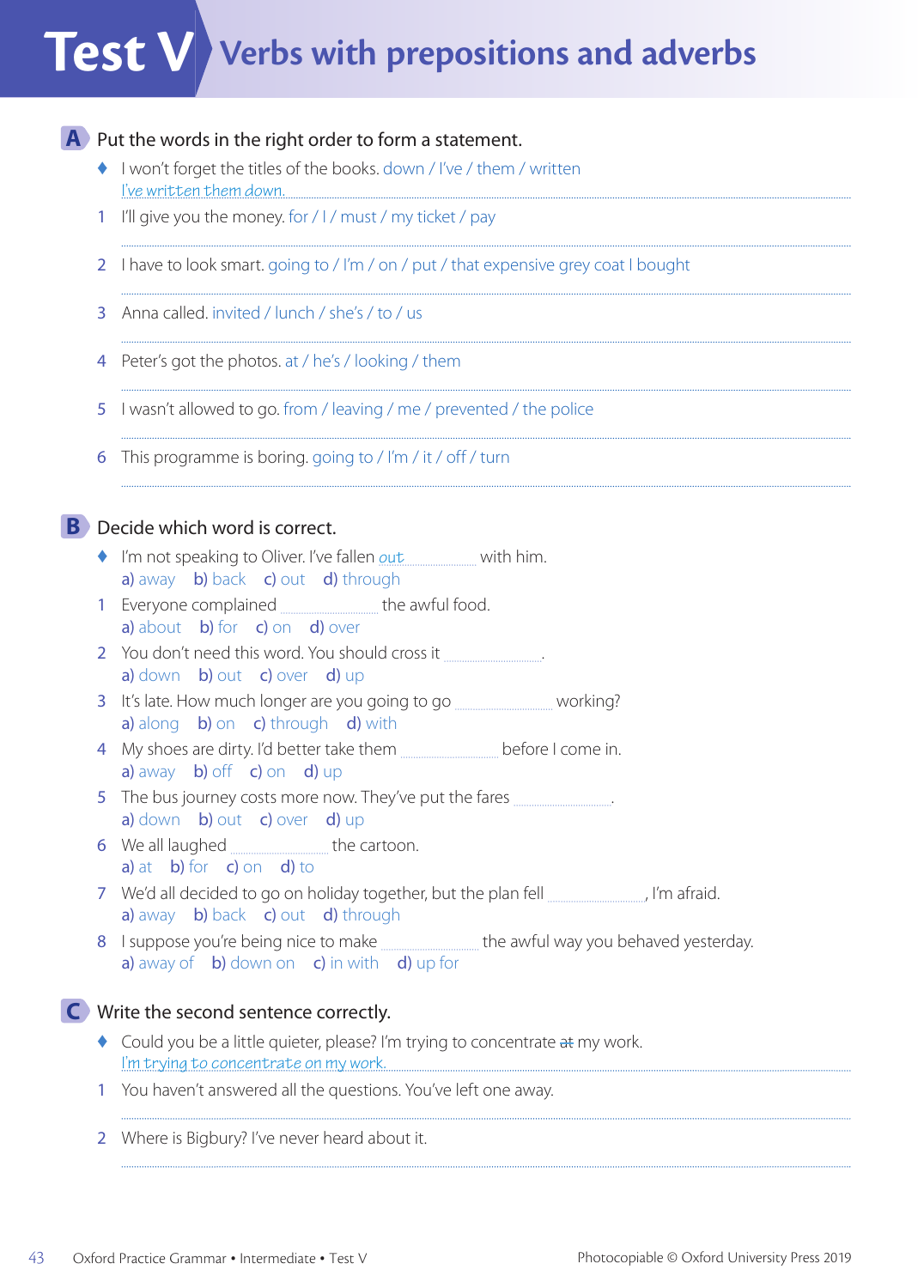- 3 The children were frightened of the dog. They ran out of it.
- 4 Michelle has got the job. You must congratulate her for her success.
- 5 My sister is a builder. She's going to set out her own company.
- 6 I like Peter. He reminds me about an old school friend of mine.
- 7 Adrian has a suggestion. He wants to put it ahead at the meeting.

# **D** Read the story and write the missing words. Use one word only in each space.

This true story is about a policeman in New York City who had a girlfriend he cared  $\star$  for very much. I don't know if you regard New York City<sup>1</sup> [2006] a dangerous place, but the hero of our story certainly did, and he warned his girlfriend  $2$  the danger of walking the streets alone and the need to <sup>3</sup> \_\_\_\_\_\_\_\_\_\_\_\_\_\_\_\_\_ out for muggers. But as he also believed 4 being prepared for the worst, he bought a can of gas that would protect his girlfriend<sup>5</sup> muggers. It certainly seemed worth spending a few dollars  $\frac{6}{100}$  . The idea is that you point the thing  $\frac{7}{100}$  your attacker and spray him with the gas, which knocks him 8 . On the day he bought the gas, the policeman and his girlfriend had arranged to go 9 for the evening. So he was looking 10 **to giving her the can later on.** When he got home from work, he had a bath and then sprayed some deodorant on himself. He knew nothing more until he  $11$  manure also in hospital the next day. He had picked  $12$  the wrong can and sprayed himself with the gas.

#### **E** Complete the second sentence so that it has a similar meaning to the first. Use the word in brackets.

- ♦ I'm trying to find my diary. (looking) I'm looking for my diary.
- 1 You're too young to stop working. (give)
- 2 This bag is Jessica's. (belongs)
- 3 Everyone continued working as usual. (carried)
- 4 They talked about the plan. (discussed)
- 5 I haven't got any money left. (run)
- 6 I told the police what the problem was. (explained)
- 7 I wouldn't tolerate such terrible conditions. (put)
- 8 They'll have to postpone the game. (off)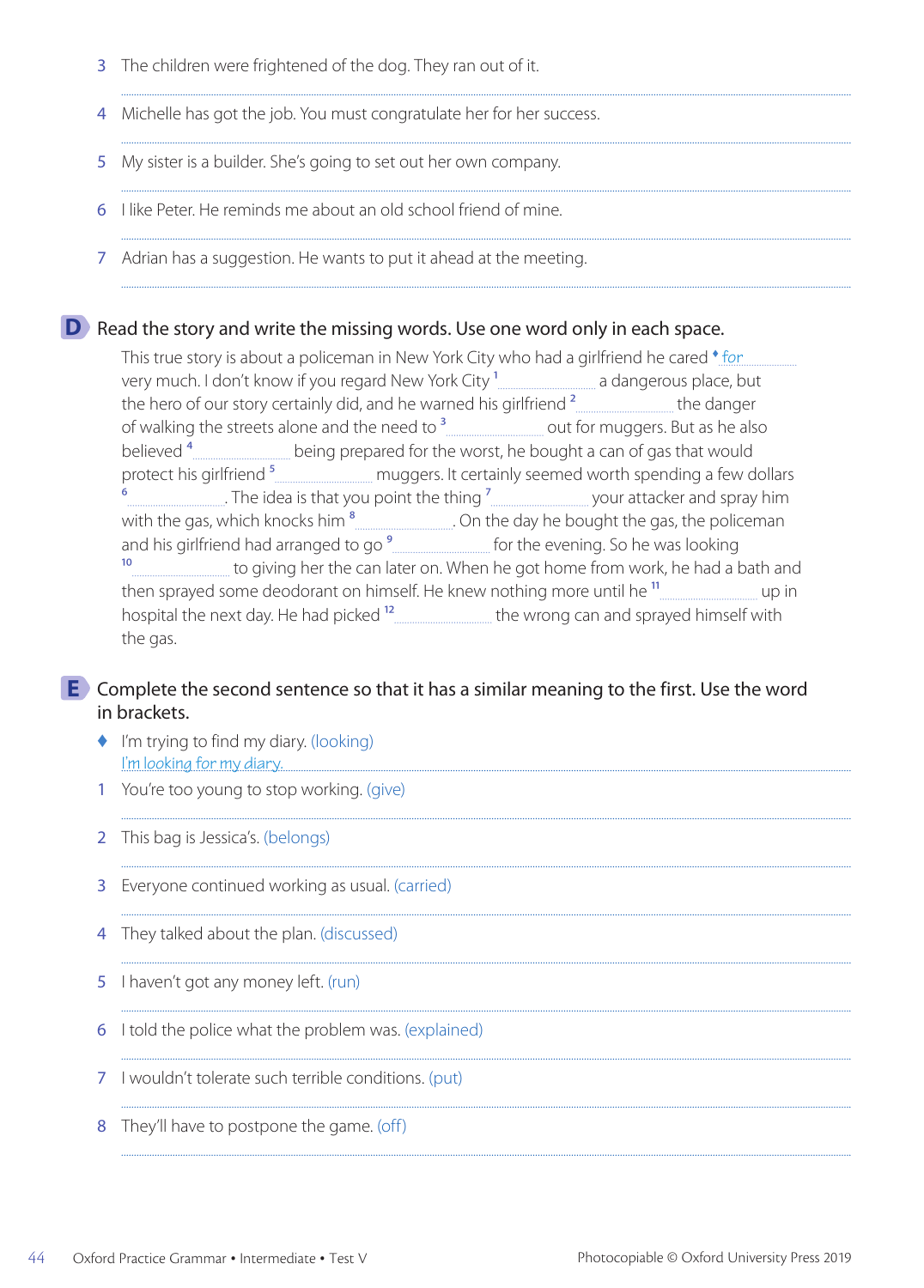# **Test W Reported speech**

A Some of these sentences are correct, and some have a word which should not be there. If the sentence is correct, put a tick (✓). If it is incorrect, cross the unnecessary word out of the sentence and write it in the space.

|    | ◆ You promised you wouldn't be late.                         |      |
|----|--------------------------------------------------------------|------|
|    | Lucy thought 'That I can't understand what's happening.'     | that |
| 1. | Do you know me what time the coach leaves?                   |      |
|    | 2 Robert wanted to know if did the price included breakfast. |      |
|    | 3 Anna insisted on showing us her photos.                    |      |
|    | 4 Someone asked us whether that we had eaten lunch.          |      |
|    | 5 Isabelle told me she had started the job the week before.  |      |
| 6. | Dan said me he wanted to come with us.                       |      |
|    | My friend said she did liked her new flat.                   |      |
|    | 0. Martin asked us farmat to unles that had                  |      |

8 Martin asked us for not to wake the baby.

# **B** Decide which word is correct.

- ◆ What did that man say to you ? a) at you **b**) for you **c**) to you **d**) you
- 1 I rang my friend in Australia yesterday, and she said it raining there. a) is b) should be c) to be d) was
- 2 The last time I saw Jonathan, he looked very relaxed. He explained that he'd been on holiday the week.
	- a) earlier b) following c) next d) previous
- 3 I wonder **manual manual manual** the tickets are on sale yet. a) what **b**) when **c**) where **d**) whether
- 4 I told you switch off the heater, didn't I? a) don't **b**) not **c**) not to **d**) to not
- 5 Someone **me of the Someone** me there's been an accident on the motorway. a) asked b) said c) spoke d) told
- 6 When I rang Tessa some time last week, she said she was busy day. a) that  $\mathbf b$ ) the  $\mathbf c$ ) then  $\mathbf d$ ) this
- 7 When he was at Oliver's flat yesterday, Martin asked if he uncertain use the shower. a) can b) could c) may d) must
- 8 Stacey going for a walk, but no one else wanted to. a) admitted **b**) offered **c**) promised **d**) suggested

C Read the news report and write the missing words. Use one word only in each space. Sometimes there is more than one possible answer.

Police have warned people \* to watch out for two men who have tricked their way into an old woman's home and stolen money. The men called on Mrs Iris Raine and said  $1$   $\frac{1}{2}$  were from the water company and wanted to check  $2$   $\frac{1}{2}$  her water was OK. They asked if<sup>3</sup> would mind letting them into her house. The woman didn't ask  $4$  see their identity cards. She said she  $5$  see know about any problem with the water. The men explained that they  $6 \pm 1$  just discovered the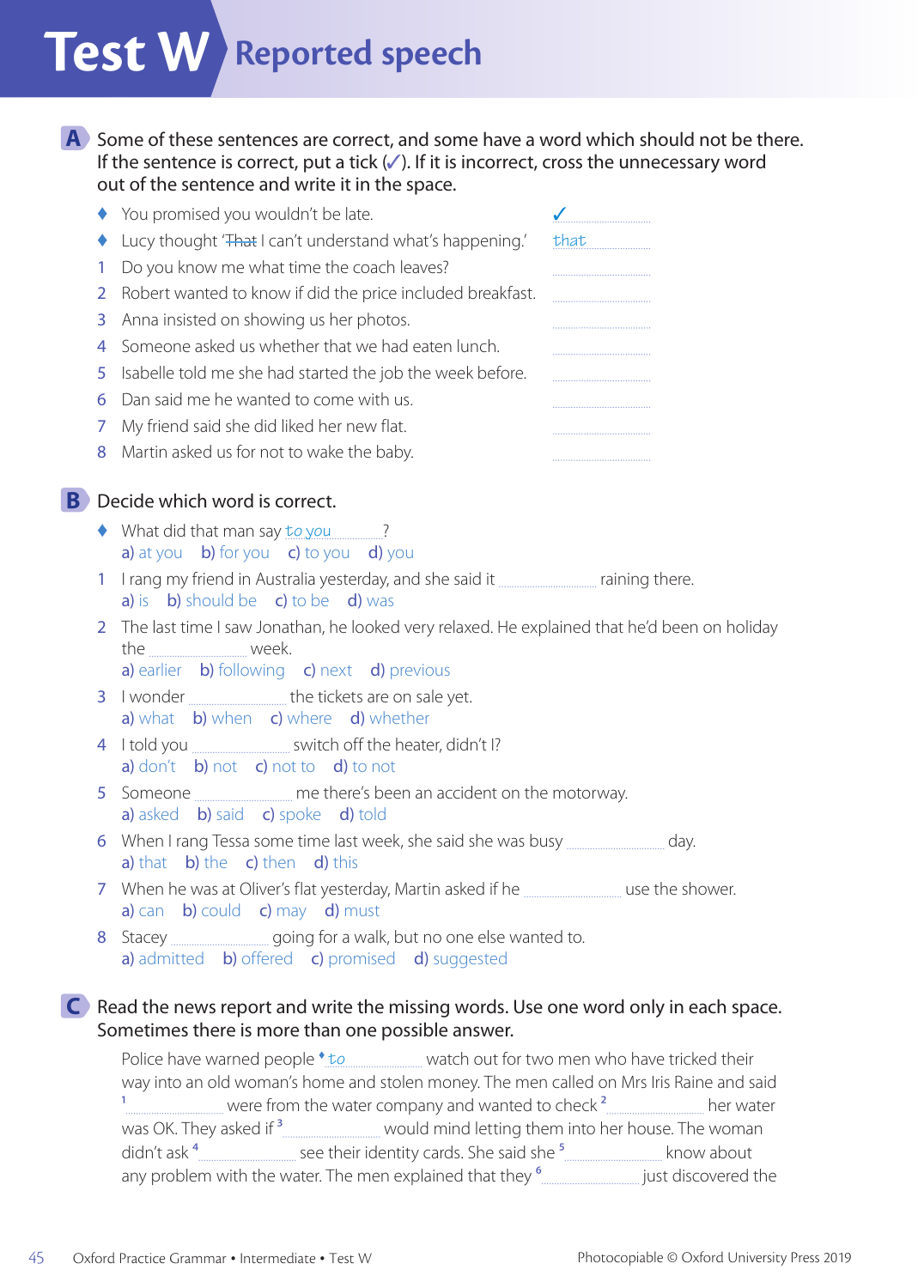problem but that it was very simple and  $7$  take long to check. The woman asked EXCORD THE SERVICE WAS free, and they said yes. They <sup>9</sup> the service where the service was free, and they said yes. They <sup>9</sup> the water tank was. While one man ran water in the kitchen, the other went upstairs and took several hundred pounds from a drawer in a bedroom. The men then left saying that they would return the <sup>10</sup> \_\_\_\_\_\_\_\_\_\_\_\_\_\_\_\_\_\_ day to have another look.

### **D** Complete each sentence by reporting what was said to you yesterday. Use *said* and change the tense in the reported speech.

| 1 Tessa: I feel quite excited.<br>2 Dan: I can't remember the password.<br>Robert: I won't be at the next meeting.<br>3<br>4 The twins: We've got a problem.<br>5 Michelle: I've been swimming.<br>6 Your friends: We would like to be in the show.<br>Adrian: I don't need any help.<br>7 <sup>1</sup><br>Lucy: My sister is coming to see me.<br>8 | ◆ Katherine: I'm really tired. |
|------------------------------------------------------------------------------------------------------------------------------------------------------------------------------------------------------------------------------------------------------------------------------------------------------------------------------------------------------|--------------------------------|
|                                                                                                                                                                                                                                                                                                                                                      |                                |
|                                                                                                                                                                                                                                                                                                                                                      |                                |
|                                                                                                                                                                                                                                                                                                                                                      |                                |
|                                                                                                                                                                                                                                                                                                                                                      |                                |
|                                                                                                                                                                                                                                                                                                                                                      |                                |
|                                                                                                                                                                                                                                                                                                                                                      |                                |
|                                                                                                                                                                                                                                                                                                                                                      |                                |
|                                                                                                                                                                                                                                                                                                                                                      |                                |

# **E** Report the sentences. They were all spoken last week. Use the verbs in brackets.

- ♦ Anna to Jessica: Don't forget to sign the form. (remind) Anna reminded Jessica to sign the form.
- ♦ Robert: What time will the office close this evening? (ask) Robert asked what time the office would close that evening.
- 1 A police officer to Christopher: Stop shouting. (tell)
- 2 Tessa: It was me. I ate all the cake yesterday. (admit)
- 3 Adrian: I'm sorry I was rude. (apologize)
- 4 Simon to Lucy: Would you like to join me for lunch? (invite)
- 5 Martin to Isabelle: Did someone call at your flat an hour ago? (ask)
- 6 Peter: I really must leave. (insist)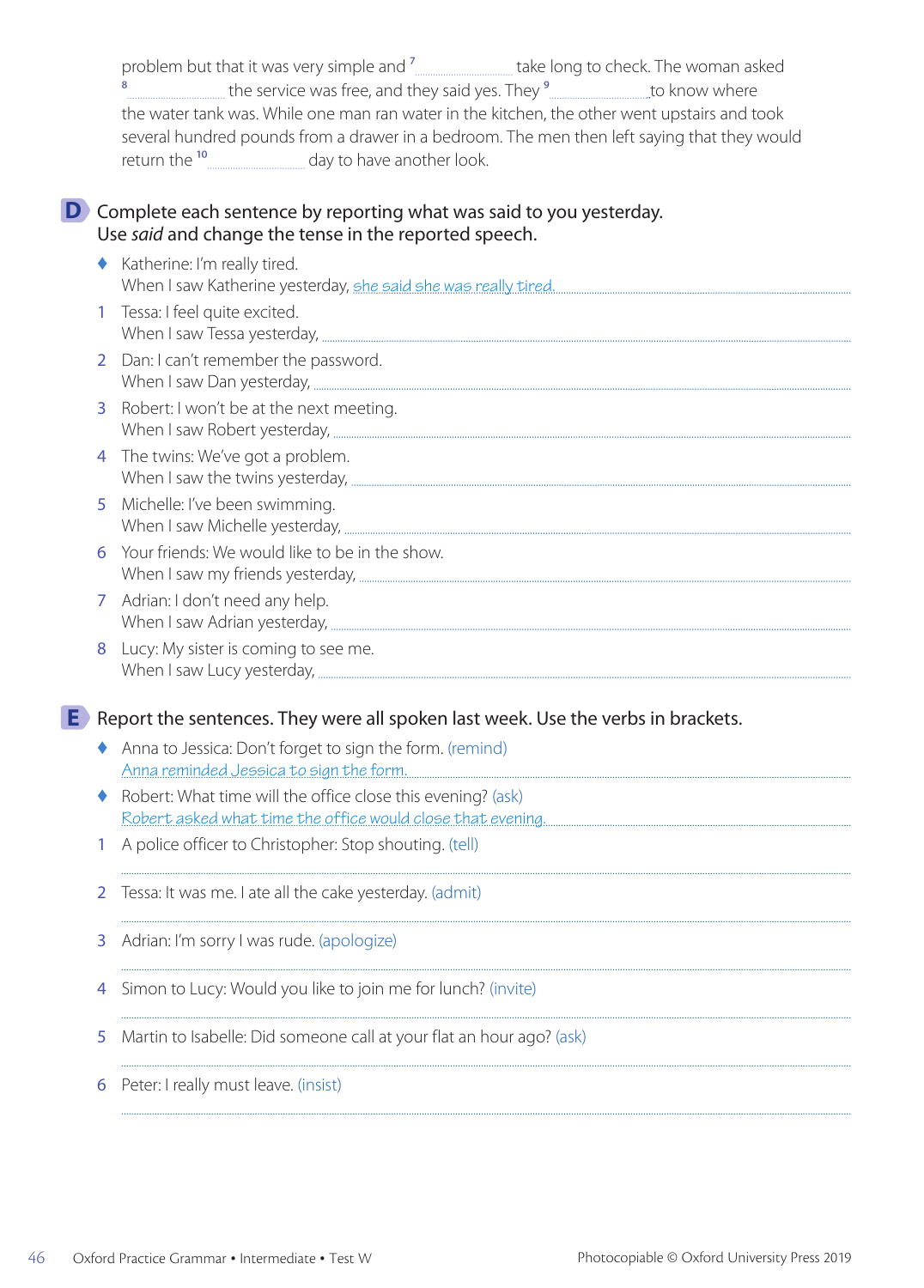# **Test X Relative clauses**

# A Decide which word or phrase is correct.

- ◆ What I I really need is a long holiday. a) that  $\theta$ ) what c) which d) who
- 1 At last I've found the information that I was looking . a) for **b**) for it **c**) for that **d**) it
- 2 Everyone **manually Everyone** the building was searched by the police. a) enter **b**) entered **c**) entering **d**) enters
- 3 The plane **.............................** has just taken off is an hour late. a) it **b**) what **c**) which **d**) who
- 4 I had just one reply. Abco was the **company to reply to my email.** a) last **b**) most **c**) only **d**) second
- 5 My friend Dan, works in the City, earns much more than I do. a) that **b**) which **c**) who **d**) whose
- 6 Martin is someone with I usually agree. a) him **b**) that **c**) who **d**) whom
- 7 I'd like to see the photo . a) took b) you took it c) that you took d) that you took it
- 8 Pyeongchang is the city **hallow Exercise were held in 2018.** a) that **b**) when **c**) where **d**) which
- 9 It rained all the time, **was a great pity**. a) that **b**) what **c**) which **d**) who
- 10 We passed shops **with all all all mates windows** were decorated for Christmas. a) the **b**) their **c**) which **d**) whose

# **B** Each of these sentences has a mistake in it. Write the correct sentence.

- $\blacklozenge$  I've found the magazine who was missing. I've found the magazine that was missing.
- 1 This isn't the train on that I normally travel.
- 2 The letter that I opened it wasn't for me.
- 3 The reason because I didn't know was that no one had told me.
- 4 That we should do is call the police.
- 5 I didn't know the name of the man helped me.
- 6 Rupert knows the family who's house is for sale.
- 7 Einstein who failed his university entrance exam discovered relativity.
- 8 The person we talked to were very friendly.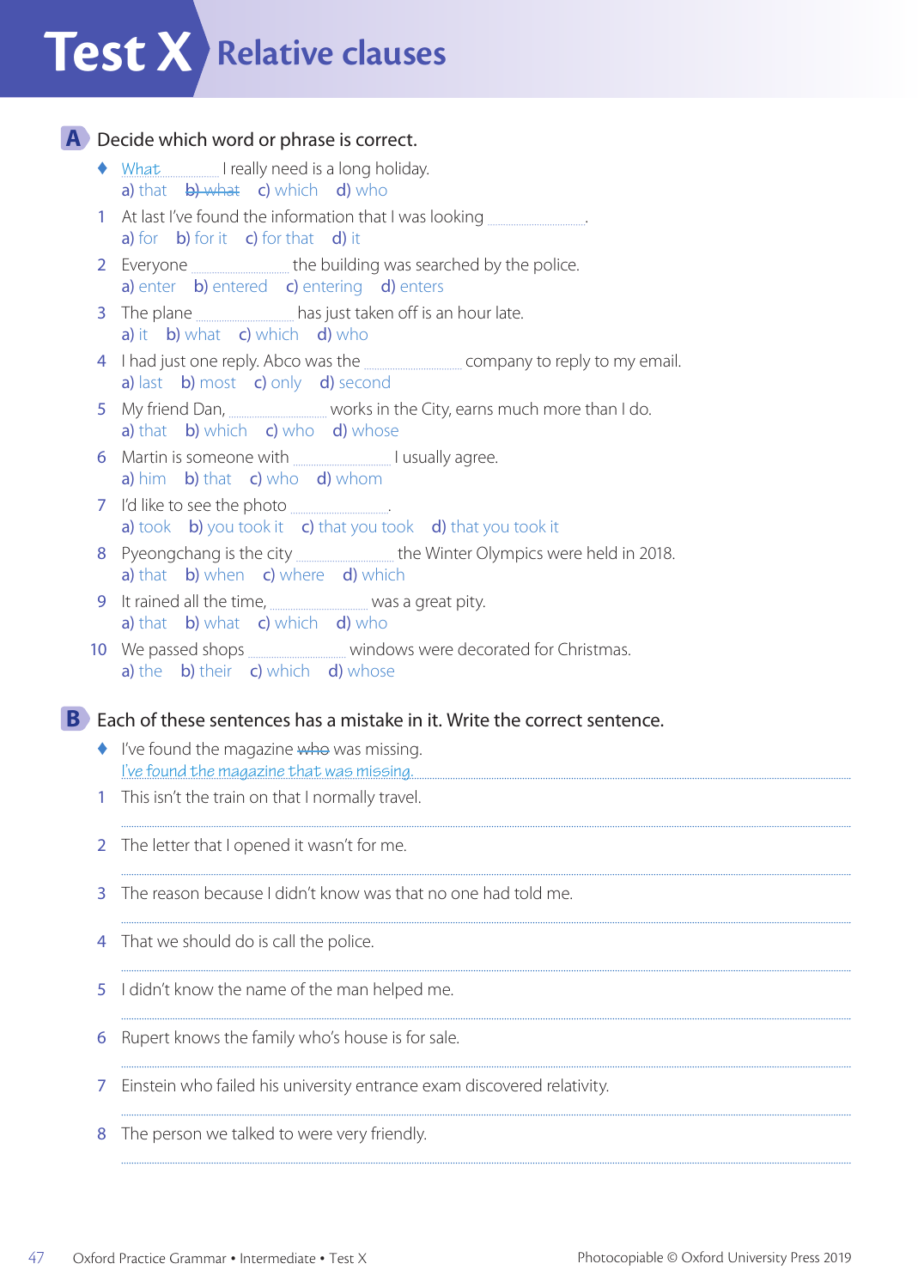- 9 It's the President makes the important decisions.
- 10 I can't find my diary, what is a real nuisance.
- 11 Outside the door was a pair of boots covering in mud.
- 12 Lake Superior, that lies on the US-Canadian border, is the largest lake in North America.

#### C Complete the story about a thief's punishment. Write the missing words. Use one word only in each space.

This is a true story • which is supposed to have happened somewhere in the US. A man <sup>1</sup> was accused of housebreaking appeared in court. He had put his arm through the window of a house and stolen some money  $2$  was lying on a table inside. The argument<sup>3</sup> the man's lawyer put forward wasn't very impressive. He said that 4 was the man's arm 5 had committed the crime and not the man himself. 'You cannot punish a man for  $\frac{6}{100}$  his arm has done,' said the lawyer. Now the judge<sup>7</sup> court the man was appearing in wanted to show how stupid the lawyer's argument was. Instead of finding the man guilty, he found the man's arm guilty and sent it to prison. 'He can go with his arm or not, as he chooses,' the judge added, <sup>8</sup> made everyone laugh. But <sup>9</sup> the judge didn't know was that the man had an artificial arm. He took the arm off, gave it to the judge  $-10$  could hardly believe his eyes – and walked out of the court.

# **D** Combine the two sentences into one.

|                 | That man was Anna's brother. He just walked past.                   |  |
|-----------------|---------------------------------------------------------------------|--|
| $\mathbf{1}$    | The plane was 25 years old. It crashed.                             |  |
| $\overline{2}$  | One day Tessa was ill in bed. Martin called.                        |  |
| $\mathbf{3}$    | Our offices are in Queen Street. They are new.                      |  |
|                 | 4 Some documents have been found. They were stolen from a car.      |  |
| 5.              | That map is out of date. You were looking at it.                    |  |
|                 | 6 The King's Theatre is in the centre of town. It dates from 1896.  |  |
| $7^{\circ}$     | A woman was terribly upset. Her dog was run over.                   |  |
| 8               | Jessica solved the puzzle. She did it before everyone else.         |  |
| 9               | A man was standing outside the building. He was selling newspapers. |  |
| 10 <sup>°</sup> | The talk was very interesting. Julia gave it.                       |  |
| 11 <sup>1</sup> | The house is empty now. I used to live there.                       |  |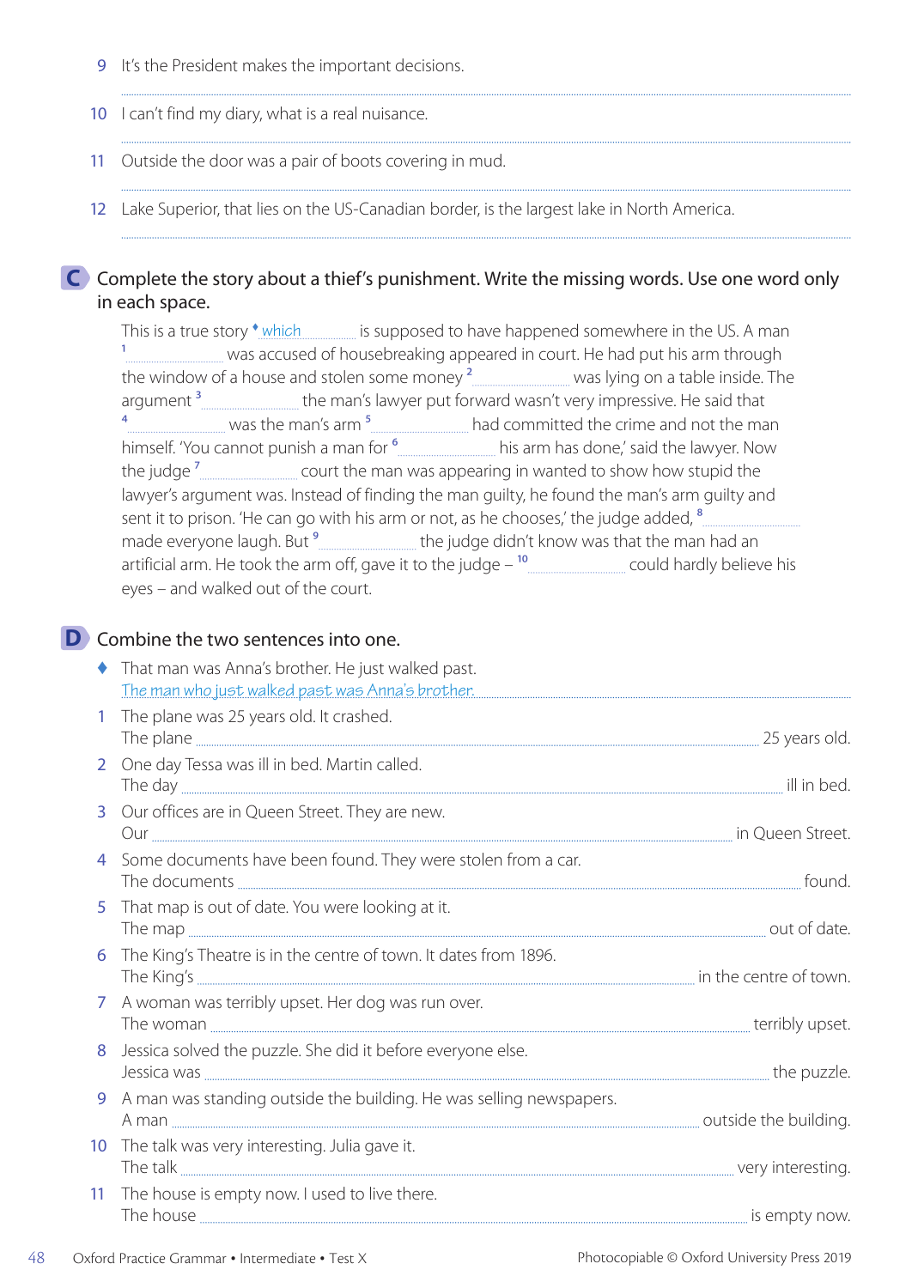### A Complete the news report about a protest against a new road. Put in the correct form of the verbs. Sometimes you need *will* or *would*.

Yesterday protesters managed to hold up work on the Oldbury bypass. Protest leader Alison Compton defended the action by members of the Green World group. 'If we don't protest, soon *• there'll be* (there / be) no countryside left,' she told reporters. The bypass is now well behind schedule, and if the protesters had not held up the work so often, $1$  (it / open) two months ago. 'If these fields 2 (disappear), we'll never see them again,' said Ms Compton. 'Why can't we use public transport? If more people  $3$  (travel) on buses and trains, we wouldn't need new roads. If the car had never existed, the world 4 (be) a more pleasant place today.' But many people in Oldbury want their new bypass. 'If  $5$ (they / not build) it soon, the traffic jams in the town will get worse,' said Asif Mohammed, whose house is beside the busy A34. 'We just can't leave things as they are. If things remained the same, people's health  $6$ <sup>6</sup>
[[EV] [Suffer] even more from all the pollution here. It's terrible. If we don't get the traffic out of the town, 7 [1]  $\frac{7}{100}$  mad. If  $\frac{8}{100}$  mad. If  $\frac{8}{100}$  mate is a set of the set of the set of thow bad this problem would get, <sup>9</sup> [100] [12] (I / move) out years ago. But now it has become impossible to sell this house because of the traffic. The government waited too long. If<sup>10</sup> [10] too long. If<sup>10</sup> [10] too long. If  $t^{10}$  (they / do) something sooner, there would be less traffic today.' And the protest is making the new road even more expensive. 'If this goes on, (there / not / be) enough money left to finish the road,' says the Transport Minister.

**B** Look at the answers below and write the correct answer in each space.

- ◆ A: There's always something going wrong with this car. B: If you had any sense, you'd have sold it long ago. a) be selling b) have sold c) sell d) sold
- 1 A: It's a pity the lake wasn't frozen yesterday. B: Yes, it is. If it *machanomas frozen*, we could have gone skating. a) had been **b**) was **c**) would be **d**) would have been
- 2 A: Haven't you got enough money for a holiday? B: Oh yes. I've got some saved up **I suddenly need it.** a) if b) in case c) that d) unless
- 3 A: What are you going to do next year? B: I wish I **manually 100** the answer to that question. a) knew b) know c) could know d) would know
- 4 A: I don't know if I'll be able to find the place. B: Yes, if the satnav was working. a) better **b**) only **c**) really **d**) that
- 5 A: What are you doing later this afternoon? B: Oh, the game finishes, I'll go home, I expect. a) if b) in case c) unless d) when
- 6 A: Do you think I should take the job? B: You shouldn't do anything you think it's the right thing to do. a) if b) in case c) unless d) when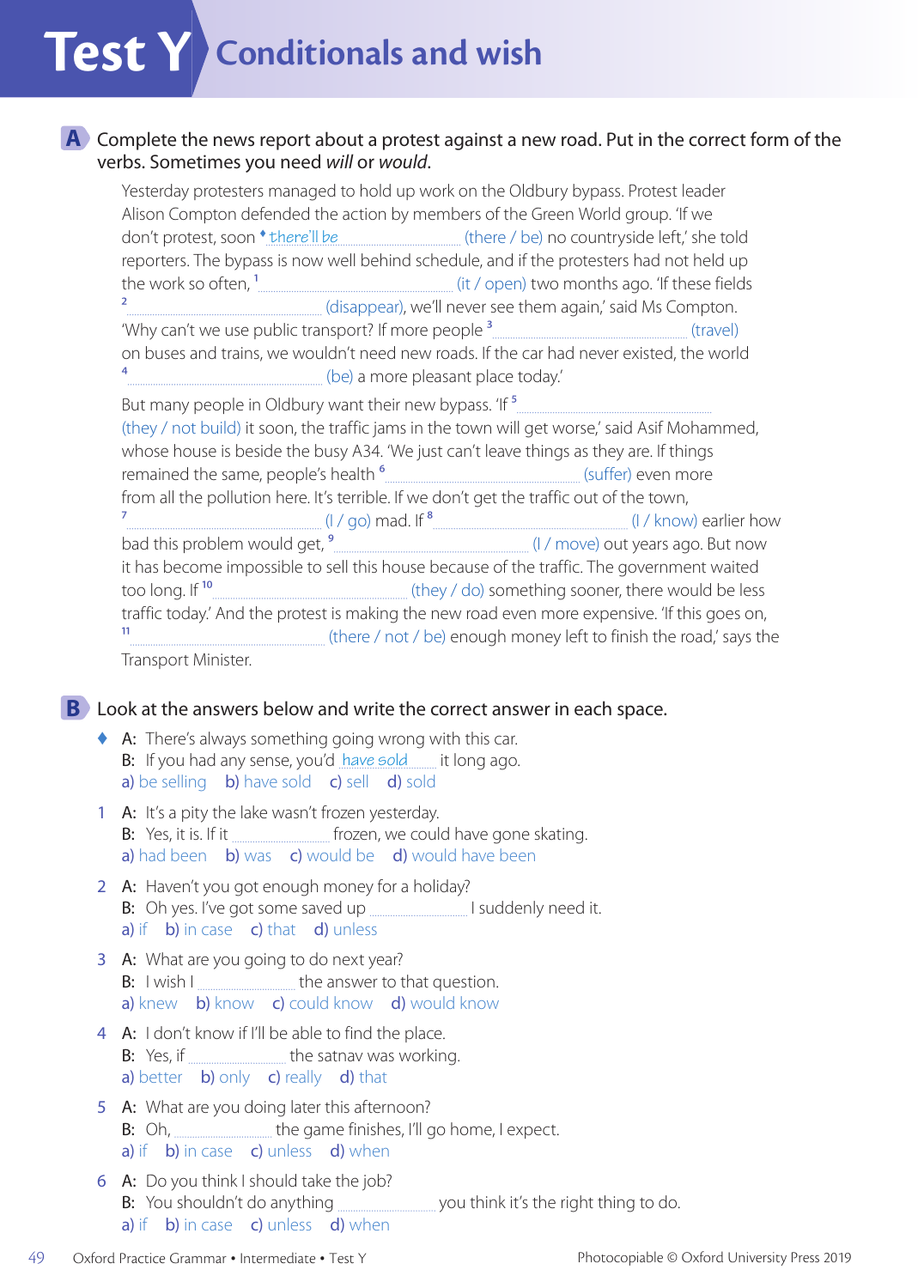# Write a second sentence that has a similar meaning to the first. Begin with *If …* **C**

- ♦ I haven't got a key, so I can't get in. If I had a key, I could get in.
- You talk about football and I'm going to be very bored.
- 2 The baby didn't cry, so we had a good sleep.
- You may want a chat, so just call me.
- Dan hasn't got satellite TV, so he can't watch the game.
- You go away and I'll miss you.
- I'm not rich or I'd have given up working long ago.
- We should have bought that picture five years ago because it would be quite valuable now.
- 8 Throw a stone into water and it sinks.

# Write the second sentence correctly. **D**

- ◆ There aren't any eggs. If we have some eggs, I could make an omelette. If we had some eggs, I could make an omelette.
- The weather doesn't look very good. If it'll rain, I'll stay here.
- The programme is starting soon. Can you tell me if it starts?
- Could you just listen? I didn't need to repeat things all the time if you listened.
- It's a simple law of science. If air will get warmer, it rises.
- There's only one key. I'd better get another one made if I lose it.
- We were really late. I wish we left home earlier.
- I hope the parcel comes today. If it won't arrive today, we'll have to complain.
- That music is on loud. I wish someone turns it down.
- 9 We must do something. Until we act quickly, it'll be too late.
- Of course Martin was angry. But he hadn't been angry if you hadn't damaged his new phone.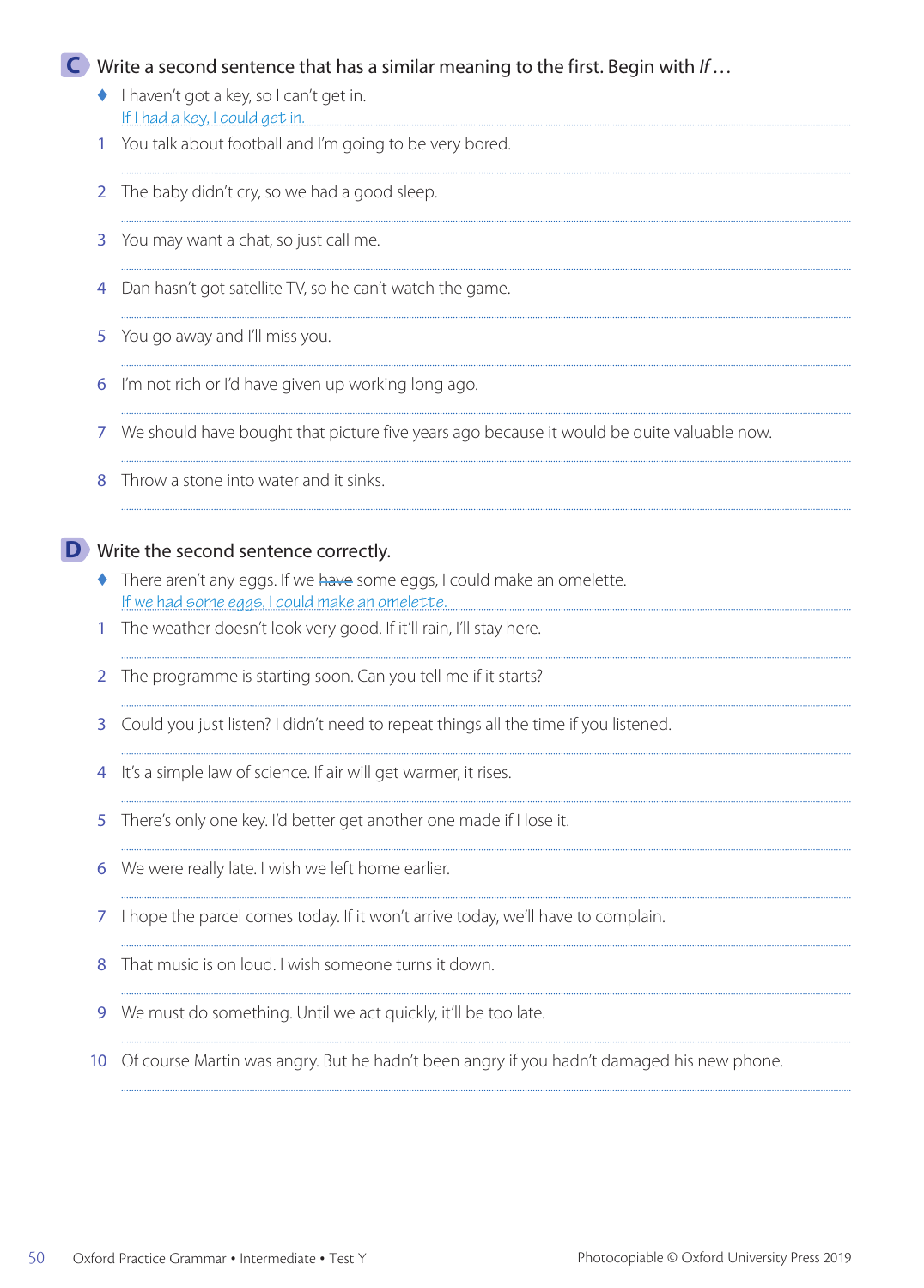# **Exit test**

This test will help you to find out if there are parts of the book that you should look at again. Choose the correct answer  $-$  a), b), c) or d).

# Words and sentences

1 We gave **continuum and a meal.** a) *at the visitors* b) *for the visitors* c) *the visitors* d) *to the visitors*

# Verbs

|                  | a) I work b) I'm work c) I'm working d) I working                       |
|------------------|-------------------------------------------------------------------------|
| 3                | a) is know b) know c) knowing d) knows                                  |
| 4                | a) They fit b) They have fit c) They're fitting d) They were fitting    |
|                  | a) did you park b) did you parked c) parked you d) you parked           |
| 6.               | a) wait b) waiting c) was waiting d) were waiting                       |
| 7.               | a) is sleeping b) slept c) was sleeping d) were sleeping                |
|                  | a) I finish b) I finished c) I'm finished d) I've finished              |
| 9                | a) ever b) just c) never d) yet                                         |
|                  | a) goes b) going c) have gone d) went                                   |
| 11               | a) had been b) has been c) is d) was                                    |
| 12 <sup>°</sup>  | a) I'm swimming b) I swam c) I swim d) I've been swimming               |
| 13 <sup>°</sup>  | a) I drive b) I'm driving c) I've been driving d) I've driven           |
|                  | a) had repaired b) has repaired c) repaired d) was repairing            |
| 15 <sub>15</sub> | a) she'd been running b) she did run c) she's been running d) she's run |
|                  | 16 Don't worry. I manual manual manual be here to help you.             |

a) *not* b) *shall* c) *willn't* d) *won't*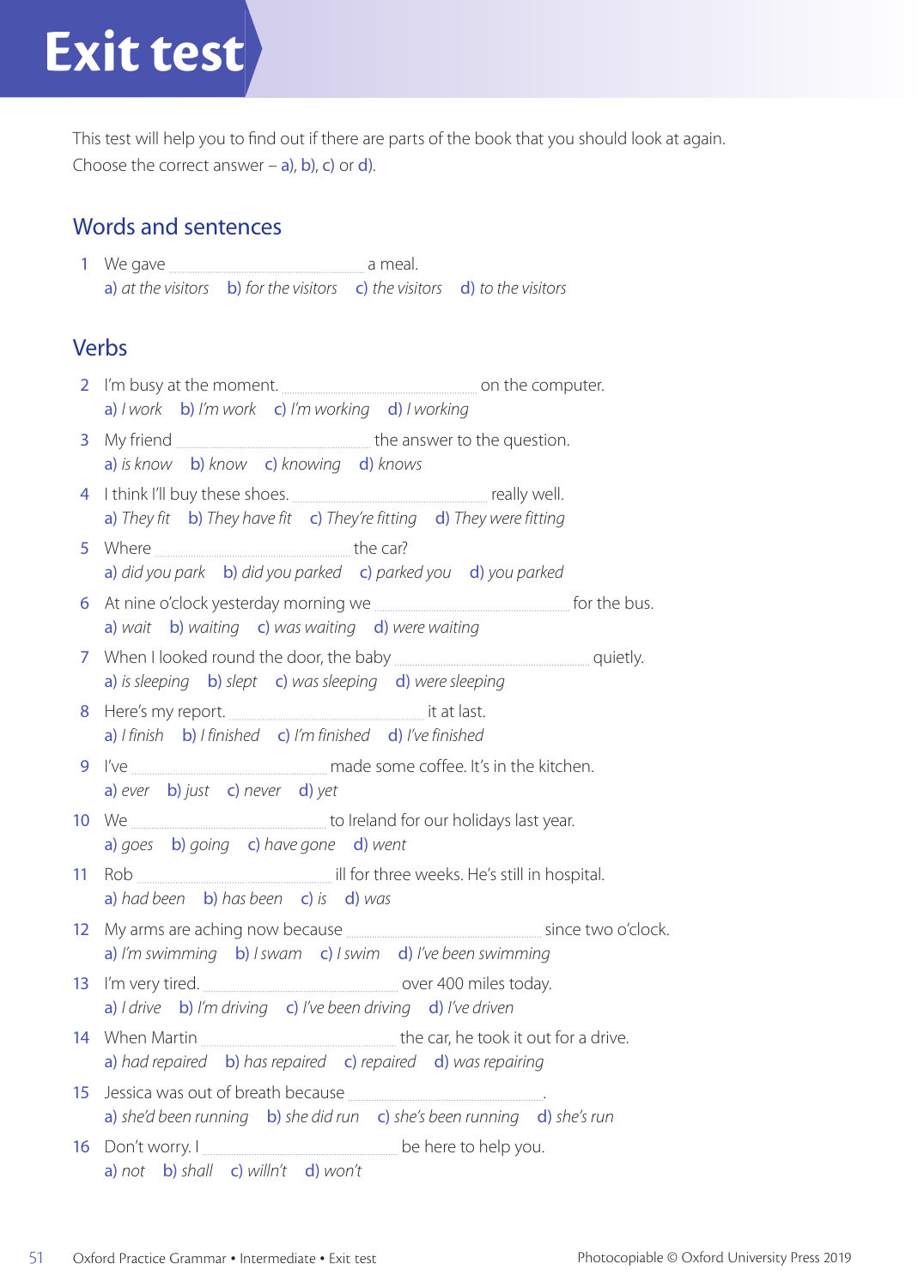- 17 Our friends **meet us at the airport tonight.** a) *are* b) *are going to* c) *go to* d) *will be to* 18 **A party next Saturday. We've sent out the invitations.** a) *We had* b) *We have* c) *We'll have* d) *We're having* 19 I'll tell Anna all the news when **her.** her. a) *I'll see* b) *I'm going to see* c) *I see* d) *I shall see* 20 At this time tomorrow over the Atlantic. a) *we flying* b) *we'll be flying* c) *we'll fly* d) *we to fly* 21 Where's Rob? a shower? a) *Does he have* b) *Has he* c) *Has he got* d) *Is he having*
- 22 I like that coat. It's really nice. a) *am* b) *do* c) *very* d) *yes*

# Questions, negatives and answers

| a) does it snow b) does it snows c) snow it d) snows it                                                                               |  |
|---------------------------------------------------------------------------------------------------------------------------------------|--|
| a) did it win b) did they win c) won d) won it                                                                                        |  |
| a) away b) because c) for d) like                                                                                                     |  |
| 26 Unfortunately the driver <u>[</u> [[[[[[[[[[[[[[[[[[[]]]]]]]]]] the red light.<br>a) didn't saw b) didn't see c) no saw d) saw not |  |
| a) Are you no want b) Do you no want c) Don't want you d) Don't you want                                                              |  |
| a) is it b) isn't it c) was it d) wasn't it                                                                                           |  |
| a) indeed b) it c) so d) yes                                                                                                          |  |

# Modal verbs

- 30 The chemist's was open, so luckily I **human and a continuum and a** buy some aspirin. a) *can* b) *can't* c) *did can* d) *was able to*
- 31 Lucy has to work very hard. I <u>manual manual manual members</u> do her job, I'm sure. a) *can't* b) *couldn't* c) *don't* d) *shouldn't*
- 32 We had a party last night. spend all morning clearing up the mess. a) *I must have* b) *I've been to* c) *I've had to* d) *I've must*
- 33 There was no one else at the box office. I in a queue. a) *didn't need to wait* b) *mustn't wait* c) *needn't have waited* d) *needn't wait*
- $34$   $\ldots$   $\ldots$   $\ldots$   $\ldots$   $\ldots$   $\ldots$   $\ldots$  arry that bag for you?  $\sim$  Oh, thank you. a) *Do* b) *Shall* c) *Will* d) *Would*
- 35 I've lost the key. I ought it in a safe place. a) *that I put* b) *to be putting* c) *to have put* d) *to put*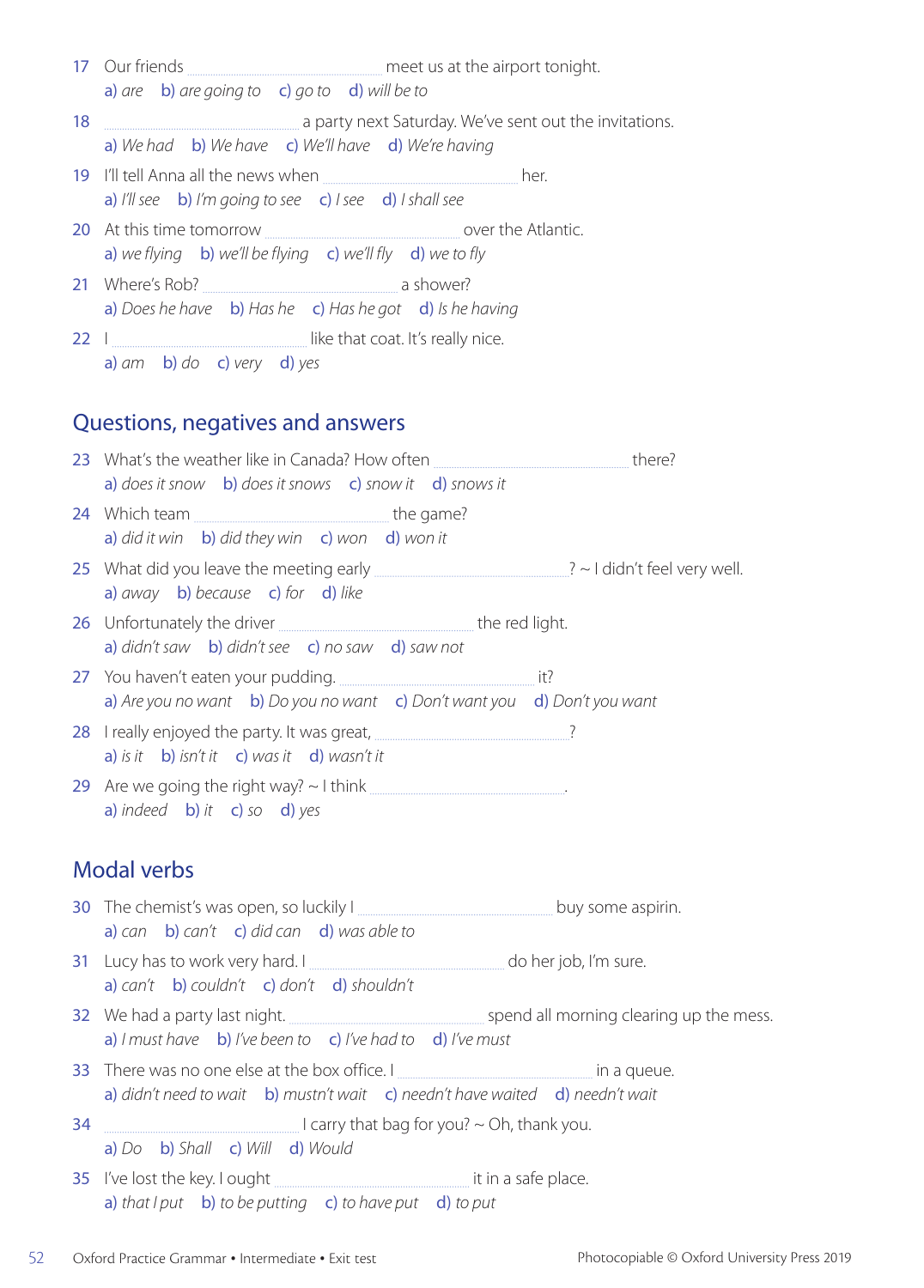# The passive

| 36 We can't go along here because the road is |                                                                  |  |  |                   |
|-----------------------------------------------|------------------------------------------------------------------|--|--|-------------------|
|                                               | a) been repaired b) being repaired c) repair d) repaired         |  |  |                   |
| 37 The story I've just read                   |                                                                  |  |  | a friend of mine. |
|                                               | a) was written b) was written by c) was written from $d$ ) wrote |  |  |                   |
|                                               |                                                                  |  |  |                   |

38 Some film stars **manual constant of the difficult** to work with. a) *are said* b) *are said to* c) *say* d) *say to*

39 I'm going to go out and a) *have cut my hair* b) *have my hair cut* c) *let my hair cut* d) *my hair be cut*

# The infinitive and the -ing form

40 The driver was arrested for failing **manual contents and accident**. a) *of report* b) *report* c) *reporting* d) *to report*

41 Someone suggested **manual community** for a walk. a) *go* b) *going* c) *of going* d) *to go*

42 I can remember **with the middle of the night.** a) *hear* b) *heard* c) *hearing* d) *to hear*

- 43 The police want **manual constitution** anything suspicious. a) *that we report* b) *us reporting* c) *us to report* d) *we report*
- 44 We weren't sure **contained** and the vertex or just walk in. a) *should knock* b) *to knock* c) *whether knock* d) *whether to knock*
- 45 It was too cold **with an all of the contract of the contract of the contract of the contract of the contract of the contract of the contract of the contract of the contract of the contract of the contract of the contrac** a) *the guests eating* b) *for the guests to eat* c) *that the guests should eat* d) *that the guests eat*
- 46 Did you congratulate Tessa her exam? a) *of passing* b) *on passing* c) *passing* d) *to pass*
- 47 I didn't like it in the city at first. But now here. a) *I got used to living* b) *I'm used to living* c) *I used to live* d) *I used to living*

48 They raised the money simply **Forman Container and Sensy** for it. It was easy. a) *asking* b) *by asking* c) *of asking* d) *with asking*

 49 As we walked past, we saw Dan his car. a) *in washing* b) *to wash* c) *wash* d) *washing*

# Nouns and articles (**a/an** and **the**)

| a) a bread b) a loaf bread c) a loaf of bread d) breads                                                                     |      |
|-----------------------------------------------------------------------------------------------------------------------------|------|
| a) a business b) a piece of business c) business d) some business                                                           | TOO. |
| 52 The <u>Communication and the produced</u> at our factory in Scotland.<br>a) good are b) good is c) goods are d) goods is |      |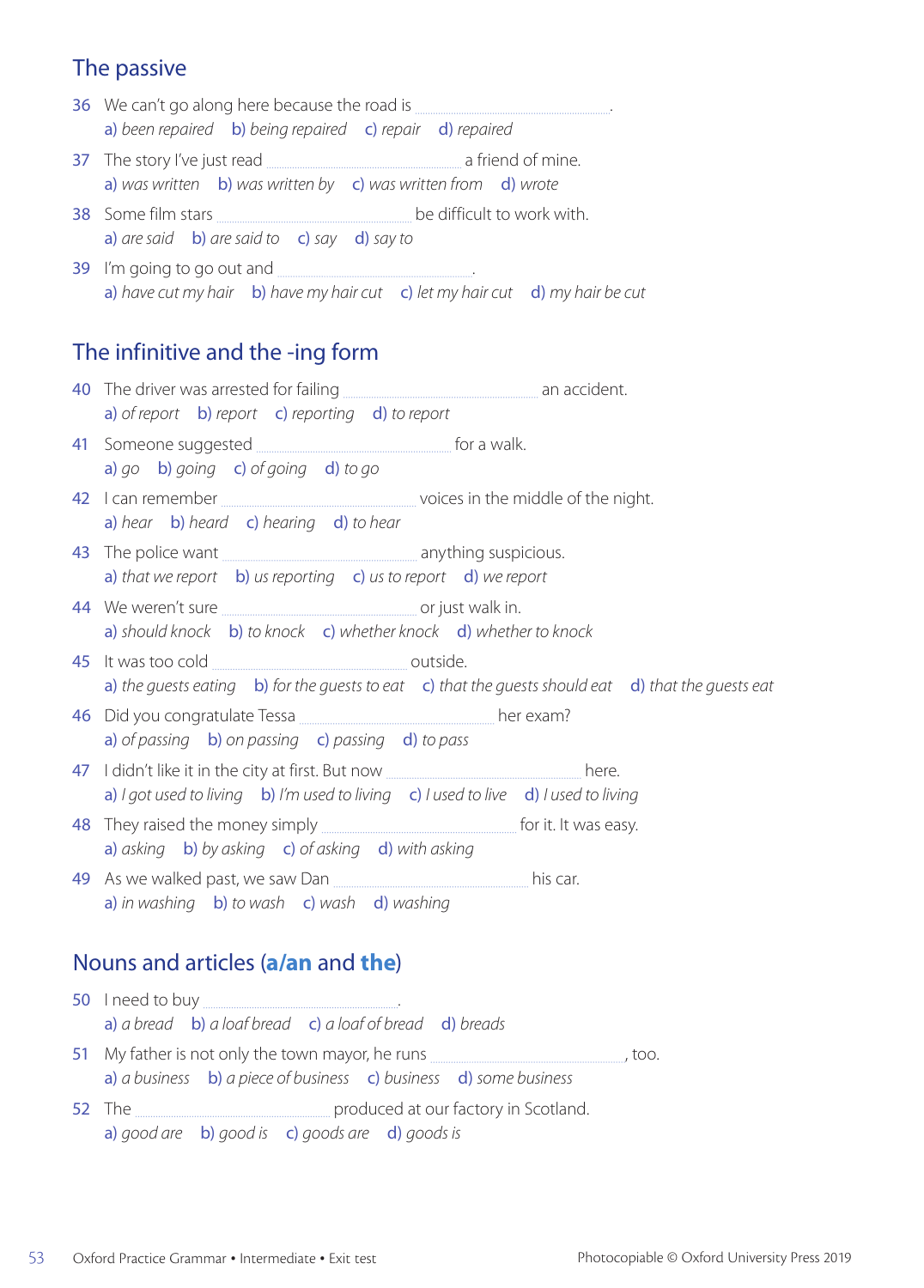| a) a pair scissors b) a scissor c) a scissors d) some scissors                                                                        |
|---------------------------------------------------------------------------------------------------------------------------------------|
| a) a doorbell b) an doorbell c) doorbell d) the doorbell                                                                              |
| a) Chinese food b) food of China c) some food of China d) the Chinese food                                                            |
| a) school b) to school c) to some schools d) to the school                                                                            |
| 57 We haven't had a holiday for <u>with and the summan with time</u> .<br>a) $a$ so long b) so $a$ long c) such $a$ long d) such long |
| a) a West London b) the West London c) West London d) West of London                                                                  |

# **This**, **my**, **some**, **a lot of**, **all**, etc.

| place.<br>a) that b) these c) this d) those                                                        |
|----------------------------------------------------------------------------------------------------|
|                                                                                                    |
| a) the yours b) the your's c) your d) yours                                                        |
| 61 Adrian takes no interest in clothes. He'll wear<br>a) a thing b) anything c) something d) thing |
|                                                                                                    |
| a) $a$ few b) $a$ little c) few d) little                                                          |
| 63 I don't want to buy any of these books. I've got                                                |

a) *all* b) *all them* c) *everything* d) *them all*

# **Pronouns**

 64 Let's stop and have a coffee. a café over there, look. a) *Is* b) *It's* c) *There* d) *There's*

 65 Everyone in the group shook hands with . a) *each other* b) *one other* c) *one the other* d) *themselves*

- 66 The washing machine has broken down again. I think we should get . a) *a new* b) *a new one* c) *new* d) *new one*
- 67 All the guests were dancing. having a good time. a) *All were* b) *Every was* c) *Everyone was* d) *Someone were*

# Adjectives and adverbs

68 The house was **manually and the house was** building. a) *a nice old stone* b) *a nice stone old* c) *a stone old nice* d) *an old nice stone* 69 The government is doing nothing to help . a) *poor* b) *the poor* c) *the poors* d) *the poor ones*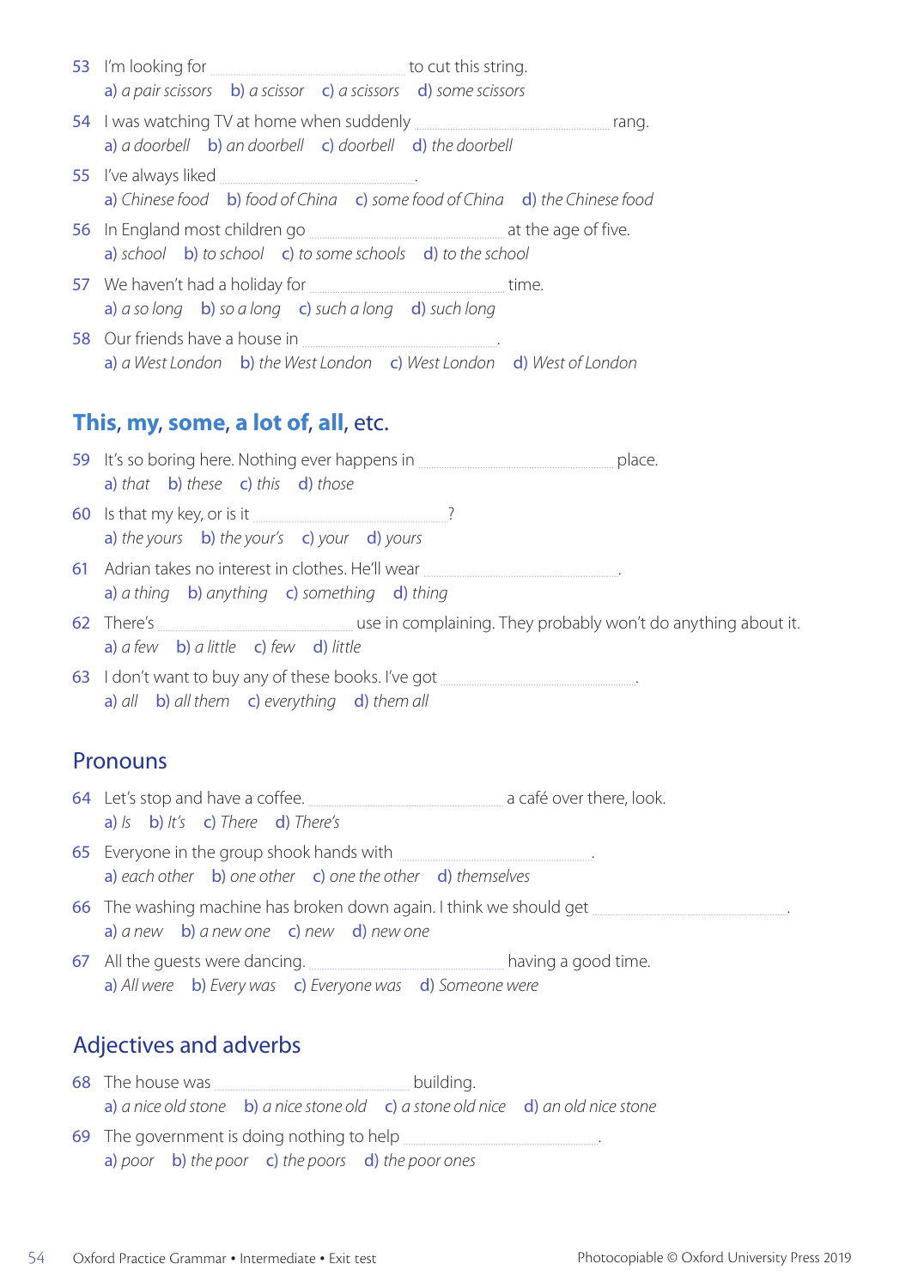- 70 The young man seems very *.................*... a) *sensible* b) *sensiblely* c) *sensibley* d) *sensibly*
- 71 I Manden and missed the bus. I was only just in time to catch it. a) *mostly* b) *near* c) *nearest* d) *nearly*
- 72 This detailed map is **manual constant and at large at las**. a) *more useful as* b) *more useful than* c) *usefuller as* d) *usefuller than*
- 73 This place gets **crowded** with tourists every summer. a) *always more* b) *crowded and more* c) *from more to more* d) *more and more*
- 74 Yes, I have got the report. it. a) *I just am reading* b) *I'm just reading* c) *I'm reading just* d) *Just I'm reading*
- 75 I've read this paragraph three times, and I **with the index** understand it. a) *can't still* b) *can't yet* c) *still can't* d) *yet can't*
- 76 We're really sorry. We regret what happened . a) *a bit* b) *much* c) *very* d) *very much*

# **Prepositions**

- 77 The village is Sheffield. It's only six miles away. a) *along* b) *by* c) *near* d) *next*
- 78 You can see the details **the screen.** The screen. a) *at* b) *by* c) *in* d) *on*
- 79 I've got a meeting **Thursday** afternoon. a) *at* b) *in* c) *on* d) *to*
- 80 We've lived in this flat **Fig. 1.1** (1980) Me've ars. a) *ago* b) *already* c) *for* d) *since*
- 81 This car is **manually actival interested** in buying it. a) *for sale* b) *in sale* c) *at sale* d) *to sell*
- 82 Polly wants to cycle round the world. She's really keen was also we ally the idea. a) *about* b) *for* c) *on* d) *with*

# Verbs with prepositions and adverbs

| a) from b) over c) than d) to                                           |      |
|-------------------------------------------------------------------------|------|
| a) forward $\left(b\right)$ on $\left(c\right)$ out $\left(d\right)$ up |      |
|                                                                         | you. |

a) *on to* b) *on with* c) *up to* d) *up with*